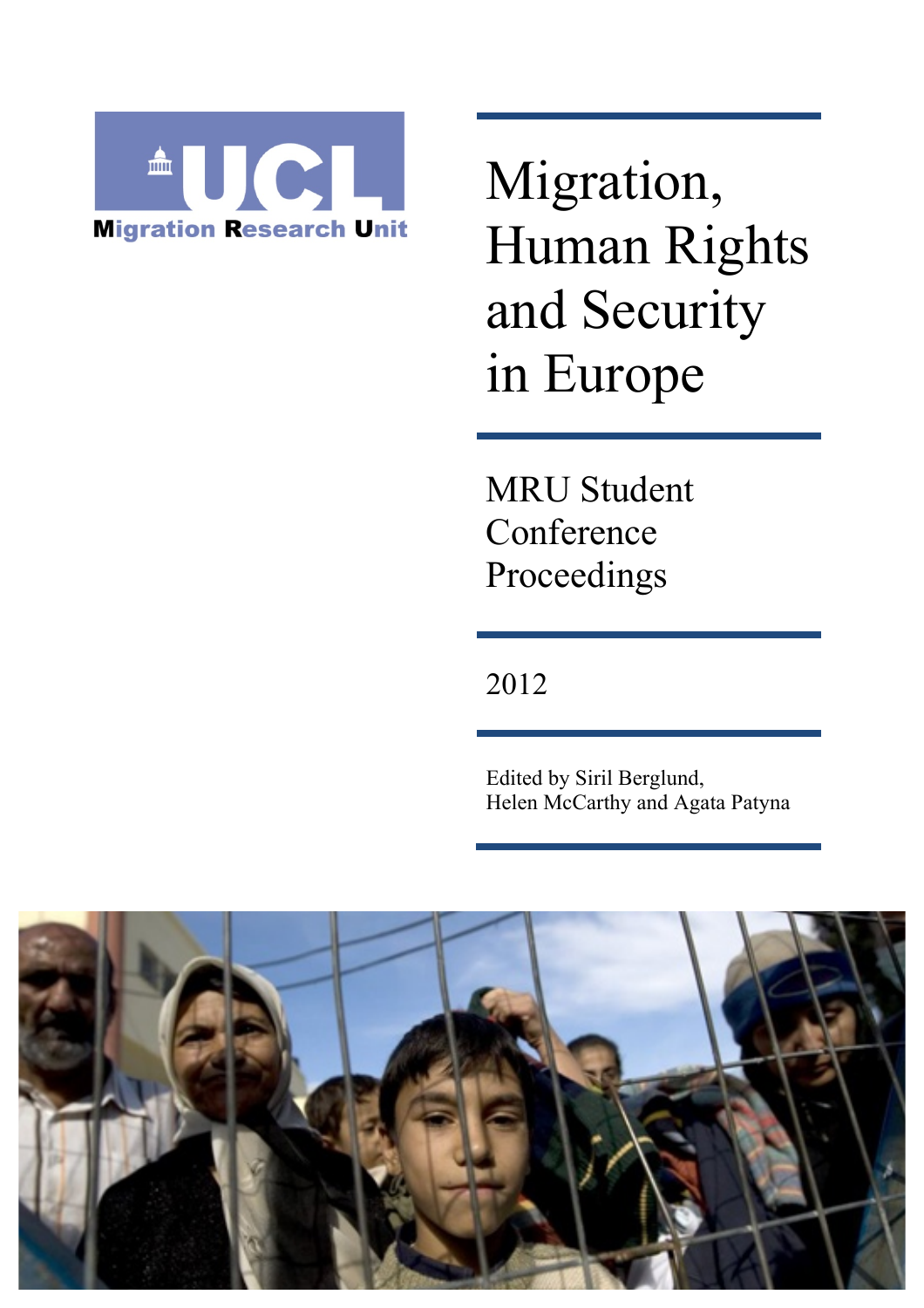# *Table of Contents*

| <b>Introduction</b>                                                                                                                         |  |
|---------------------------------------------------------------------------------------------------------------------------------------------|--|
|                                                                                                                                             |  |
| 'Brava Gente' v. Immigrazione: Immigration Approaches in Italy                                                                              |  |
|                                                                                                                                             |  |
| The Externalisation of Migration Control: An Assessment of the European Union's<br>Policy in the Light of the Charter of Fundamental Rights |  |
|                                                                                                                                             |  |
| Playing Their Cards Early: Lessons for Schengen from the 'Arab Spring'                                                                      |  |
|                                                                                                                                             |  |
| <b>Protection for Who? The Protection of Trafficked Persons</b>                                                                             |  |
|                                                                                                                                             |  |
| Lying Low and not Giving up': Undocumented Migrants' Account of Their Situations                                                            |  |
| An Interpretative Analysis of the Health Rights of Undocumented Migrants in Italy<br>- a Case Study of Naga in Milan                        |  |
|                                                                                                                                             |  |
|                                                                                                                                             |  |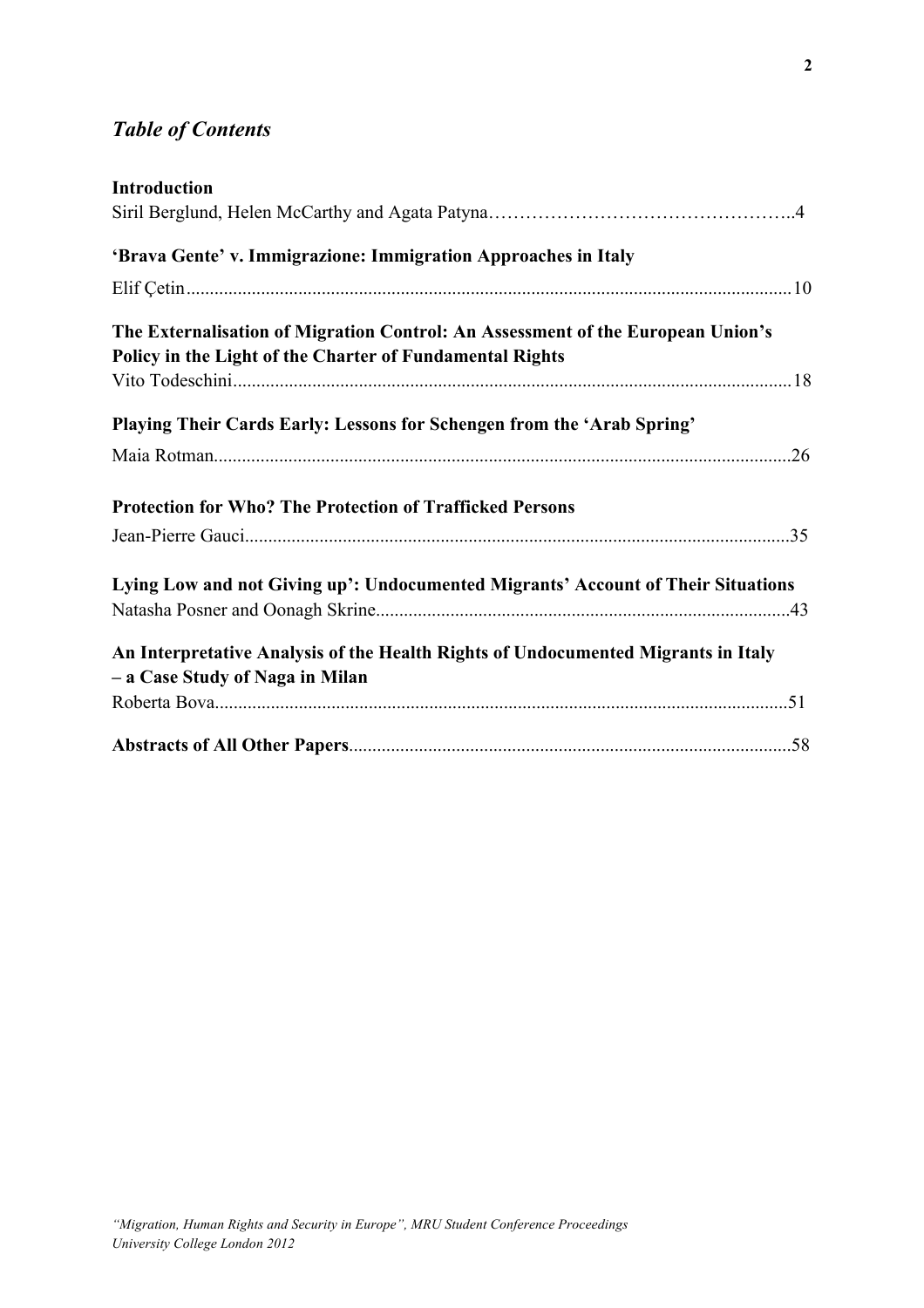*This conference was organised by MSc students of Global Migration in the Migration Research Unit in the UCL Department of Geography, University College . We would like to thank the UCL Department of Geography, the International Human Rights Programme at UCL and Thirty Nine Essex Street Chambers for their generous support in sponsoring this conference.*

**3**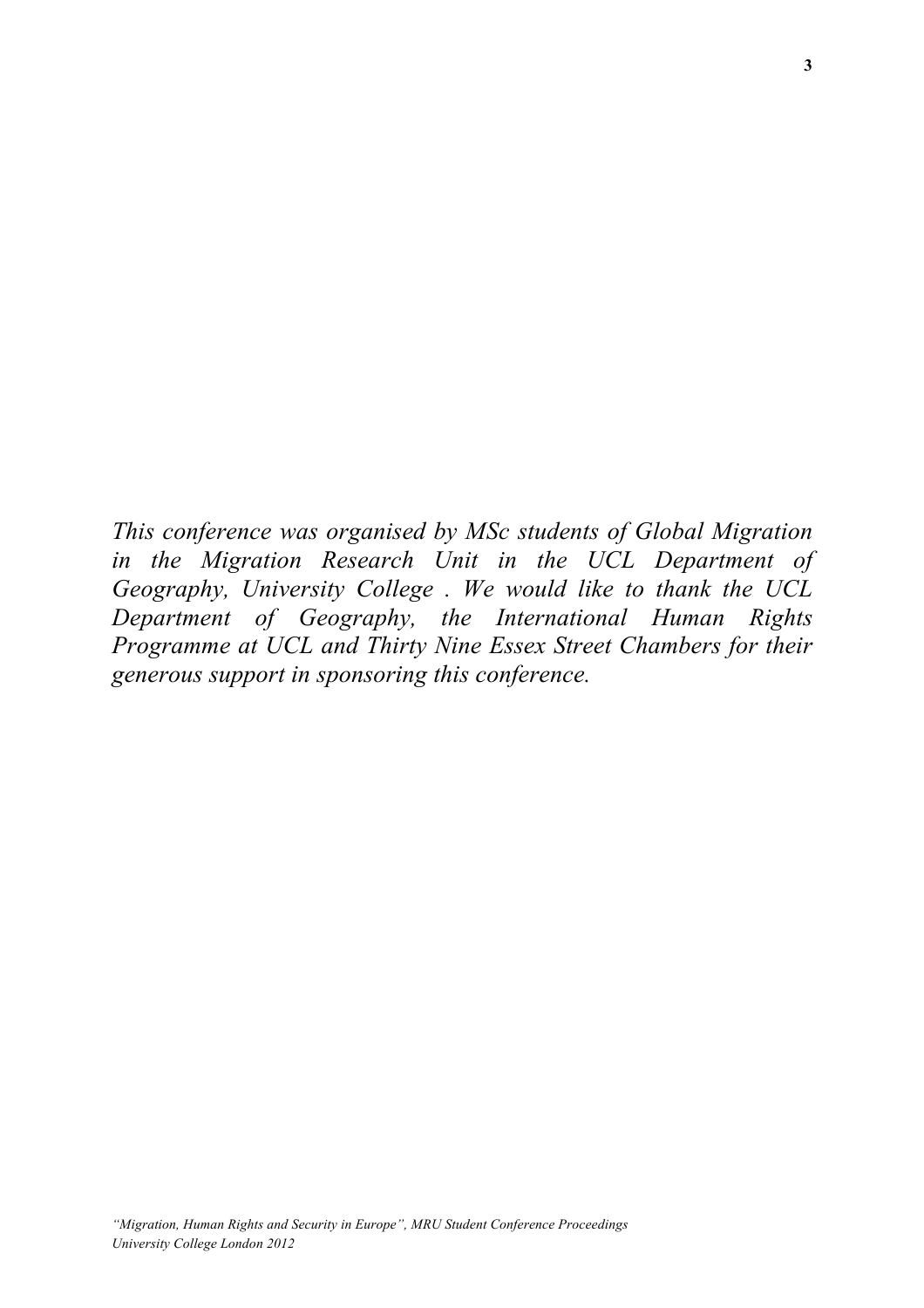# **Introduction: "Migration, Human Rights and Security in Europe"**

**Siril Berglund, Helen McCarthy, Agata Patyna** MSc in Global Migration, University College London

'Migration', 'human rights' and 'security' are three concepts that perhaps at first glance do not seem to have much to do with one another. However, in recent years, the global human rights discourse and the securitization discourse have been countervailing forces acting on initiatives by the European Union to develop a coherent policy on migration into the Union. As freedom of movement within the Union has been granted to all citizens and become symbolic of the success of the initiative, concomitantly we have seen the securing of external borders and the increasing difficulty in obtaining asylum or residence in EU Member States (Boccardi 2007; Guild 2006; Roig and Huddleston 2007). The designation 'Fortress Europe' has aptly described this phenomenon. These processes reflect and respond to fears developed within Member States. In the 21<sup>st</sup> century, associations have increasingly been drawn between 'illegal' immigrants and criminals or terrorists (Matthew 2008). The rhetoric justifies practices that many consider to be in violation of migrants' basic human rights: the extension of detention for immigration purposes, which spreads from Member State to Member State, is just one example. The harmonisation processes of asylum and migration, whilst supposedly improving the system and protecting basic rights, have in some cases led to a race to the bottom (Handoll 2007). Externalisation policies of the EU which seek to push border control questions outside of the Union are also deeply problematic (Baldaccini 2007; Spijkerboer 2007). Frontex border patrols which send people back without examining individual asylum claims (Migreurop 2011) and re-admission agreements with 'safe third countries' which have lamentably poor human rights records (Klepp 2010; Roig and Huddleston 2007) are examples of policies which have caused concern to human rights activists, lawyers and academics.

Given the importance and complexity of the issues described above and their multidisciplinary character, in June 2012 a small group of postgraduate students from the MSc in Global Migration at University College London in collaboration with the Migration Research Unit, the Department of Geography and the Institute for Human Rights organised a conference on the topic of 'Migration, Human Rights and Security in Europe'. We aimed to bring together postgraduates working on these issues from a number of different disciplines. An inter-disciplinary focus was a key part of the objective of the conference as we felt that scholars working in different fields related to migration often had very little contact with the valuable work going on outside their area. We invited papers from students of law, anthropology, sociology, geography, migration and refugee studies, politics and public health. The result was a day of intense debate and discussion with 22 postgraduate papers on seven different interdisciplinary panels, spanning topics from irregular migration, to terrorism and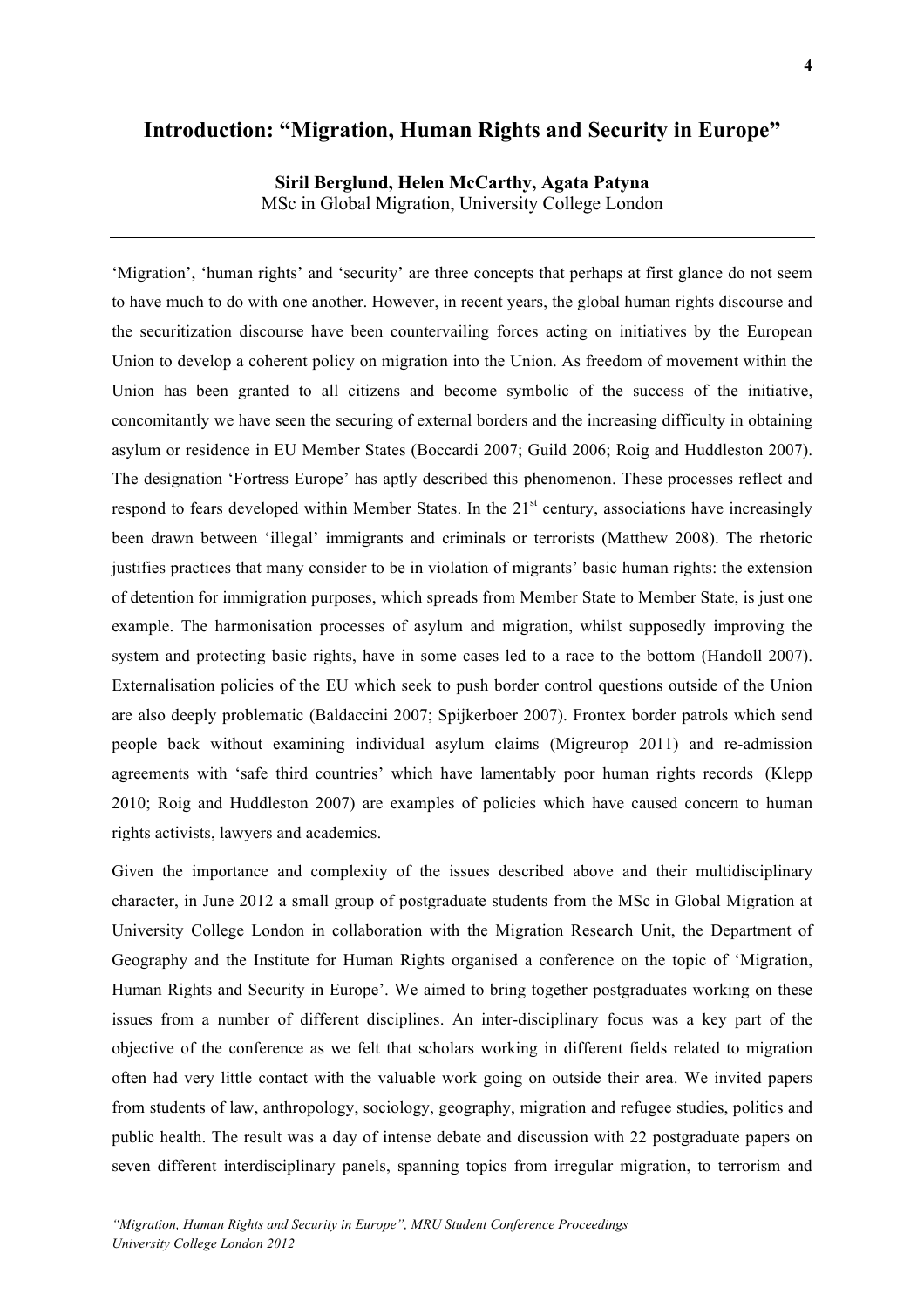security to immigration detention (for a full breakdown of the sessions and abstracts of all papers please see page 58).

In what follows, we present a selection of papers from the day which reflect the broad range of topics and disciplines discussed. The selection provides a flavour of the key issues raised during the conference: How does political rhetoric relate to the reality of migrants' access to human rights protection? How does the security discourse affect compliance with human rights and refugee law in European countries and the EU as a whole? Does the current system of regional cooperation in the EU protect or restrict the fulfilment of migrants' human rights? How do the existing laws protect those who are most vulnerable, and how are these migrants affected by the actions of state institutions and public discourse? The breadth of academic disciplines represented during the conference made it possible to examine these issues both at the wider levels of European Union and national policy, as well as on the individual level of every-day migrant experience. The different styles of the papers included in these proceedings, and a combination of theoretical analysis and empirical data presented here, is a reflection of the different angles from which the conference participants analysed the current state of protection of migrants' human rights in Europe.

An issue which came up frequently during the conference was the relationship between discourse and reality, and questions surrounding the relationship between the two in the process of immigration policy-making in liberal states. Many of our presenters provided examples of immigration being used as political currency by parties on the Left and Right of the political spectrum throughout the EU. The proceedings begin with a paper by Elif Cetin from the University of Cambridge, which explores the gap between immigration 'talk' and 'action' by analysing the language of immigration debates and immigration policy in Italy between 1996-2010. On one hand, Cetin's analysis offers some positive commentary on the extent to which lobby groups and sections of society sympathetic to migrants can limit the extent of restrictive policies introduced by parties in power. On the other, she recognises the danger of adding the security and crime rhetoric to migration debates.

Cetin's paper also discusses how the control-oriented policy tools in Italy developed under the impact of international commitments, especially the securitisation of migration within the EU. Her observations reflect the concerns of academics and human rights activists (see, for example, Matthew 2008; Noll 2006; Pirjola 2009) about how the security dimension of EU migration policy affected migrants' human rights. In sessions about terrorism and security and EU border management, our presenters discussed the relationship between migration management and human rights and refugee law.

Issues surrounding the management of the EU's external borders are essential here as they touch upon the right not to be returned (*refouler*) – a fundamental right which is potentially violated by practices like interception at high seas and third-country agreements (Wouters and Den Heijer 2010). The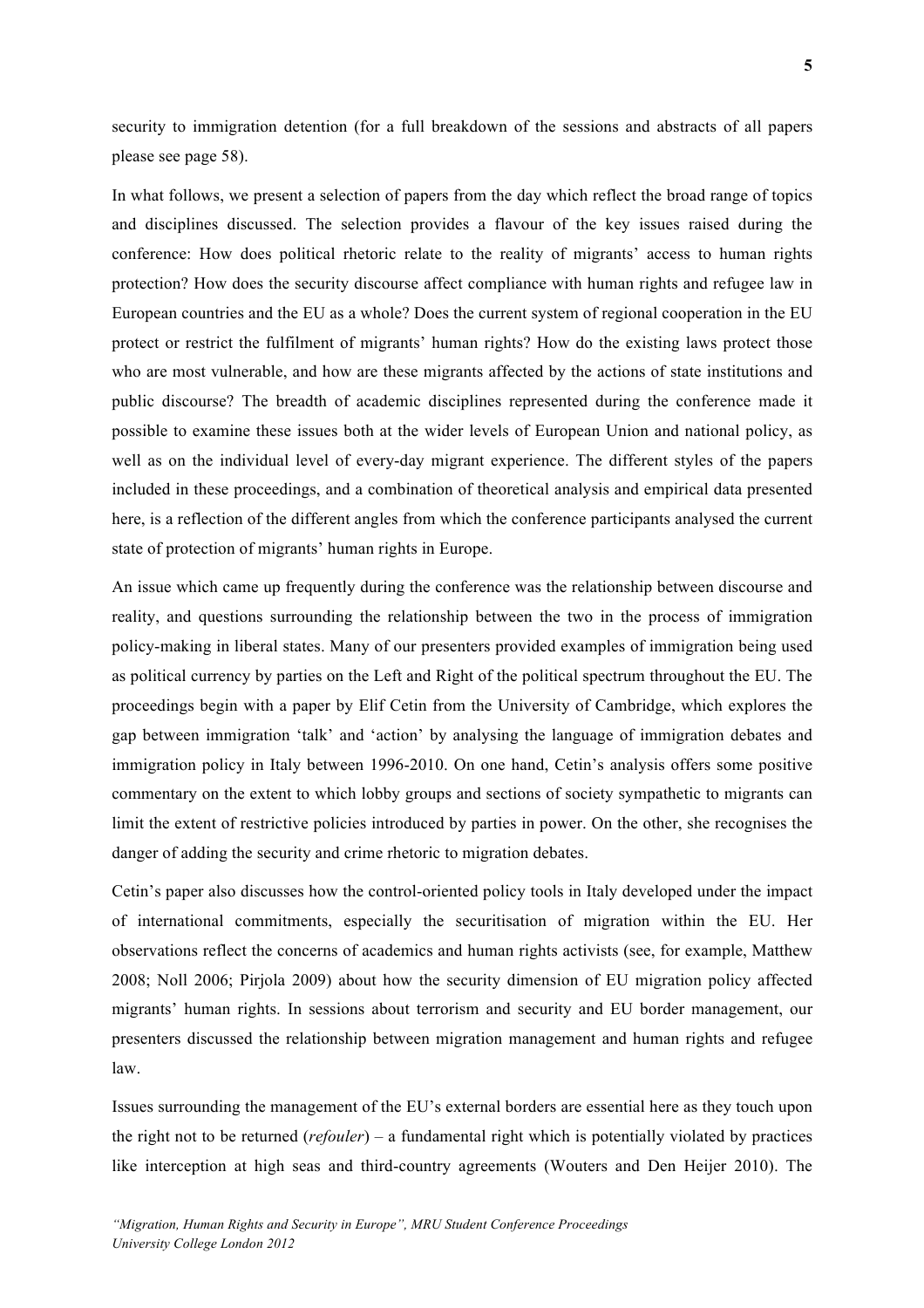**6**

question of who should be held responsible for human rights abuses in an age of supra-national border control governed by the EU, but often carried out by states individually or by states in co-operation with EU agencies, is at the heart of this discussion. The EU claims to be built on a respect for fundamental human rights, but whether this means that EU agencies such as Frontex can be held accountable and legally responsible for ensuring its actions comply with basic human rights standards is still open to debate.

This question is picked up in the paper by Vito Todeschini from the European Master's Programme in Human Rights and Democratisation. Todeschini analyses whether EU externalisation policies are compliant with The Charter of Fundamental Rights. The EU externalisation programme seeks to manage migration outside the Union through a number of initiatives. Key among these are readmission agreements, the designation of 'safe third countries' and capacity building within socalled buffer zones. Todeschini argues that the EU externalisation programme does not seem to comply with EU's own human rights standards. The various facets that put the programme at risk of breaching these standards include: internally inconsistent definitions of 'safe third countries'; the shift from burden-sharing to burden-shifting in which the 'safe third countries' will find a significant incentive to introduce their own rules in order to prevent access; and the fact that many 'safe third countries' are unable to provide an asylum system with adequate substantial and procedural guarantees. All of these could potentially result in a breach of the Charter, particularly if asylum seekers are returned without proper examination of their individual case, or where they are sent back to countries with poor human rights records where they may face degrading or inhuman treatment.

Fortunately, the courts have not been completely silent on this issue of EU border management. The recent ruling in *Hirsi Jamaa v. Italy* by the European Court of Human Rights challenged the lawfulness of interception and processing at high seas and described push-back by Italian military vessels as a clear violation of the *non-refoulement* principle. Nevertheless, political pressure to reduce the burden on states is strong and the recent uprisings in North Africa demonstrated that the EU was not willing to step forward as a safe haven offering protection to those fleeing violence. Maia Rotman comments on the lessons for Schengen from the Arab Spring. Her paper lies at the intersection of security and human rights, and examines the implications of cooperating with countries such as Libya, with an appalling human rights record, in the area of migration management. Using Duffield's (2008) concept of containment, Rotman correlates the 'panic' associated with the boats of North African migrants with a larger fear of 'losing' Libya as a buffer for incoming 'undesirable' migrants. Rotman sees the events of the Arab Spring as a good opportunity for rethinking the Schengen Agreement.

Rotman's framework of containment and treatment of migrants as 'undesirables' was reflected in other sessions throughout the day. As our presenters demonstrated, simply arriving in the territory of the EU does not guarantee protection of one's rights either. Our speakers commented on the erosion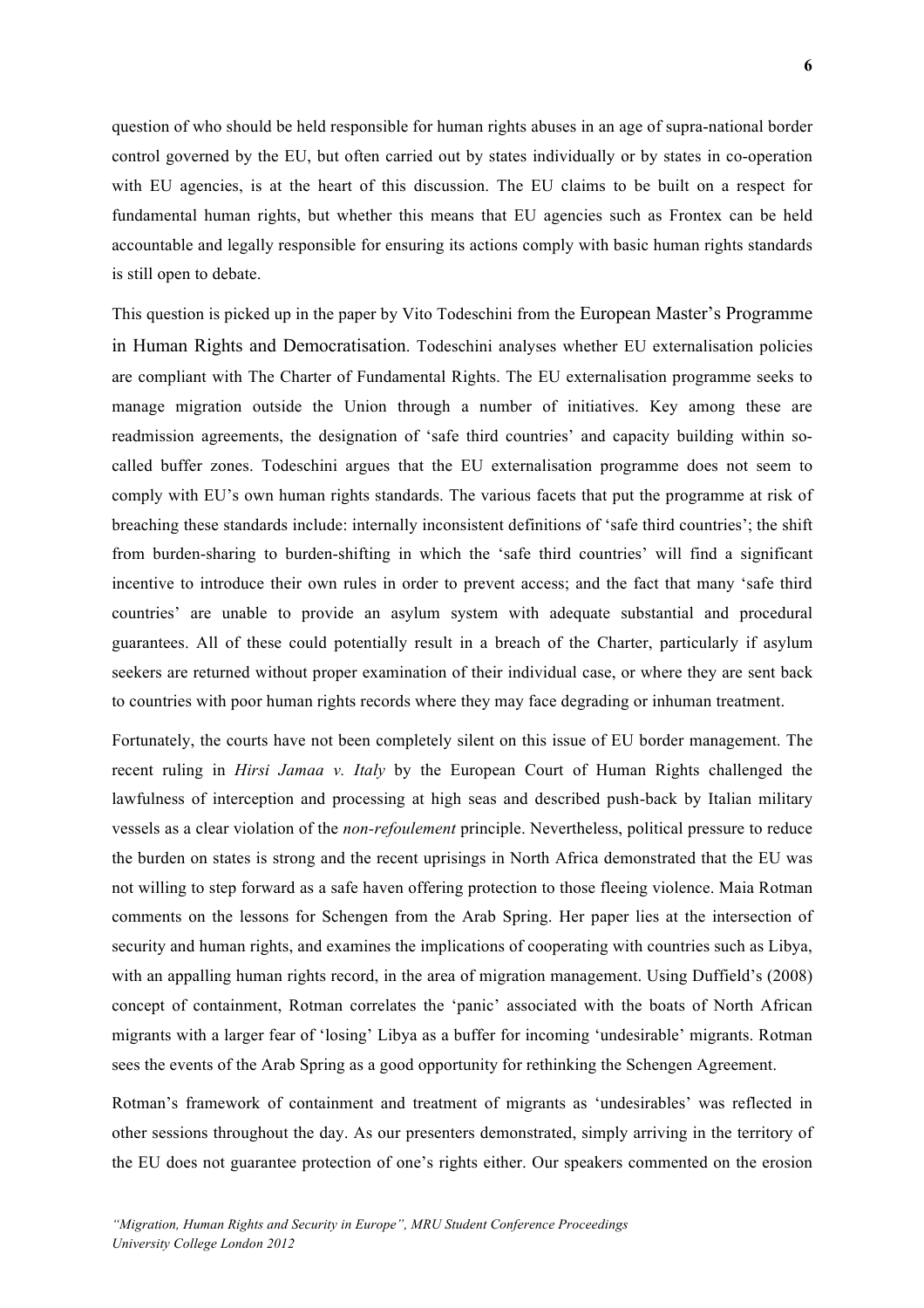of the right not to be arbitrarily detained, the right not to be subjected to inhuman or degrading treatment, the right to effective remedies and the right to health services around the continent. They especially emphasised the double vulnerability of those who are already vulnerable by virtue of their legal status of personal histories of abuse and trauma.

A group that highlights this issue of double vulnerability, but one that often gets forgotten in debates on migration is individuals who have been the victims of human trafficking. Jean-Pierre Gauci from King's College London addresses the framework which has been used to protect these individuals. He argues that under the current counter-trafficking framework, much emphasis has been placed on trafficking as a criminal activity, essentially a security issue, with little attention paid to the protection of the victims of trafficking. Few legal guarantees are offered to these victims, as often protection is conditional on their co-operation with law enforcement, and then still rather restricted in scope. Instead, Gauci suggests that the legal framework for refugees can provide protection for this group. He argues that there are a number of ways in which trafficking could fit the definition of persecution, whether this is fear of being re-trafficked, or fear of retaliation on family members. Re-defining a 'particular social group' to include victims of trafficking as has been done in Norway, would guarantee that victims of trafficking are able to access the rights and protection that they deserve.

Following on from these more legal-theoretical discussions, several papers discussed the every-day reality of accessing rights in European Member States. Roberta Bova's, and Natasha Posner and Oonagh Skrine's papers both examine the plight of undocumented migrants once they have arrived in European countries and offer empirical examples of what "accessing rights" actually means in migrants' every-day lives. Whether access to legal resources to help them win asylum claims, or access to healthcare both papers show how undocumented migrants' options are severely constrained.

Posner and Skrine from London's School of Advanced Studies present the results of their interviews with migrants who use the services of Praxis, an East London support charity. They recount stories of people living in legal limbo for years, without access to jobs and struggling to find quality legal assistance. They also comment on the role that quality legal advice from solicitors or NGOs can play in securing migrant's fulfilment of their legal rights. Bova, from the University of Bergamo, describes the problems faced by irregular migrants in Italy when trying to access health care, and the implications that state policies and the conduct of authorities, including the police, have on migrant subjectivity and dignity. She also argues that realising the right to health can be a fulfilment of migrant agency in a precarious and uncertain environment. Both papers show the difference between rights "on paper" and actual, realisable rights. Focusing on the agency of migrants which is often forgotten in considerations of human rights protection they remind us about the important relationship between rights and dignity.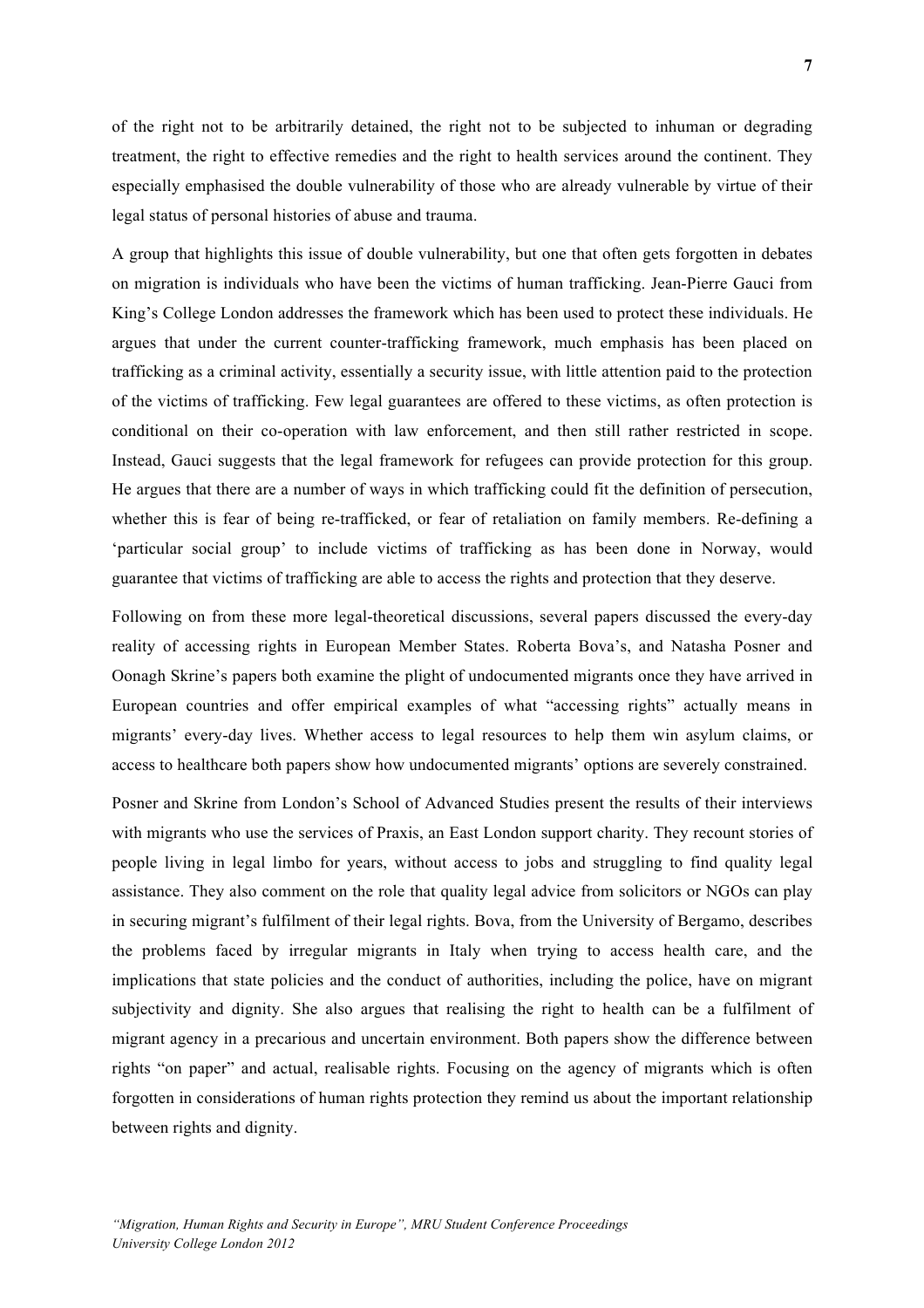Overall, the conclusions of the conference were those of concern for migrants' rights in Europe. The conference heard how the wider discourse of securitization has permeated public life and impacted on immigration policies at both national and EU levels. We heard how this creates the precarious situations in which many migrants live, and makes it a daily struggle for them to access rights. At the same time, some hope was offered by reference to existing law and recent court rulings, the power of political lobbying and public scrutiny, and finally, the agency, resilience and resourcefulness of migrants themselves. This conference was an opportunity for young researchers from a variety of disciplines to raise issues, and bring different discussions into contact with one another, something which we hope becomes continued exchange. It is vital that we engage in a critical dialogue with our political and legal institutions on both the national and the EU level. We must demand that the courts, state authorities and the wider public stand up for the protection of human rights and that these do not get sold short in this age of austerity.

#### **References**

- BALDACCINI, A. (2007) 'The External Dimension of the EU's Asylum and Immigration Policies: Old Concerns and New Approaches', in Baldaccini, A., Guil, E. and H. Toner (eds.) *Whose Freedom, Security and Justice? EU Immigration and Asylum Law and Policy*, Oxford: Hart Publishing, 276-298.
- BOCCARDI, I. (2007) 'Confronting a False Dilemma: EU Asylum Policy between 'Protection' and 'Securitization'', *Current Legal Problems*, 60, 1 204-237.
- DUFFIELD, M. (2008) 'Global Civil War: The Non-Insured, International Containment and Post-Interventionary Society', *Journal of Refugee Studies*, 21, 2, 145-165.
- GUILD , E. (2006) 'The Europeanisation of Europe's Asylum Policy', *International Journal of Refugee Law*, 18, 3-4, 630-651.
- HANDOLL, J. (2007) 'Directive 2003/9 on Reception Conditions of Asylum Seekers: Ensuring 'Mere Subsistance' or a 'Dignified Standard of Living'', in Baldaccini, A., Guil, E. and H. Toner (eds.) *Whose Freedom, Security and Justice? EU Immigration and Asylum Law and Policy*, Oxford: Hart Publishing, 195-228.
- KLEPP, S. (2010) 'A Contested Asylum System: The European Union between Refugee Protection and Border Control in the Mediterranean Sea, *European Journal of Migration and Law,* 12, 1, 1- 21*.*
- MATHEW, P. (2008) 'Resolution 1373 A Call to Pre-empt Asylum Seekers? (or "Osama, the Asylum Seeker")', MacAdam, J. (ed.) *Moving On: Forced Migration, Human Rights and Security*, Oxford: Hart, 19-62.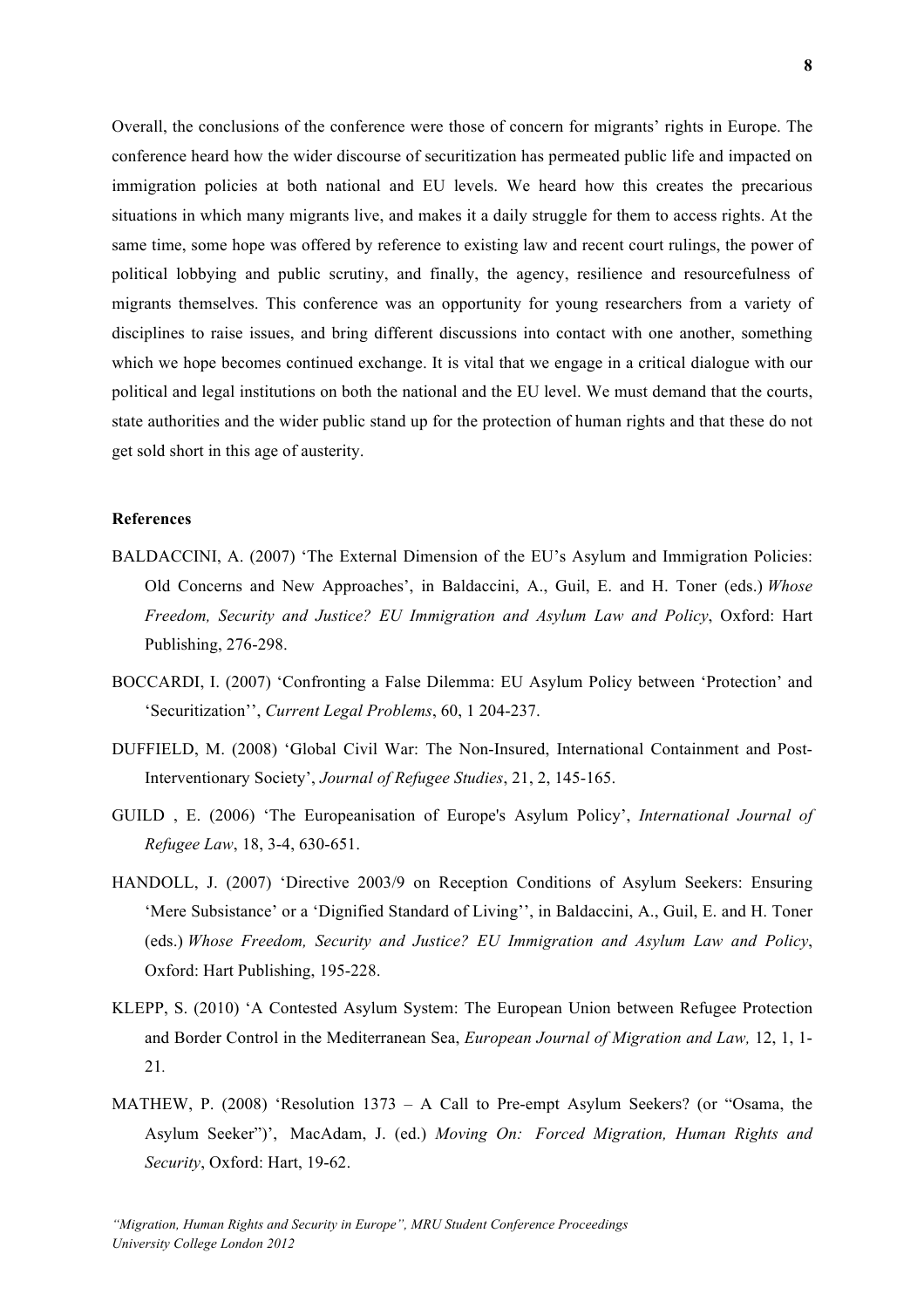- MIGREUROP (2011)'*Frontex* Agency: Which *Guarantees for Human Rights',* Migreurop Report, Greens/EFA in European Parliament.
- NOLL, G. (2006) 'Diplomatic Assurances and the Silence of Human Rights Law', *Melbourne Journal of International Law*, 7, 1, 104-126.
- PIRJOLA, J. (2009). "European Asylum Policy Inclusions and Exclusions under the Surface of Universal Human Rights Language", *European Journal of Migration and Law*, 11, 347-366.
- ROIG, A. and Huddleston, T. (2007) 'EC Readmission Agreements: A Re-evaluation of the Political Impasse', *European Journal of Migration and Law* 9, 363–387.
- SPIJKERBOER, T*.* (2007) 'The Human Cost of Border Control'*, European Journal of Migration and Law,* 9, 127-139.
- WOUTERS, K. and Den Heijer, M. (2010) 'The *Marine I* Case: a Comment', *International Journal of Refugee Law*, 22, 1, 1-19.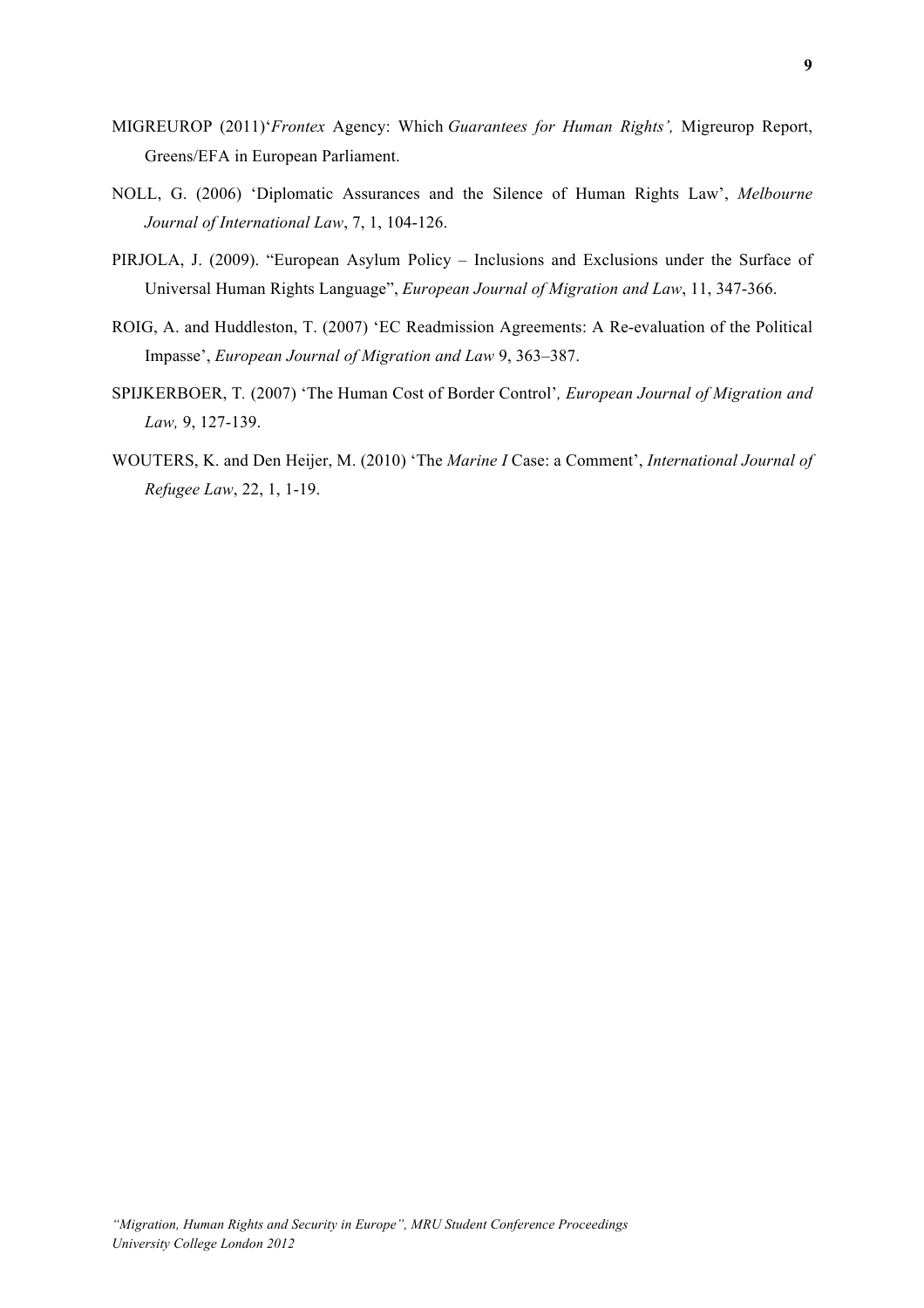## **'Brava Gente' v. Immigrazione: Immigration Approaches in Italy**

#### **Elif Çetin**

PhD Candidate, Department of Politics and International Studies, University of Cambridge Email: ec409@cam.ac.uk

#### **Abstract**

*Immigration has become an issue often framed with reference to the protection of external borders, the welfare state, cultural and ethnic identity and an increased risk of terrorism in most of the major migrant-receiving countries in Europe. Yet, despite restrictive immigration controls and exclusionary rhetoric in these countries, population inflows continue. Building on the literature which points out that migration policies often 'fail' to achieve restrictive objectives due to various institutional constraints preventing governments to realise their electoral promises (Boswell 2003; Calavita 2004; Castles 2004; Freeman 1995; Geddes 2008), this paper analyses the relation between policy debates and policy-making in the migration domain. The processes through which immigration debates and policies evolved in Italy, a late country of immigration which was quick to develop a highly politicised immigration approach, are investigated by drawing on qualitative data for the period covering 1996-2010. The paper examines how, faced with the so-called immigration pressures, different discursive categories of immigrants and immigration are created through elite political debates in Italy and to what extent "nodal points" of immigration debates are reflected in the design of immigration control tools. Consequently, examines what the link between rhetoric and practice reveals about the processes shaping the politics of immigration control.*

#### **Introduction**

This paper explores the gap between immigration 'talk' and 'action' with a particular emphasis on debates and policies developed in Italy during the years 1996-2010. The main argument is that in Western Europe, while national political elites are the key drivers of domestic-level immigration policies, they are not immune to pressures exerted by organised interest groups such as business lobbies and trade unions. In addition, they are constrained by mechanisms emanating from 'liberal democratic institutions', 'international commitments', bi-lateral relations with sending countries, and 'the EU harmonisation process' all of which limit the extent of restrictive immigration measures that could be introduced (Boswell 2003:3). In the presence of these constraining factors, immigration rhetoric and practices sometimes contradict each other.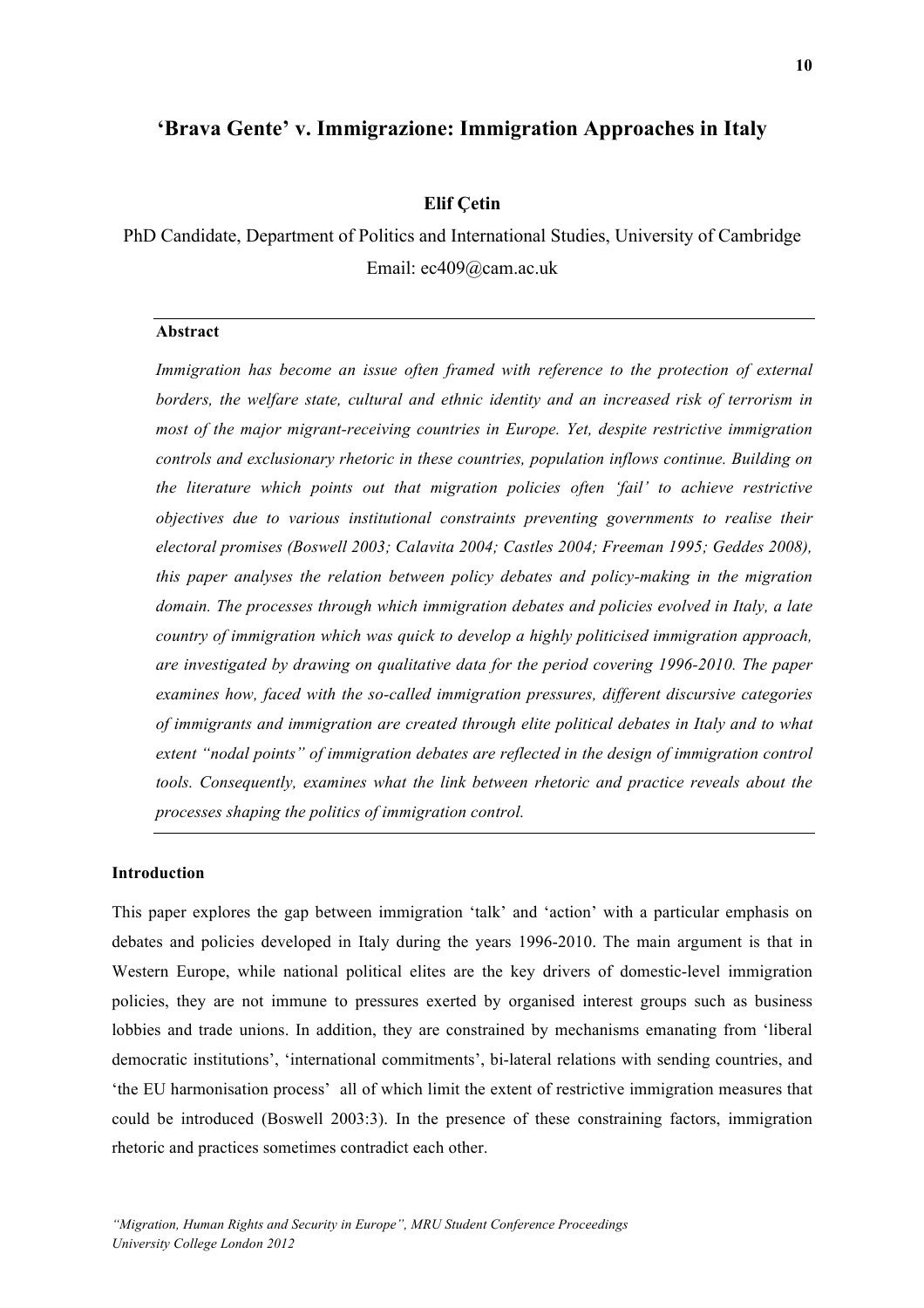While the rhetoric-action gap is not peculiar to the Italian political context, immigration issues tend to generate a remarkably high level of public concern in this country. Moreover, Italy is viewed as a critical case study in migration studies to test whether the relatively new immigration countries in southern Europe would adopt an 'expansive' and 'inclusive' immigration policy strategy by replicating the liberal paradox (Freeman 1995:881). According to the liberal paradox argument, as those who are benefitting from immigration (e.g. employers and business elites) are better organised than those who are bearing its "costs" (i.e. public) in reflecting their demands upon decision-makers the process leads to liberal immigration policy outcomes despite the existence of restrictive patterns.

The paper is developed in three stages. The first part presents the research frame adopted in this study. The second examines the electoral positioning of the key political parties on migration during the concerned time frame through an analysis of their general election manifestos. The third part places the electoral promises on immigration against the design of the key pieces of immigration legislation. The paper concludes with an assessment of the extent to which core electoral positions on migration were captured in the pieces of legislation passed.

#### **Research frame**

The key political parties' and election coalitions' positioning on migration during national parliamentary elections is examined through content analysis of their general election manifestos. The recording units are sentences containing references to 'immigration' and 'immigrants', whereas paragraphs, within which these relevant sentences are located, serve as the context units.<sup>1</sup> The analysed election campaigns are those that took place in 1996, 2001, 2006 and 2008.

#### *Content categories*

 

The following categories are identified as the pre-dominantly used discourse frames for immigration: (I) Immigrants' human rights and civil liberties; (II) Economic effects of immigration/immigrants; (III) Immigration as a tool of political blame and/or glorification; (IV) Protection of national borders/homeland/security in the face of immigration; (V) Functioning of immigration and asylum systems; (VI) Protection of the welfare system; (VII) The effect of immigration on national culture/identity/racial composition; (VIII) Immigration and illegality/crime/terrorist threat; (IX) Number of entries/size of immigration; (X) Immigrant integration; (XI) Immigration as an issue to be tackled within the EU framework/through multi-level governance approach; (XII) Extra-EU versus intra-EU migration (*extracomunitari*); (XIII) Peculiarity of Italy's immigration experience; (XIV) Other (immigration and health risks, environmental degradation, foreign aid).

<sup>&</sup>lt;sup>1</sup>Berelson (1952:135) defines the recording unit as 'the smallest body of content in which the appearance of a reference is counted', where a reference is a single occurrence of a content element, and context unit as 'the largest body of content that may be examined in characterizing a recording unit'.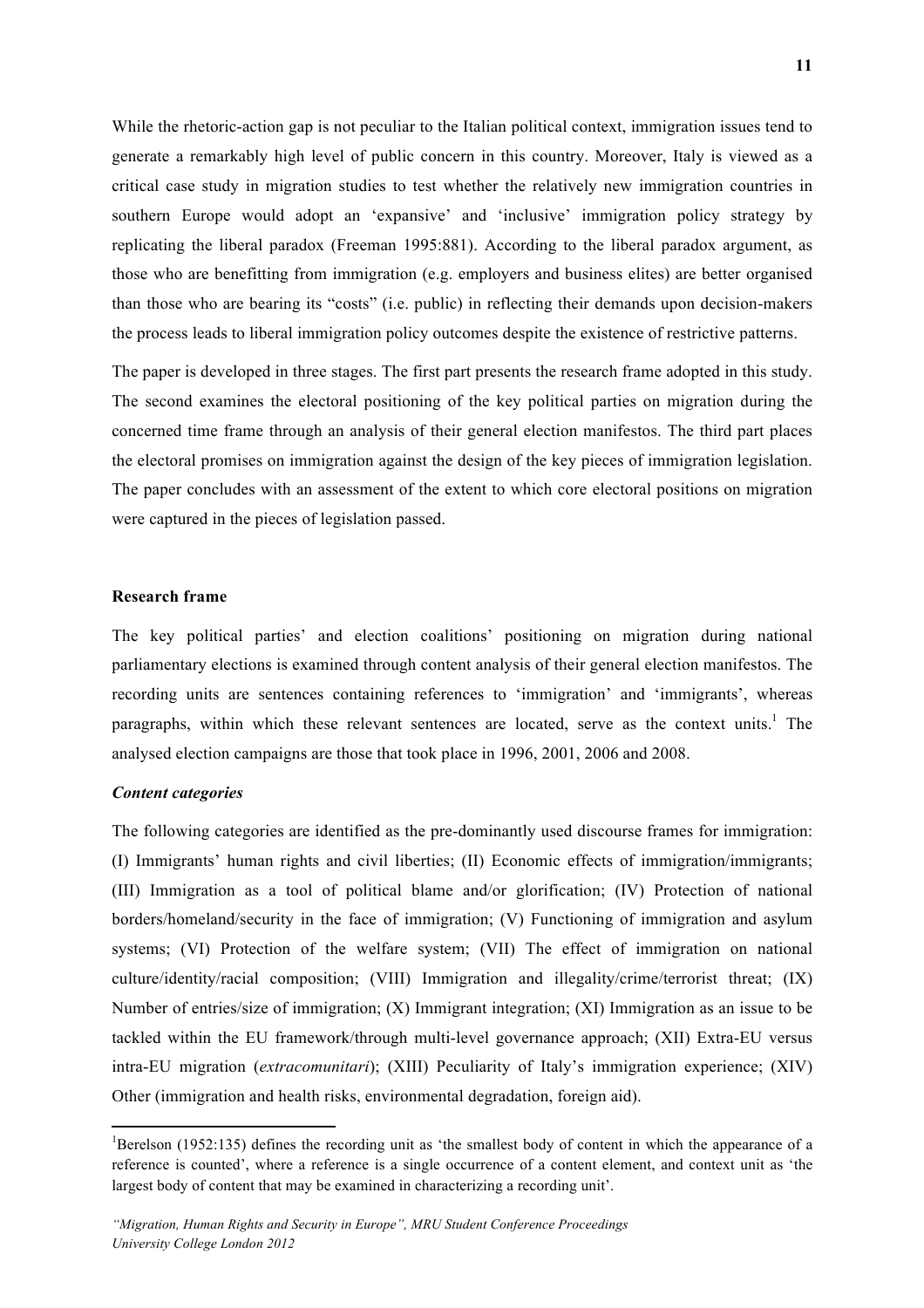In addition to these main categories, the following sub-categories are also identified: (IIa) Economic costs of immigration; (IIb) Economic benefits of immigration; (IIIa) Immigration as a tool for attacking the political opponent; (IIIb) Immigration as a tool for praising the party position; (Va) Promising liberal immigration measures; (Vb) Promising stricter immigration measures; (Vc) Promising neither liberal or stricter immigration measures (this category covers, for example, proposals for speeding up the processing of asylum applications and realisable forms of assisted repatriation); (VIIa) Immigration's positive effects on domestic culture, identity, and racial composition; (VIIb) Immigration's negative effects on domestic culture, identity, and racial composition or conditionally positive effects that come after strict controls; (VIIc) Immigrants' presence in Italian society acknowledged only as a fact without attaching any positive or negative values on it; (IXa) Current volume of immigrant entries having positive effects for Italy; (IXb) Current volume of immigrant entries having negative effects for Italy; (Xa) Integration as immigrants' duty; (Xb) Integration as a two-way project involving active participation of both immigrants and Italian society; (XIa) Immigration management at the EU-level/through multi-level governance as a preferable option; (XIb) Immigration management at the EU-level/through multi-level governance not as a preferable option; (XIIa) Both extra and intra-EU migration approached neutrally/one is not valued over the other; (XIIb) Extra-EU migration as a beneficial phenomenon; (XIIc) Extra-EU migration as a problematic phenomenon.

The quantified data in these categories reflect the number of references made to the general categories; not the number of relevant sentences. The section on electoral references to immigration provides a more detailed discussion of the content categories.

#### **Election rhetoric on immigration in Italy, 1996-2008**

Parties from both sides of the political spectrum adopt a politicised rhetoric on immigration. They refer to immigration issues as a tool of political blame and/or glorification (Category III). Furthermore, independent from their political orientations, all the analysed parties frequently reflect discontent about the functioning of the migration management system in Italy (Category V).

Another category which predominantly appears in the election manifestos of both the right- and the left-wing parties is Immigration management at the EU-level/through multi-level governance (Category XI), and both sides are positive about making Italy part of supra-national and/or bilateral arrangements for controlling refugee and migrant arrivals to the country. In addition to the EU framework, establishing co-operation networks with the major sending countries is also seen as a valuable asset.

Yet, there are certain categories which are adopted either mainly by the Left or the Right. While Category (I) - Human rights and civil liberties of immigrants - is mostly adopted by the parties of the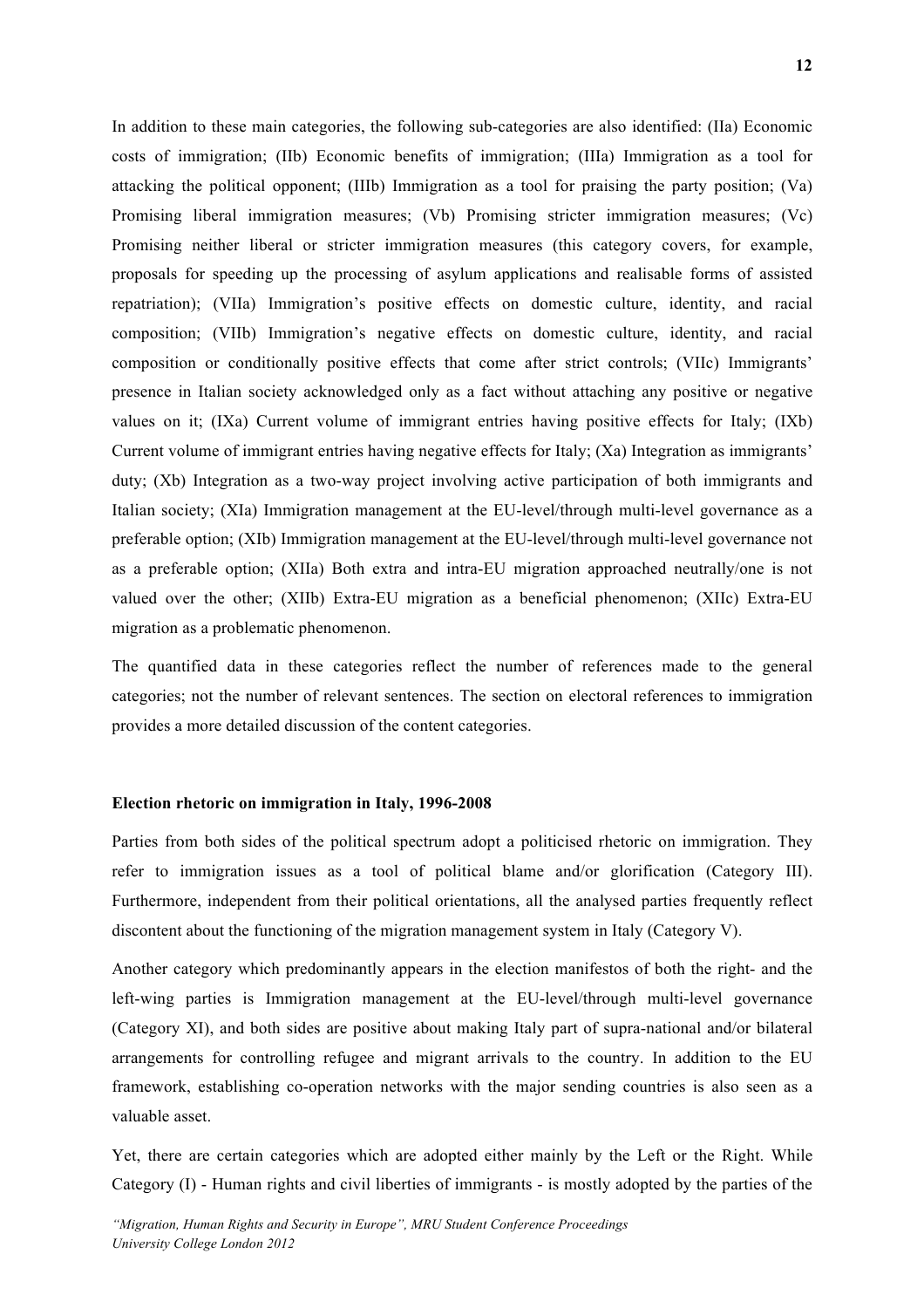Left, right-wing parties and coalitions have a greater tendency of approaching immigration from a public order and security lens (Category VIII), and also linking immigration with some other issues (Category XIV), such as increased health risks and environmental degradation caused by the newcomers, and the potential role that foreign aid can play in terms of keeping people in their home countries.

Parties and coalitions from different sides of the political spectrum are polarised on immigration and project different priorities in their election manifestos. For the Left, the top three categories involve migrants' human rights and civil liberties (84 references), criticism of past governments' policies (74 references), especially those of the right-wing governments, and proposals of relatively more liberal migration management tools (65 references).

For the Right, out of a total number of 124 immigration references, 39 of them were about restrictive measures. The second most common way for the right-wing parties to refer to immigration is in relation to security by establishing links between immigration on the one hand, and crime and illegality in the country, on the other (17 references to immigration are made along these lines). In the third place, there are two equally significant categories for the right-wing parties. These are 'approaching immigration and the presence of immigrants in Italy as a factor negatively influencing the cultural and ideational composition of the Italian society', and 'putting immigration forward as an issue which has to be tackled by referring to the EU framework and sources to develop a multi-level governance setting which would involve sending and receiving countries as well as supranational/international authorities'. Each category involves 10 references.

The general examination of electoral manifestos does not offer a regular pattern of either gradual increase or decrease concerning any of the identified dominant categories over the years. Likewise, no consistent dominance of any single category is detected in the analysis.

The next section builds on manifesto analyses and investigates whether and how the political actors integrate their electoral promises on migration in the policies they tailor after being elected to government.

## **Comparing electoral claims on immigration with political outcomes**

## *1996- 2001: Efforts to Tailor an All-Encompassing Immigration Policy:*

The period of 1996-2001 was marked by short-lived centre-left governments established by the *Ulivo* (Olive Tree) coalition which suffered from intra-coalition conflicts and confrontations.

Despite its heterogeneity, the *Ulivo* government developed Immigration Act 40/1998, also known as the 'Turco-Napolitano' law, under the pressure of public and political concerns about increased rates of immigration and the EU's worries that Italy was not able to secure its borders (thus it was not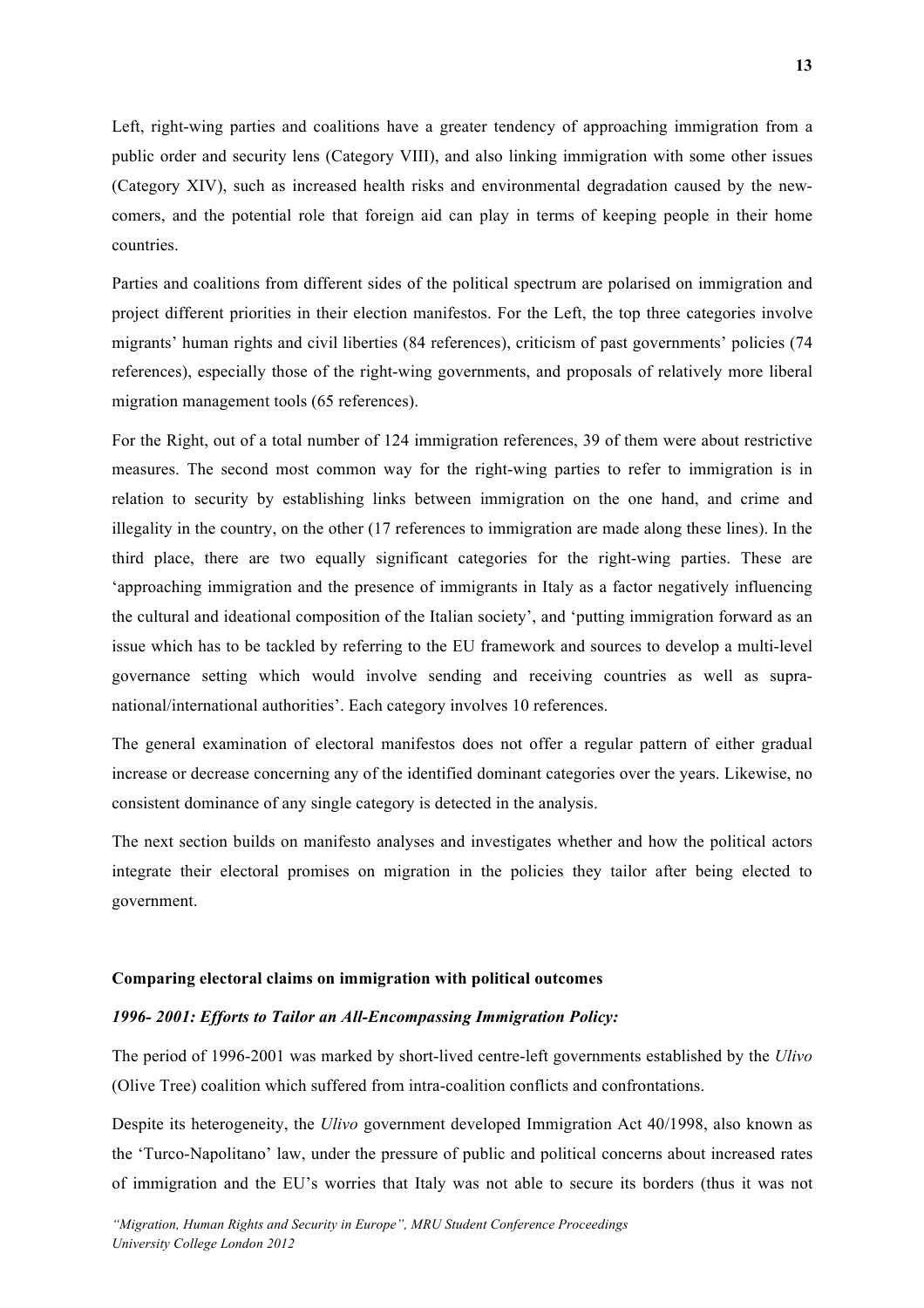considered ready to join the Schengen border regime). The law was the product of a compromise reached among different parties, and consequently involved both restrictive and more liberal elements. As an extension of Italy's commitments for becoming part of the Schengen zone, the centreleft government aimed to reinforce measures concerning entry quotas, expulsions of those who came to Italy through illegal routes, and residence permits.

Entries on the basis of annual quotas were facilitated through the introduction of 'sponsorship' provisions according to which foreigners who wanted to seek jobs in Italy could get temporary residence permits provided that they were sponsored by Italian citizens, legally resident foreigners, regional or local authorities, trade unions or recognised voluntary associations (Zincone and Caponio 2005:4). The inclusion of such a clause to the legislation was actually in keeping with the emphasis of the *Ulivo* on the potential economic benefits that immigration can bring to Italy (Category II(b)).

Another novelty introduced by the law at the time was the establishment of favourable quota limits for countries which signed bi-lateral agreements with Italy with an aim to control immigration and facilitate the re-admission of irregular immigrants. While clearly indicating the use of immigration control tools as an extension of foreign policy, this policy innovation matches the left-wing's electoral promises to manage immigration in Italy with further reference to the EU-level framework and multilevel governance (Category XI(a)).

The strict elements of the law mainly involved expulsion practices and the construction of detention centres (*Centri di permenenza temporaneo)*. Neither the introduction of expulsion nor the setting up detention centres was part of the electoral rhetoric of the left-wing coalition. The control-oriented policy tools were developed under the influence of international commitments and parliamentary dynamics.

Yet, the mismatch between electoral promises and the legislative process was not solely created by the introduction of tight immigration control tools. The law also sought to set up an institutional mechanism that would promote immigrants' integration even though integration was not referred to at all in the election manifestos of the left-wing parties. Hence, the gap between electoral campaigning promises and the actual policy-making was due to a liberal policy initiative.

#### *2001-06:* **Casa delle Liberta'** *Government, the Bossi-Fini Law and Its Aftermath*

After a long and expensive political campaign, the *Casa delle Liberta'* (House of Liberties; CdL) coalition marked a significant victory over the *Ulivo* (Olive Tree) in the 13 May 2001 elections. As reflected in the CdL's manifesto, one of the key commitments made by the right-wing coalition during the 2001 election campaign was to tighten immigration policy. The Bossi-Fini law was the outcome of such efforts and it modified the 1998 law. As Zincone and Caponio (2005) highlight, the Bossi-Fini law's repressive measures were mainly concentrated in two areas: conditions regulating the granting of residence permits and confronting undocumented migration.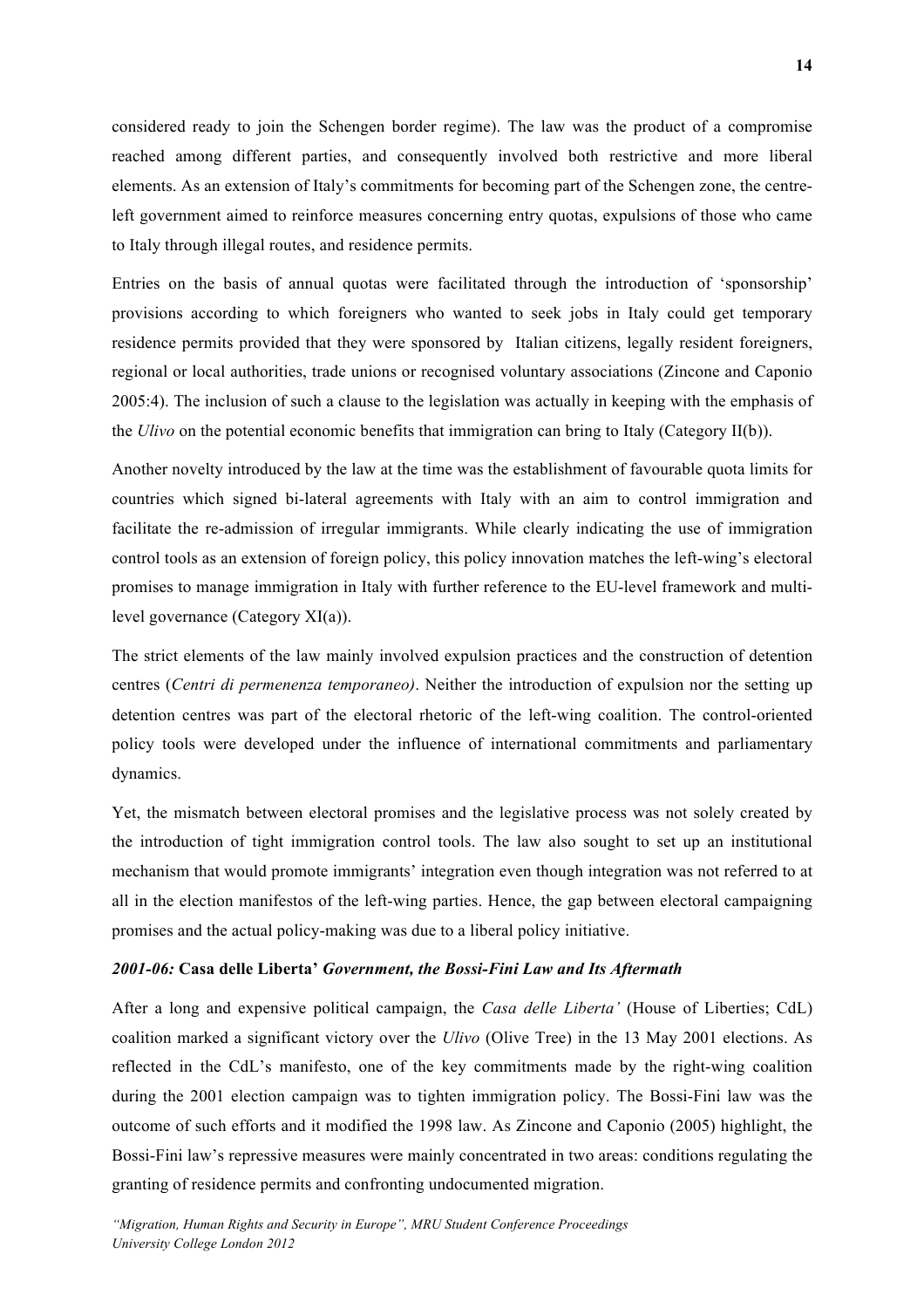Yet, the coalition partners were not in complete harmony in terms of their immigration approaches. The Christian Democrats (CCD-CDU/UDC) were against any policy proposal which would radically restrict immigration to Italy and put pressure on the far-right LN (Lega Nord) and the AN (Alleanza Nazionale) by referring to its close links with pro-immigrant groups, and also Church organisations. In addition to the Catholic Church, the pressure of business and employers' associations, which had concerns that strict immigration regulations would jeopardise their business, also played an important role. As a result of the pressures coming from both within and outside the coalition, the exclusionary and restrictive political discourse adopted by some of the CdL partners (the LN and the repressive elements of the AN), could not be realised in the policy-making arena. The mass regularisation in 2002 covering irregular migrants from all of the economic sectors (Geddes 2008:361) and the gradual expansion of foreign worker quotas between 2003 and 2006, from 79,500 in 2003 to 340,000 in 2006, a policy change which was partially developed under the influence of the EU enlargement (Einaudi 2007: 385), were the two striking examples to the discourse-practice dichotomy.

Thus, in clear contrast with the CdL partners' political campaign promises, 2001-06 became a period during which Italy experienced the highest increase in the number of legal immigrants living in its territories as the numbers raised from 1.3 million (October 2001) to 2.67 million (1 January 2006) (Einaudi 2007:306-307).

## *2008-2010: The (First) Security Package (***Pacchetto Sicurezza***)*

Similarly to the 2001-2006 period, shortly after winning the 2008 general elections, the right-wing government presented new immigration legislation, the so-called "Security Package" (P*acchetto Sicurezza*). One of the most significant and controversial aspects of this legislative package was 'the configuration of clandestine immigration as a crime punishable with up to four years' detention and a major increase in the maximum detention period prior to removal' (Pastore 2008:6). Furthermore, following the subsequent changes it became 'possible to deport a foreigner or remove an EU-citizen in the event of him/her being found guilty of a crime carrying a sentence of more than two years imprisonment' (Finotelli and Sciortino 2009:2). Moreover, according to the new decree, those who let any sort of property to irregular citizens, no matter whether they were Italian or foreign, could face prison sentences (Finotelli and Sciortino 2009).

Unlike during the 2001-2006 period, this time the heavy dominance of the right-wing parties, with their preference for tighter immigration controls, in the Italian Parliament offered suitable ground to the PdL-LN government to introduce such controversially restrictive immigration control policies without facing with any considerable political challenges. The legislative package revealed that the main determination criteria of the 'desirable' migrant in Italy gained clearer economic nature, and social marginality was seen as a component of unwanted migrant; no matter whether they originated from Europe or not.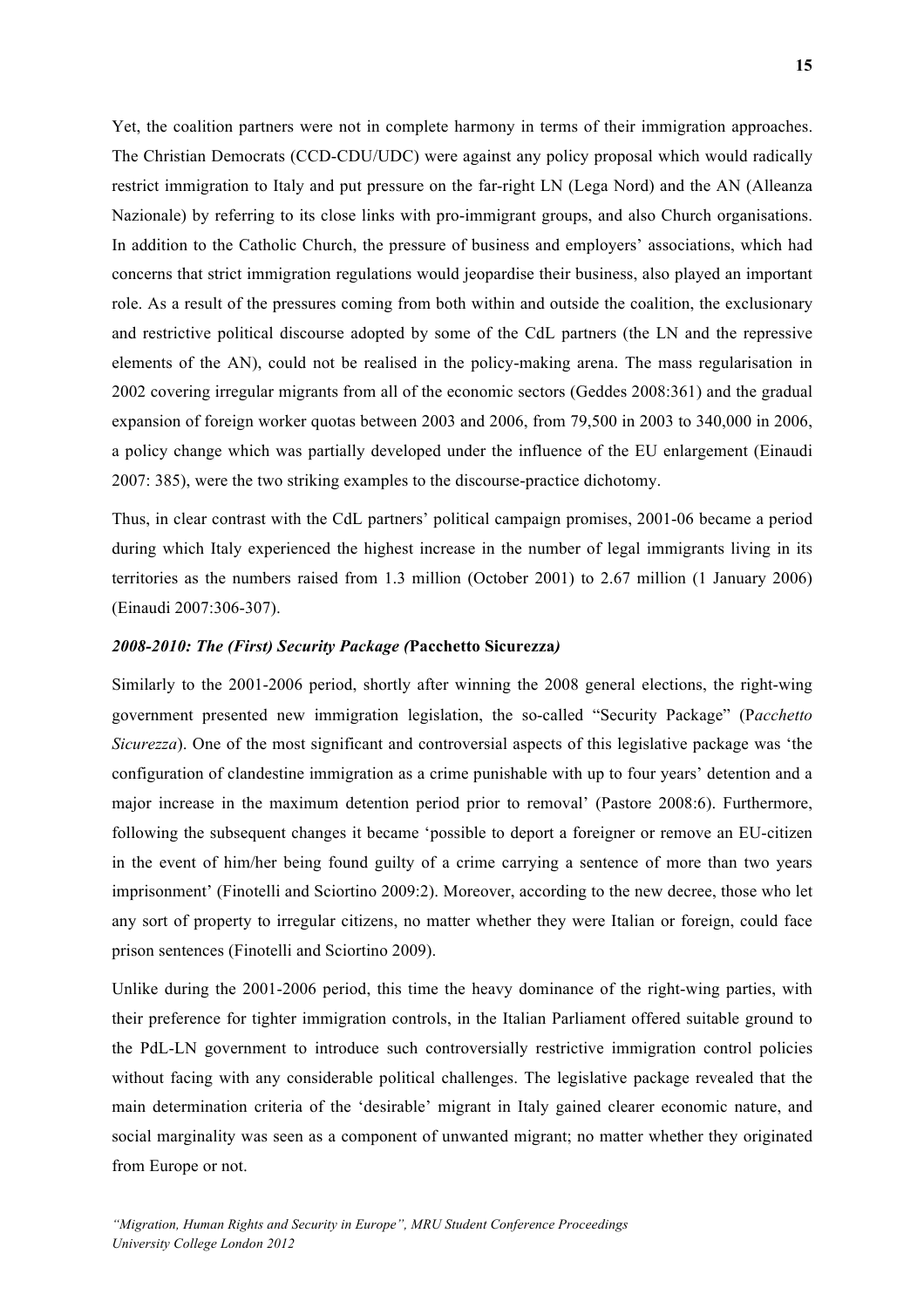While the design of the Security Package was in line with the control-oriented immigration rhetoric of the *Popolo della Liberta'-Lega Nord* coalition, the EU acted as an agent calling a halt to its fullimplementation. Treating irregular migration as a crime was challenged at the European Court of Justice (ECJ) and on 28 April 2011, the ECJ (First Chamber) issued a decision that Italy cannot punish irregular migrants by classifying irregular migration as a breach of its criminal law.

#### **Conclusion: What do immigration rhetoric and policy-making reveal?**

Despite being a late country of immigration with initially relaxed immigration policies, Italy was quick in terms of how it developed a politicised and securitised stance on immigration and tightened its immigration legislation; the dominant trend which exists among most of the main immigrantreceiving European states. Immigration is a politicised topic because political parties from all sides of the political spectrum use it to distinguish themselves from the 'other' ideological camp and this process usually involves criticising the political opponents for their immigration approaches while presenting the self-party image as the one having the highest competency in immigration matters. While it is not surprising that during election times the competition to enlarge electoral support base involves such a mechanism, the extent to which political parties have started to use the immigration card to carve a special niche for themselves with an expectation to increase their favourability in their electorates' eyes turned immigration into an electoral tool used strategically to manipulate public concerns and worries.

Likewise, the changing tone of political debates on immigration establishing alleged links with immigrants on the one hand and crime/illegality/security on the other indicates that immigration has become a securitised issue as well as a politicised one.

The examination of the relevant key pieces of immigration legislation provides evidence that rhetoric and policy-making in this area do not quite follow each other. The contradictory outcomes and mismatches between rhetoric and policy result mainly from the involvement of various actors with different interests and priorities in immigration policy-making. The coalitions of political parties are composed of a variety of individual parties which do not always necessarily have the same vision on immigration. In addition to such national-level dynamics, the international arena influences the domestic immigration policy-making context. Nevertheless, the development of both immigration rhetoric and policy-making it Italy remain, to a great extent, under the discretion of national political parties.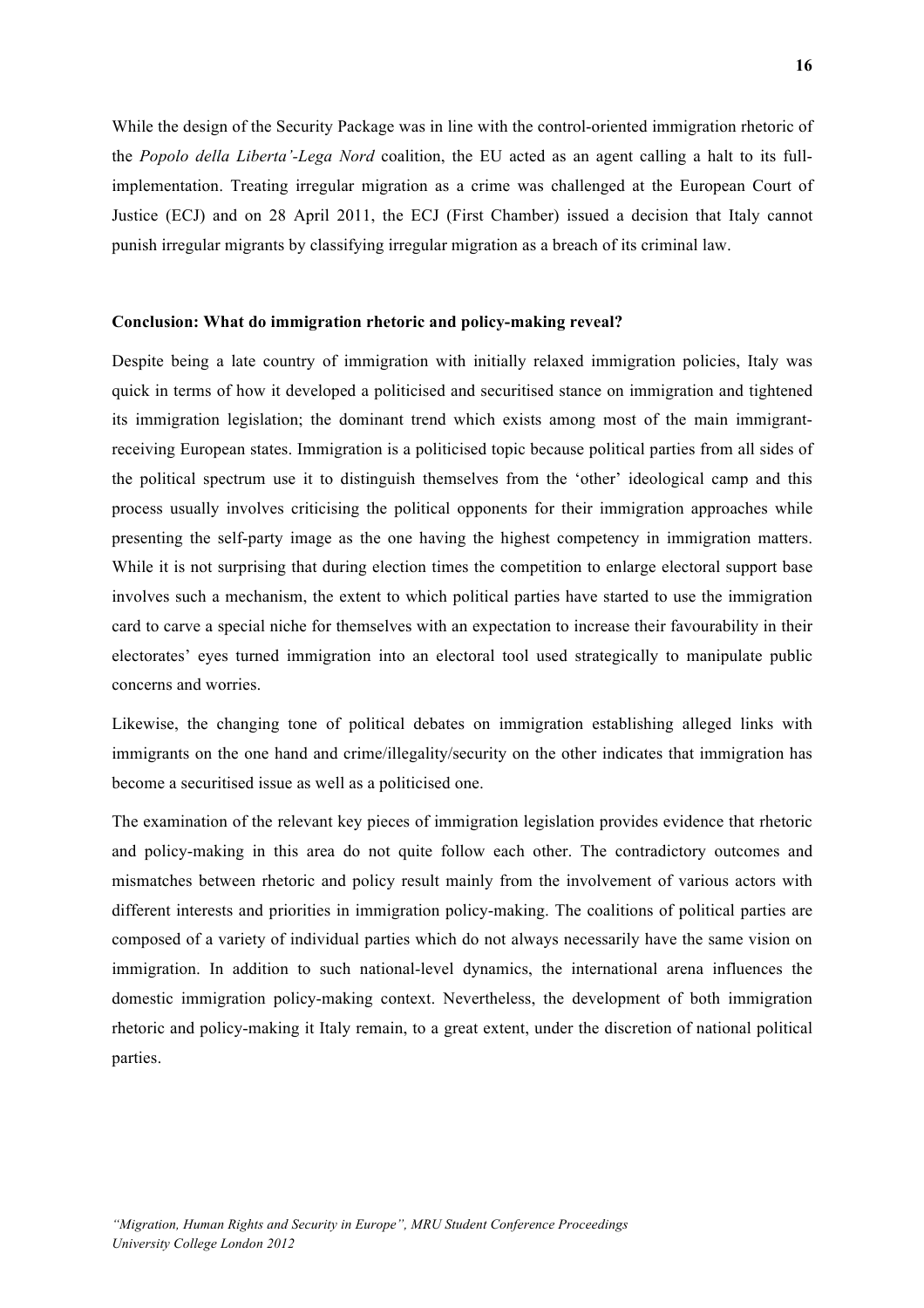BERELSON, B. (1952) *Content Analysis in Communication Research*, New York: The Free Press.

- BOSWELL, C. (2003) *European Migration Policies in Influx: Changing Patterns of Inclusion and Exclusion*. Oxford: Royal Institute of International Affairs and Blackwell Publishing.
- CASTLES, S. (2004a) 'Why migration policies fail?', *Ethnic and Racial Studies* 27(2), 205-227.
- CASTLES, S. (2004b) 'The Factors that Make and Unmake Migration Policies', *International Migration Review*, 38, 3, 852-884.
- EINAUDI, L. (2007) *Le politiche dell'immigrazione in Italia dall'Unita a oggi*, Bari: Laterza & Figli Spa.
- FINOTELLI, C., SCIORTINO, G. (2009) 'The Importance of Being Southern: The Making of Policies of Immigration Control in Italy', *European Journal of Migration and Law* 11: 119- 138.
- FREEMAN, G. P. (1995) 'Modes of Immigration Politics in Liberal Democratic States', *International Migration Review*, 29,4, 881-902.
- GEDDES, A. (2008) '*Il rombo dei cannoni*? Immigration and the centre-right in Italy', *Journal of European Public Policy,* 15, 3, 349-366.
- PASTORE, F. (2008) 'Report from Italy', In Doomernik, J. and M. Jandl (eds.) *Modes of Migration Regulation and Control in Europe*, Amsterdam: Amsterdam University Press.
- ZINCONE, G. and T. Caponio (2005) 'Immigrant and immigration policy-making: The case of Italy', IMISCOE Working Paper: Country report, Amsterdam: IMISCOE Research Network.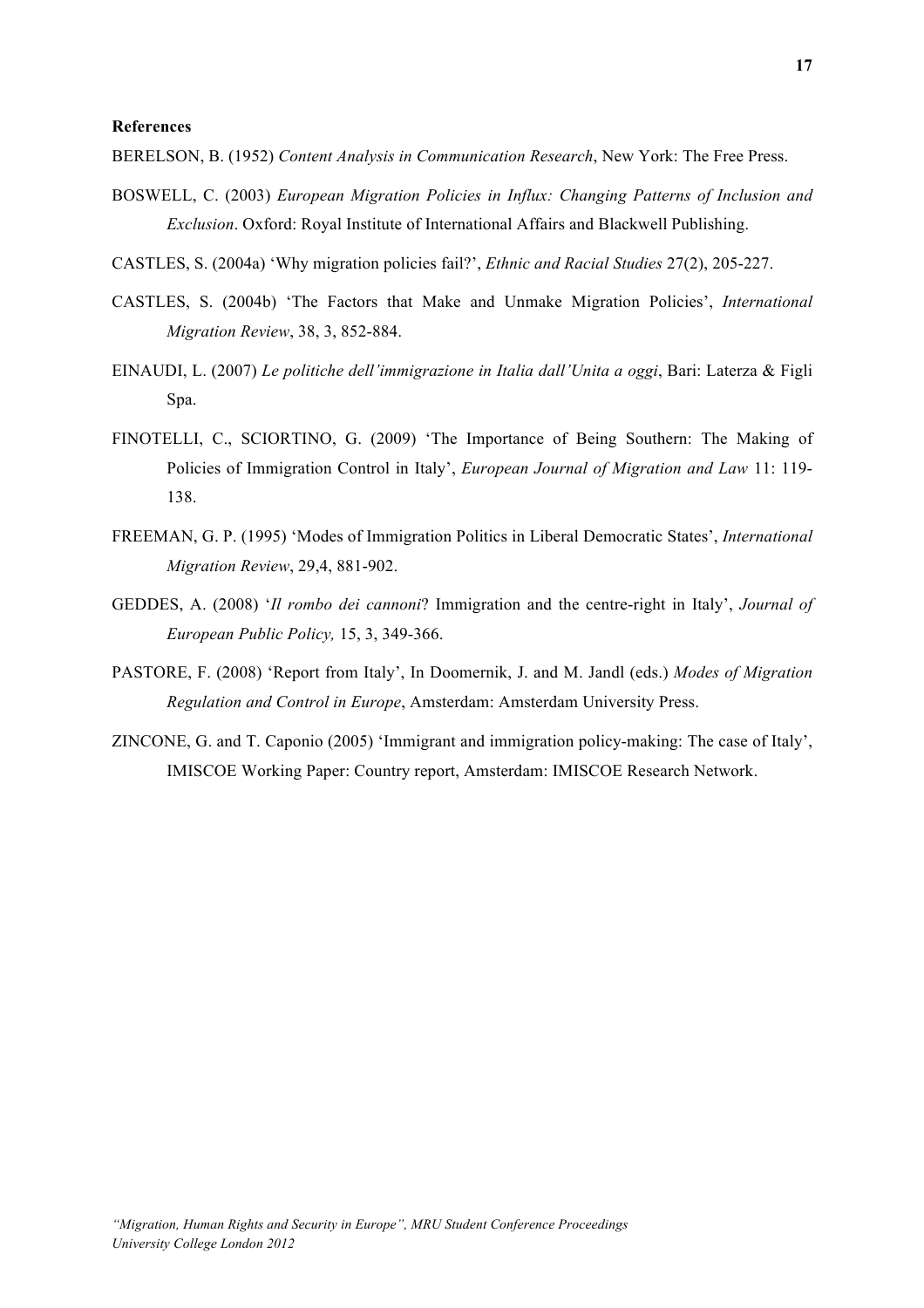# **The Externalisation of Migration Control: An Assessment of the European Union's Policy in the Light of the Charter of Fundamental Rights**

## **Vito Todeschini**

European Master's Programme in Human Rights and Democratisation (E.MA), European Inter-University Centre for Human Rights and Democratisation

Email: vito.todeschini@libero.it

## **Abstract**

*Since the adoption of the Tampere Programme in 1999, the European Union has pursued the aim of moving the control of migration flows from its territory to third countries. Such a process is known as 'externalisation' and basically consists of the involvement of countries of origin and transit in the management of both legal and illegal flows.* 

*The aim of the present paper is to assess whether the policy of externalising migration control mechanisms complies with human rights obligations, by which the EU is bound. After the entry into force of the Lisbon Treaty, the EU's human rights framework acquired a new legal value, in particular with regard to the Charter of Fundamental Rights. Subsequently, the compliance of the EU's acts with human rights enshrined therein can be judicially reviewed.*

*The first part of the paper provides an overview of the development of the EU's migration. This paper shows how the approach to migration has changed so far, and what the main characteristics of such a policy framework are. The second part illustrates several concerns about the respect for migrants' human rights related to the implementation of externalisation. The last part deals with the EU's human rights framework. Externalisation is analysed in light of binding human rights obligations, in order to assess whether and to what extent it violates those fundamental rights, upon which the Union in founded.*

## **Introduction**

'Externalisation' consists of moving migration control from the European Union (EU) to third states. Such states include countries of origin and transit of migration involved in the management of both legal and illegal flows. This process encompasses a wide range of actions, such as the creation of detention camps, the repatriation of migrants and the promotion of capacity building and development programmes in third countries (Aubarell, Zapata-Barrero and Aragall 2009:12).

The aim of this paper is to assess whether the policy of externalising migration control mechanisms complies with the EU's human rights obligations, which have been significantly enhanced by the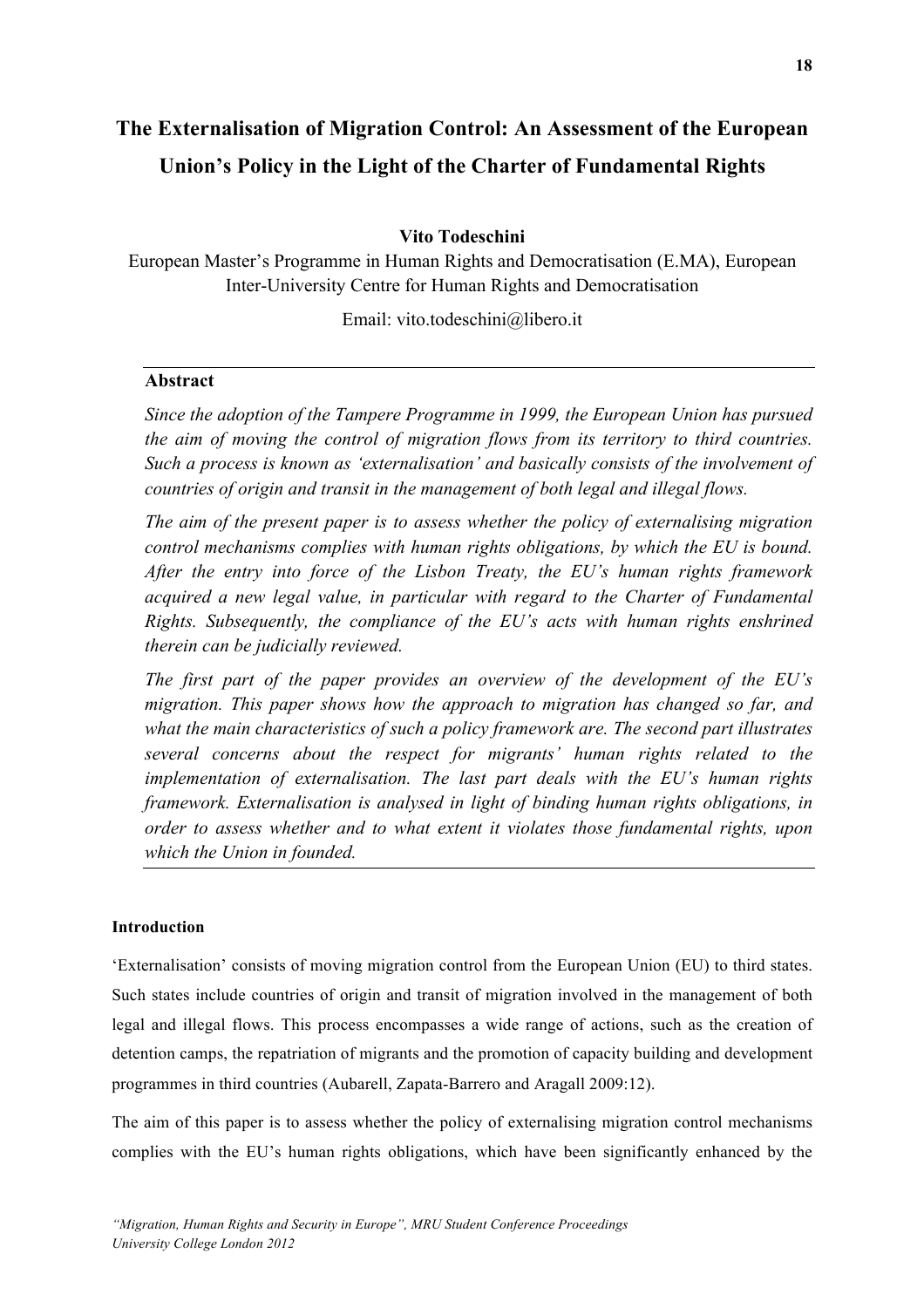entry into force of the Lisbon Treaty. To be precise, the externalisation process and its implementation will be analysed against the Charter of Fundamental Rights.

#### **The EU's policy framework on migration**

In 1999, the European Council presented its Conclusions on the area of freedom, security and justice, the so-called Tampere Agenda. *Inter alia*, this document outlined the Union's policy on migration. Remarkably, the Tampere Agenda presents a certain openness towards third country nationals. On the European level, it focused on two issues: the development of a common asylum system and the enhancement of controls at the external borders (see European Council 1999: para 3).

The European Council highlighted the need for the EU to adopt a comprehensive approach to migration aimed at "addressing political, human rights and development issues in countries and regions of origin and transit" (European Council 1999: para 11). This approach hinged on the establishment of partnerships with third countries, with a view to sharing the burdens related to the management of migration flows. In this regard, the Tampere Agenda singled out four core issues related to capacity building in third countries: effectively tackling illegal immigration; creating proper asylum systems; readmitting irregular migrants; and improving development programmes in order to address the root-causes of migration (European Council 1999: paras 13-27). These may be considered the four dimensions of externalisation.

The Hague Programme, adopted in 2004, changed the Union's attitude towards migration, putting much emphasis on security issues (European Council 2004:12). It paid major consideration to the link between the internal and external dimensions of security, developing the concept of 'external dimension of asylum and migration' (European Council 2004:20). In this regard, the Hague Programme focused on furthering capacity- building in third countries with regard to borders controls and asylum processing and on mainstreaming readmission agreements in any of the EU's external partnerships. Lastly, the Programme called for the creation of a European integrated border management system and of a specialised agency (European Council 2004:23-25). The latter was created in 2004. Since then, the European Agency for the Management of Operational Cooperation at the External Borders (FRONTEX) has played a key role in the coordination of border management, both among member states and between the EU and third countries. The Stockholm Programme, adopted in 2009, focused on the enhancement of the integrated border management (European Council 2010:26), calling for further improvement of FRONTEX resources, capabilities and mandate (European Council 2010:26).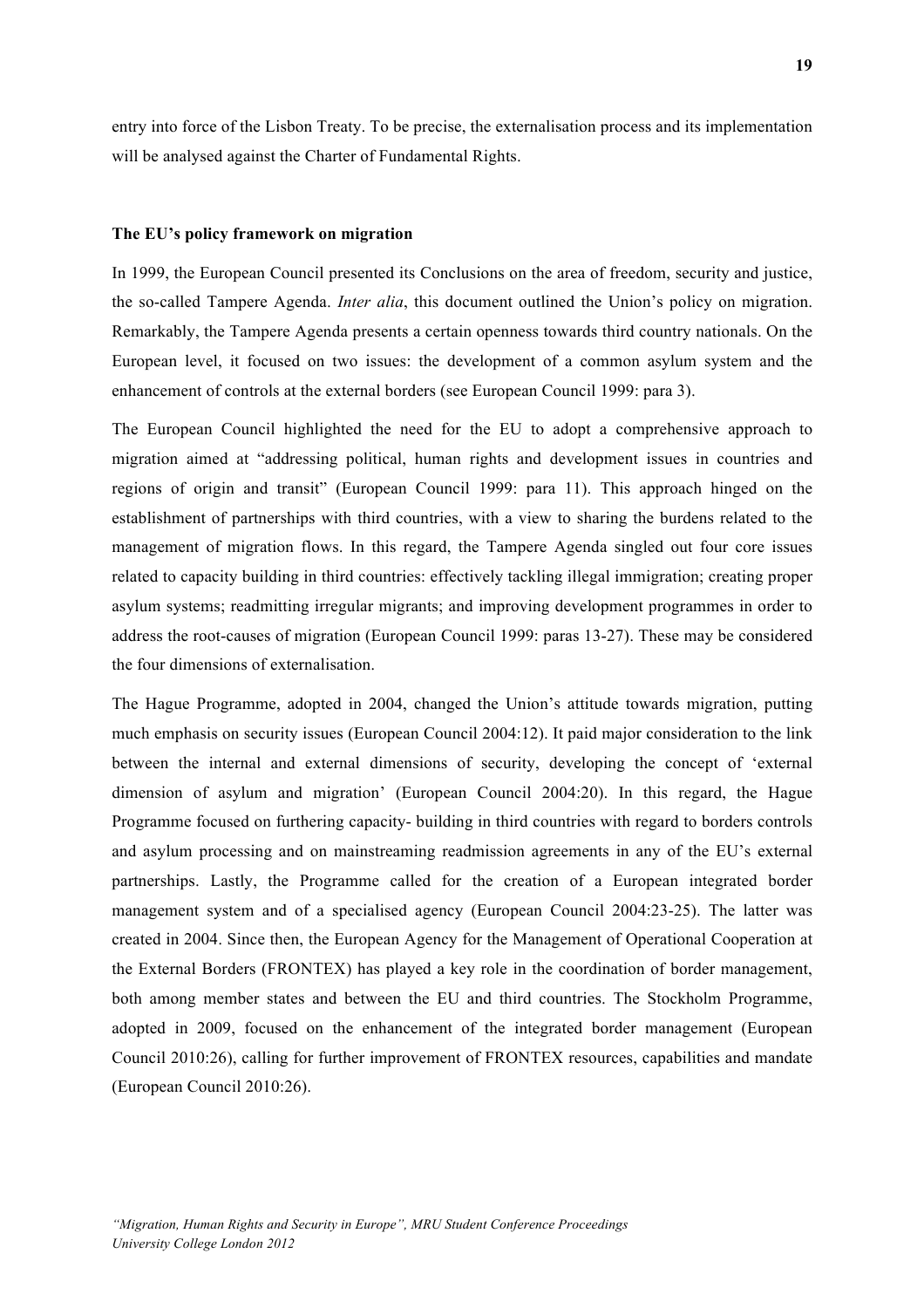In November 2011, the European Commission adopted the 'Global Approach to Migration and Mobility' (GAMM),<sup>1</sup> a strategy built around four pillars: organisation and facilitation of legal migration and mobility; prevention and reduction of irregular migration and trafficking in human beings; promotion of international protection and enhancement of the external dimension of asylum; maximisation of the development impact of migration and mobility. According to the Commission, the GAMM is designed to be migrant-centred.<sup>2</sup> Moreover, the respect for migrants' human rights is a cross-cutting issue underpinning the four pillars (European Council 2011).

To summarise, it can be said that the Union has developed a two-faceted migration policy. On the one hand, the EU strengthened its own capabilities to control the external borders. On the other hand, it pursued the externalisation of migration management, establishing partnerships aimed to improve third countries' capabilities to effectively cope with migration flows.

#### **The implementation of externalisation**

The EU adopted a wide range of measures with the purposes of preventing unwanted economic migrants from reaching Europe and shifting the responsibility for refugee protection onto neighbouring states. Yet, since the third countries involved almost always do not comply with international human rights standards, this process causes concern about the respect for migrants' rights.

A first critical aspect regards the 'safe third country' concept, envisaged by the Directive 2005/85/EC on minimum standards on procedures concerning refugee status.<sup>3</sup> On the basis of this notion, European states can transfer asylum seekers to 'safe' third countries considered the appropriate place where applicants should make their claim. However, the Directive does not provide for a harmonisation of this concept among Member States, which have a certain margin of appreciation as to deciding when a third country is 'safe'. That is to say, "[a]sylum seekers do not have the same possibility of remaining on EU territory in all European Union countries, because of the differences concerning the *safe third country concept" (*Morgades 2010:15-16; see also Trauner and Kruse  $2008:26$ <sup>".4</sup> This, in turn, may result in a violation of asylum seekers' rights.

<u> 1989 - Jan Samuel Barbara, margaret e</u>

 $1$  The GAMM is a renewal of the 2005 Global Approach to Migration (GAM), which was based on three dimensions: the organisation of legal migration; the link between development and migration; the prevention and combat of illegal immigration; see European Council, 2005. The GAMM "[..] should be [...] the overarching framework of EU external migration policy [...]" see European Commission (2011:4).

<sup>&</sup>lt;sup>2</sup> "[A]ll action must be empowered to gain access to safe mobility" (European Commission 2011:7).<br><sup>3</sup> See arts. 27ff. of Directive 2005/85/EC.<br><sup>4</sup> According to art. 35 of the Directive, furthermore, member states are all guarantees set forth therein. This derogation may lead to a lowering of human rights standards (Weinzierl and Lisson 2007:75).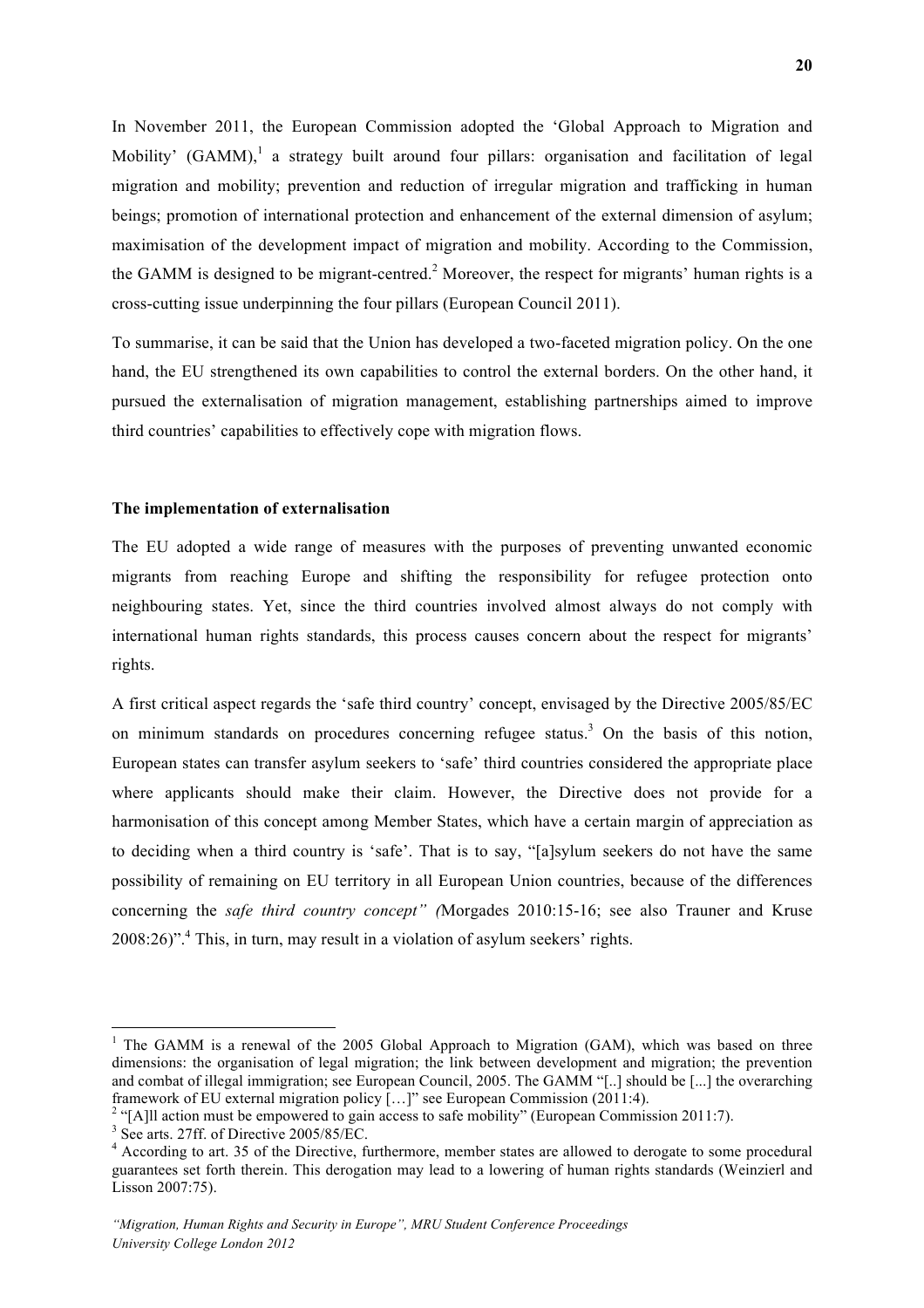The creation of Regional Protection Programmes is part of the externalisation process. Their purpose is to improve asylum systems in neighbouring countries. Basically, they "replac[e] the asylum procedure in Europe with similar procedures somewhere else" (Gammeltoft-Hansen 2008:455). However, they could bring about negative results: "it is clear that as long as [third] countries are afraid of being left alone with the protection responsibility, they will have a significant incentive to introduce their own rules to prevent access to asylum" (Gammeltoft-Hansen 2008:457). In this way, the very right to seek asylum could be at risk.

With regard to border controls, Human Rights Watch (2010) reported that FRONTEX was involved in human rights violations. Specifically, the agency exposed migrants to the risk of suffering from degrading and inhuman treatment (HRW 2010:48-50):

Frontex consistently and repeatedly took action during RABIT 2010 that exposed migrants and refugees to inhuman and degrading treatment in the detention facilities in Evros. Most notably, this occurred when border guards participating in Frontex patrols apprehended migrants that they knew would be held in facilities where the conditions were inhuman and degrading. [T]he agency directly or indirectly had a hand in their apprehension and transfer to detention centres and, thus, in their subsequent detention in inhuman and degrading conditions. […] Frontex's activities that facilitated the detention of migrants in Greek detention centres during the RABIT deployment violated the prohibition on inhuman and degrading treatment.

Also, the EU contributed to the creation of detention centres in third countries, formally under the jurisdiction of the latter but managed in collaboration with European member states (Morgades 2010:28). Independent organisations reported that human rights are constantly violated in such centres (Morgades 2010:30).

Moreover, since 2001, readmission clauses have been inserted in any type of negotiation or agreement between the EU and third countries (see European Council 2012:11). These states commit themselves to readmit both their own nationals and third country nationals, who passed through their territory. However, these agreements cause several concerns. First, they stop remittances flows, hence bringing families into poverty. Furthermore, they contribute to increasing urbanisation in readmitting countries (Trauner and Kruse 2008:25). Second, people readmitted to transit countries are likely to suffer violations of basic human rights, since such states often present shortcomings regarding organisational and technical means to repatriate third country nationals (Trauner and Kruse 2008:25-26; Weinzierl and Lisson 2007:30). Third, readmission agreements violate asylum seekers' rights, since third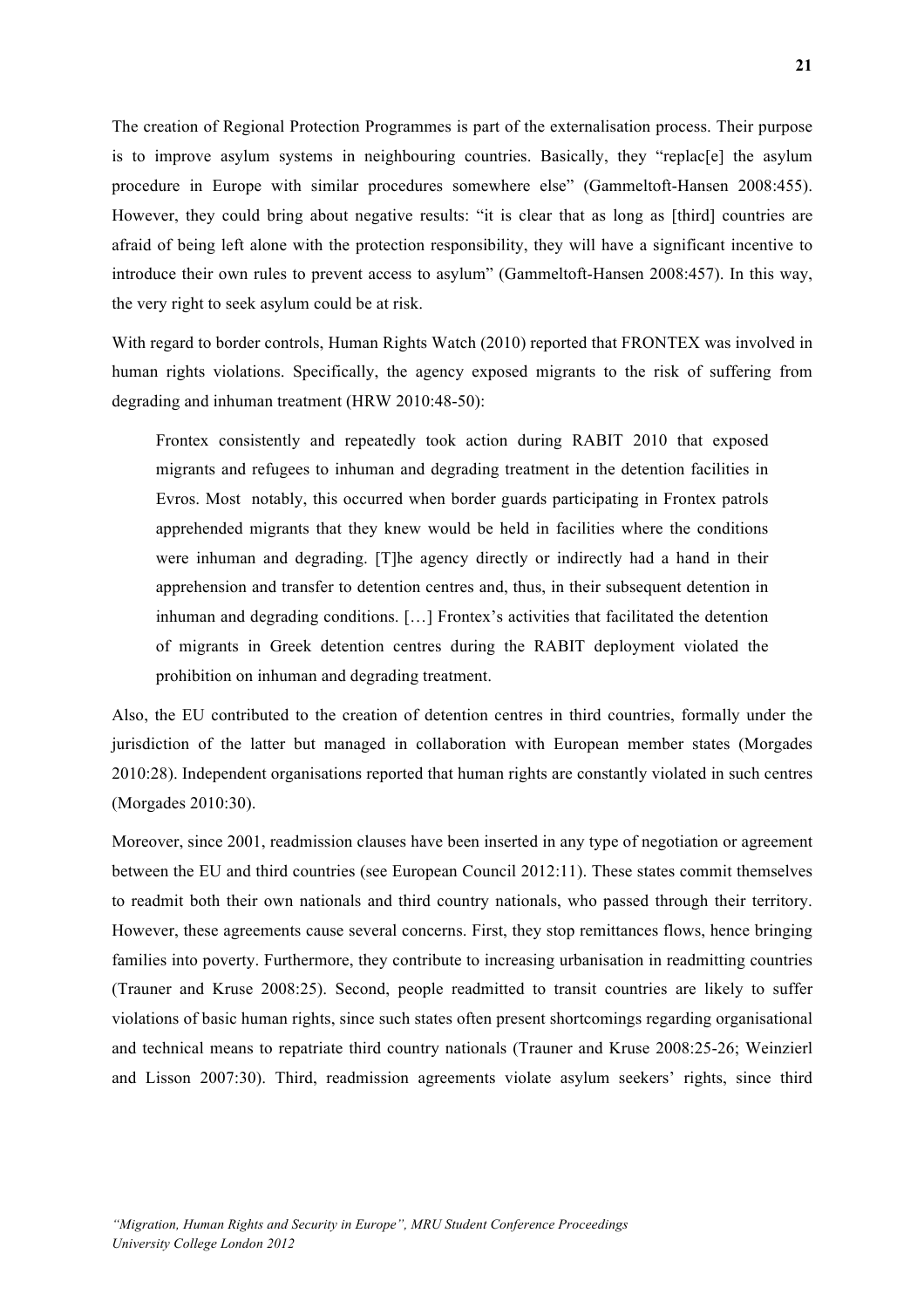countries' asylum systems almost always present a lack of substantial and procedural guarantees.<sup>5</sup> Lastly, these agreements are likely to be ineffective.

Overall, the externalisation process does not seem to comply with human rights standards. The next section will analyse it against EU's human rights framework.

#### **Assessing externalisation in the light of the EU's human rights obligations**

Human rights are one of the cornerstones of the EU. Since 1992, the Treaty of Maastricht recognised human rights as a fundamental principle of the Union.<sup>6</sup> The Lisbon Treaty made further significant changes. The new art. 2 of the Treaty on the European Union (TEU) state that "[t]he Union is founded on […] human rights […]". Additionally, art. 3(5) provides for the promotion of human rights on the international level. Compliance with human rights standards is a condition to accede to the EU, and, on the other hand, the TEU envisages a special procedure to react to any breaches by member states.

The new art. 6 constitutes the most relevant innovation. First, the Charter of Fundamental Rights of the European Union (Charter) has acquired the same legal value as the TEU and the Treaty on the Functioning of the European Union (TFEU), namely it became a primary source of EU law. Second, art. 6 provides for the accession of the Union to the European Convention on Human Rights (ECHR). Third, fundamental rights are recognised as general principles of European law. As a matter of fact, the Lisbon Treaty established once and for all the EU's commitment to respect and protect human rights. Particularly relevant are the obligations arising from the Charter. According to art. 51(1), "[t]he provisions of this Charter are addressed to the institutions, bodies, offices and agencies of the Union". Subsequently, any act of the Union's bodies must comply with binding human rights provisions, which are enshrined therein.

As mentioned above, the externalisation process was developed within the area of freedom, security and justice. Any activity carried out in this field must respect fundamental rights (art.  $67(1)$ ). According to arts. 263 and 265 of the TFEU, the Court of Justice of the European Union (CJEU) has jurisdiction over any act adopted or omission committed by the EU's institutions, bodies and agencies in the area of freedom, security and justice. Given the new binding value of the Charter, the CJEU can review the compliance of any measure with the provisions set forth therein. That is to say, "[m]easures could […] be struck down not merely where they violate a fundamental right but also

<u> 1989 - Jan Samuel Barbara, margaret e</u>

<sup>&</sup>lt;sup>5</sup> "If one assumes that most of the transit countries are not 'safe third countries' of asylum according to UNHCR criteria, we can conclude that the return of rejected asylum seekers might imply a lowering of asylum standards below internationally accepted standards. The rights of asylum seekers – to have a minimum quality of living conditions during the procedure, to obtain necessary information, to have a transparent and fair procedure and to have access to an independent appeal process – might be violated on the part of EU member states" (Trauner and Kruse 2008:27). <sup>6</sup> See art. 6 of the original version of the Treaty on the European Union (TEU).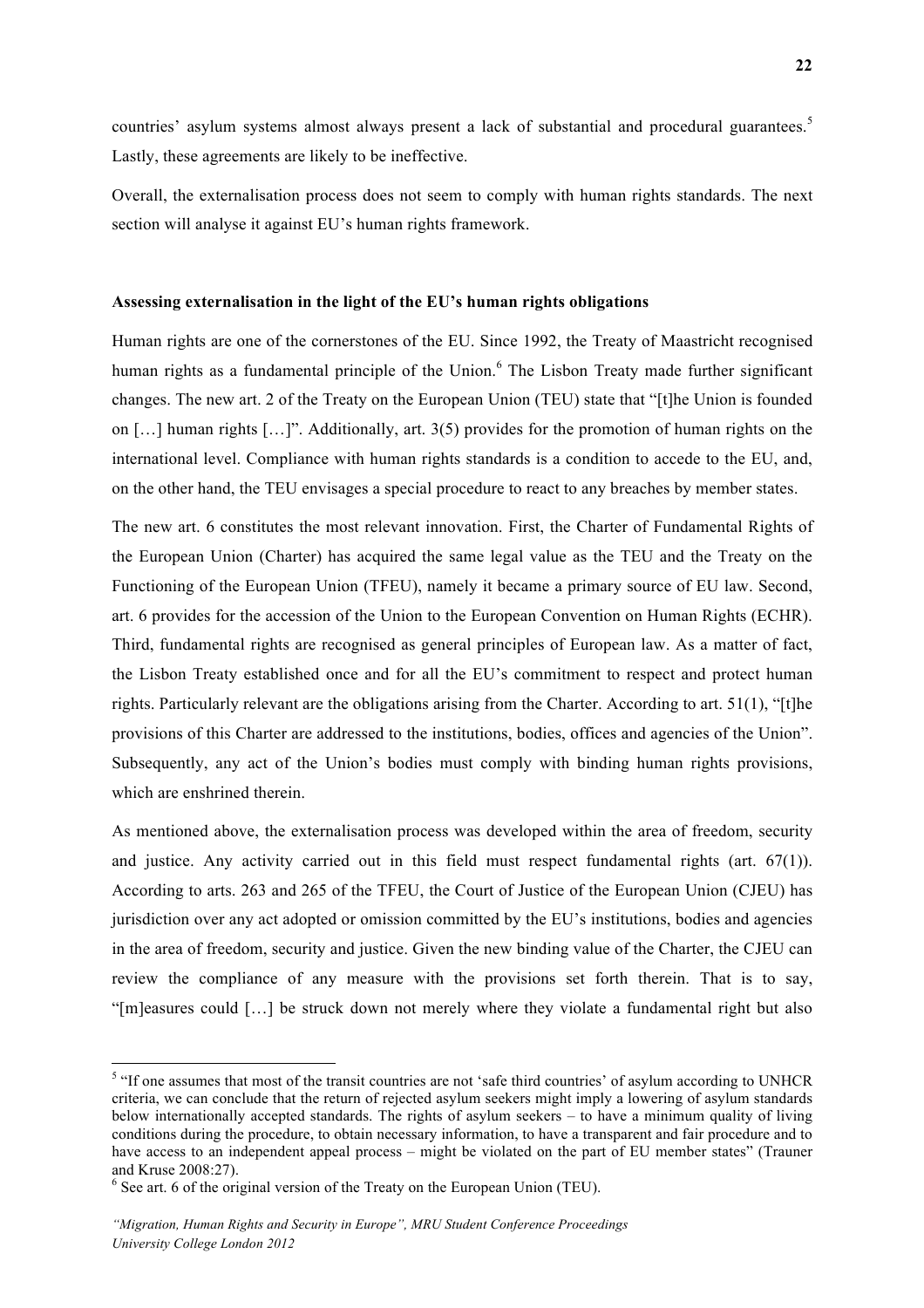where the EU institutions have failed to give due consideration to whether a measure potentially violates a fundamental right" (Chalmers 2010:252; HRW 2011:46; Weinzierl and Lisson 2007:56).

The Charter recognises the right to asylum. Art. 18 explicitly recalls the Geneva Convention on the status of refugees and its Protocol. Hence, the principle of *non-refoulement*, <sup>7</sup> which constitutes the cornerstone of the international protection, must be respected. It follows that neither the EU while cooperating with third countries, nor member states while carrying out patrolling operations may act in breach of such a principle.

Moreover, the rights of migrants, who cannot claim to be asylum seekers, are protected within the Union's human rights framework. The Charter guarantees human dignity (art. 1), right to life (art. 2) and the integrity of the person (art. 3) and prohibits any act resulting in degrading and inhuman treatment (art. 4). The last provision is extremely relevant. Indeed, the prohibition of inhuman and degrading treatment is not only envisaged in the Charter. Also, attention must be paid to relevant judgements of the European Court of Human Rights (ECtHR). Art. 52(3) of the Charter provides that "in so far as this Charter contains rights which correspond to rights guaranteed by the Convention for the Protection of Human Rights and Fundamental Freedoms, the meaning and scope of those rights shall be the same as those laid down by said Convention […]". The ECtHR recognised the prohibition of inhuman and degrading treatment, enshrined in art. 3 of the ECHR, as a provision subject to no derogations. It pointed out that poor conditions of detention s amount to degrading treatment (HRW 2010:47). Thus, by means of the above mentioned art. 52(3), the interpretation of the ECtHR gives enhanced legal strength to the prohibition set forth in art. 4 of the Charter. It follows that the EU is under a binding obligation to ensure that detention centres for migrants comply with human rights standards.

It can be concluded that any policy or act of the Union on migration must comply with and respect the right to asylum and, in general, with the protection of people's fundamental rights. Whenever the EU acts in a way inconsistent with such obligations, it acts in breach of the Charter and of its very founding principles. Although the Union officially states its respect for human rights, $8$  the implementation of externalisation appears to violate human rights.

The move of asylum procedure to third countries, which are unlikely to comply with international standards, may result in an annihilation of the right to asylum. As noted above, such countries could in turn put in place measures aimed at preventing asylum seekers from reaching their territory, as the EU is presently doing. Further infringements of the right to asylum arise from the 2005/85/EC

 

<sup>7</sup> Art. 33(1) of the Geneva Convention of 28 July 1951 states that: "No Contracting State shall expel or return ('*refouler'*) a refugee in any manner whatsoever to the frontiers of territories where his life or freedom would be threatened on account of his race, religion, nationality, membership of a particular social group or political opinion".

<sup>8</sup> See Hague Programme (p. 14); Stockholm Programme (p. 8); GAMM (pp. 6-7).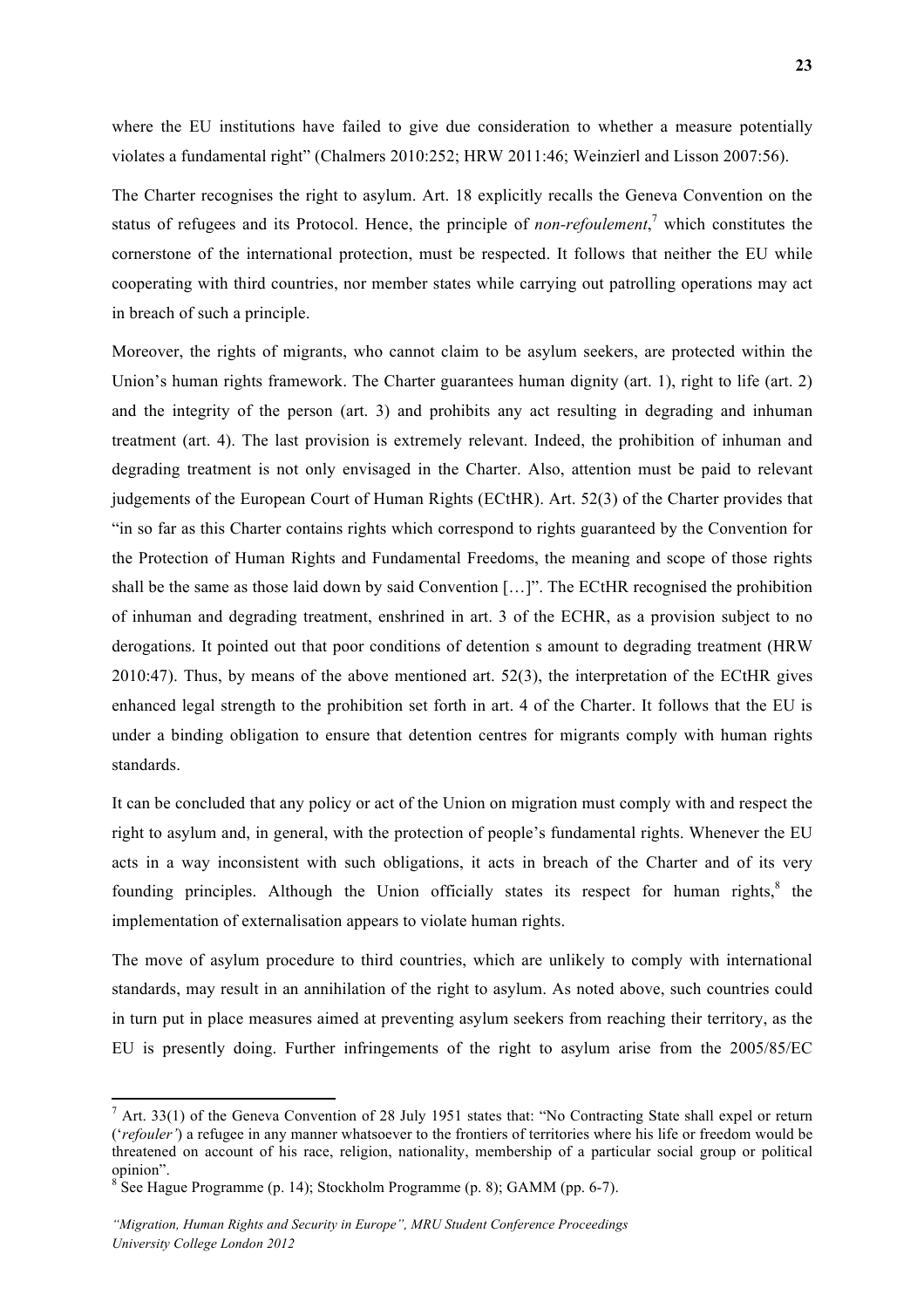Directive, in particular from the ambiguous concept of 'safe third countries' and from the derogations to procedural guarantees allowed at the borders. Considering the foregoing, externalisation seems to be in breach of art. 18 of the Charter.

As mentioned, border controls carried out by member states and coordinated by FRONTEX may bring about infringements of human rights. On the one hand, stopping shipwrecked people and taking them back to third countries, without proper examination of the individual cases, could result in refoulement of asylum seekers. On the other hand, sending people back to third countries, which do not comply with human rights standards, is likely to mean exposing them to degrading and inhuman treatment. Readmission agreements, additionally, lead to the same results. Hence their compliance with the Union's human rights obligations may be questioned. Moreover, the funding and building of detention centres in third countries, in which human rights are not considered at all, is a further breach of such obligations.

Therefore, externalisation seems to be in violation of art. 4 of the Charter which prohibits degrading and inhuman treatment, as well as of right to life (art. 2) and respect for human dignity (art. 1).

Finally, it is worth mentioning that certain states, such as Senegal and the Maghreb countries, started to enact laws against illegal emigration (Des Frontières et des Hommes 2009). Such measures are completely illegitimate under international human rights law, particularly under art. 13(2) of the Universal Declaration of Human Rights (UDHR) and art. 12 of the International Covenant on Civil and Political Rights (ICCPR). Moreover, with regard to joint patrol operations undertaken by member states and third countries, "collaboration in emigration controls can [...] represent a violation of the human right to leave and the right to seek asylum"(Weinzierl and Lisson 2007:70).

#### **Conclusion**

The foregoing analysis showed that the current process of externalisation of migration control is at odds with the EU's human rights obligations, which are part of its founding principles. The contradiction is evident: the Union pretends to be grounded on the respect for human rights but, at the same time, it pursues policies that violate human rights.

Of course, the EU needs to find its way to organise migration to its territory. However, externalisation is not the right way. Trying to keep people out of Europe's boundaries is not only unrealistic but also ineffective, since migrants and human traffickers always find new routes to Europe, which are even more dangerous. All in all, the policy of externalising migration control is likely to contribute to increasing death tolls at Europe's doors.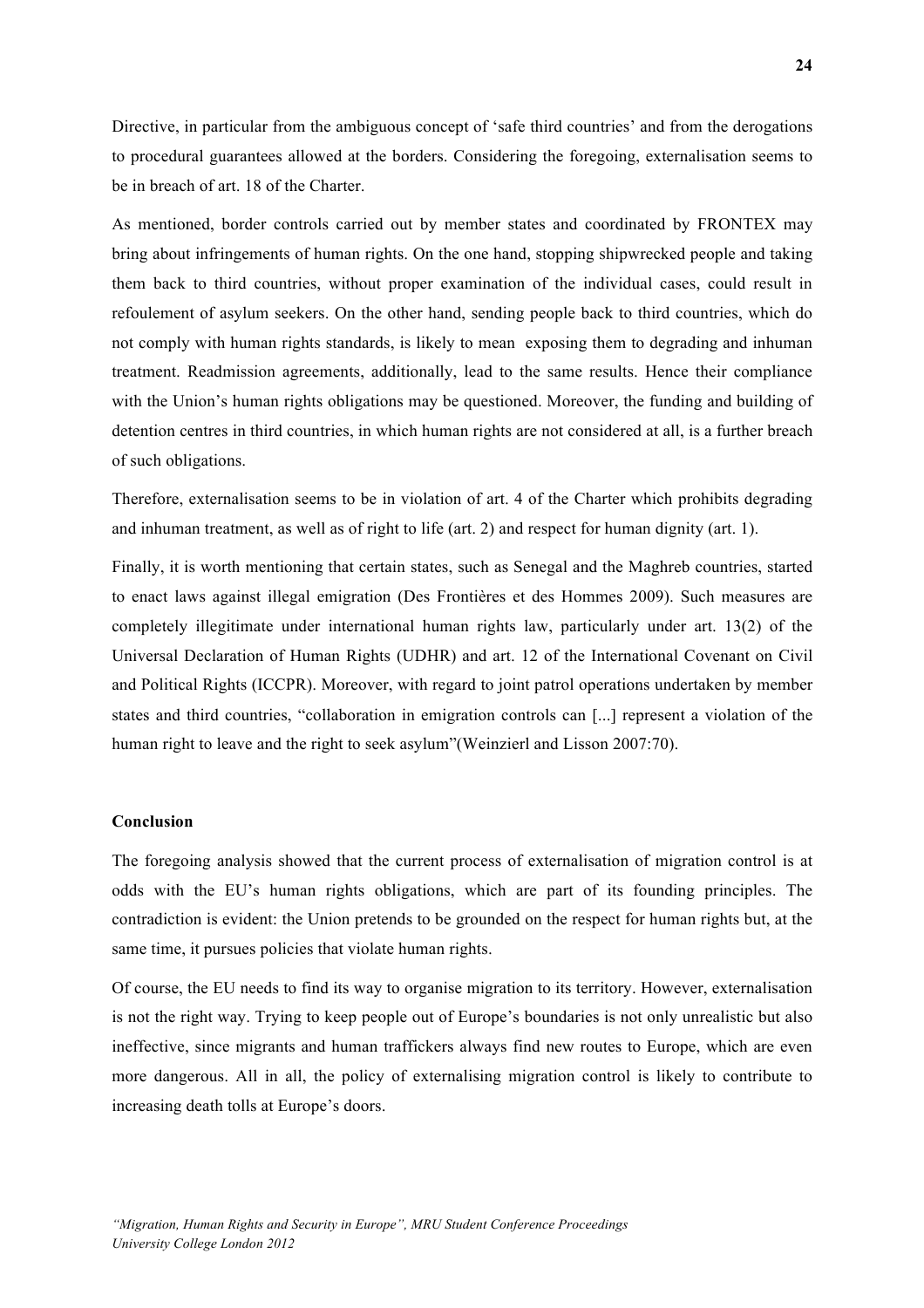#### **References**

- AUBARELL, G., Zapata-Barrero, R., Aragall, X. (2009) 'Directions of National Immigration Policies: The Development of the External Dimension and its Relationship with the Euro-Mediterranean Process', Euromesco Paper, 79.
- DES FRONTIERES ET DES HOMMES (2009) 'Claire Rodier, spécialiste des questions de politique migratoire, a décrit le processus de délocalisation des frontières extérieures de l'UE qui est en cours' (WWW) (http://www.europaforum.public.lu/fr/actualites/2009/11/conf-clairerodier/index.html; last accessed March 2012).
- CHALMERS, D., Davies, G. and Monti, G. (2010), *European Union Law: cases and materials*. Cambridge: Cambridge University Press.
- EUROPEAN COUNCIL (1999) 'Presidency Conclusions' (Tampere Agenda), Tampere: European Council, 15-16 October.
- EUROPEAN COUNCIL (2002) 'Presidency Conclusions', Seville: European Council, 21-22 June.
- EUROPEAN COUNCIL (2004) 'Presidency Conclusions' (The Hague Programme), The Hague: European Council, 4-5 November.
- EUROPEAN COUNCIL (2005) 'Presidency Conclusions' (Global Approach to Migration), Brussels: European Council, 15-16 December.
- EUROPEAN COUNCIL (2010), 'The Stockholm Programme An Open and Secure Europe Serving and Protecting Citizens*'* (2010/C 115/01).
- EUROPEAN COMMISSION (2011) 'The Global Approach to Migration and Mobility', COM(2011) 743 final.
- GAMMELTOFT-HANSEN, T. and Gammeltoft-Hansen, H., (2008) 'The Right to Seek Revisited. On the UN Human Rights Declaration Article 14 and Access to Asylum Procedures in the EU', *European Journal of Migration and Law*, 10,439-459.
- HUMAN RIGHTS WATCH (HRW) (2011) 'The EU's Dirty Hands. Frontex Involvement in Ill-Treatment of Migrant Detainees in Greece' (WWW)' (http://www.hrw.org/publications/reports?topic=All&region=189; last accessed March 2012).
- MORGADES, S., (2010) 'The Externalisation of the Asylum Function in the European Union', GRITIM Working Paper Series, 4, Universitat Pompeu Fabra.
- TRAUNER, F. and Kruse, I., (2008) 'EC Visa Facilitation and Readmission Agreements: A new Standard EU Foreign Policy Tool?' (WWW) (http://www.jhubc.it/ecprriga/virtualpaperroom/058.pdf, last accessed March 2012).
- WEINZIERL, R. and Lisson, U. (2007) 'Border Management and Human Rights. A study of EU Law and the Law of the Sea' (WWW), German Institute for Human Rights (http://www.unhcr.org/4963237c11.html; last accessed March 2012).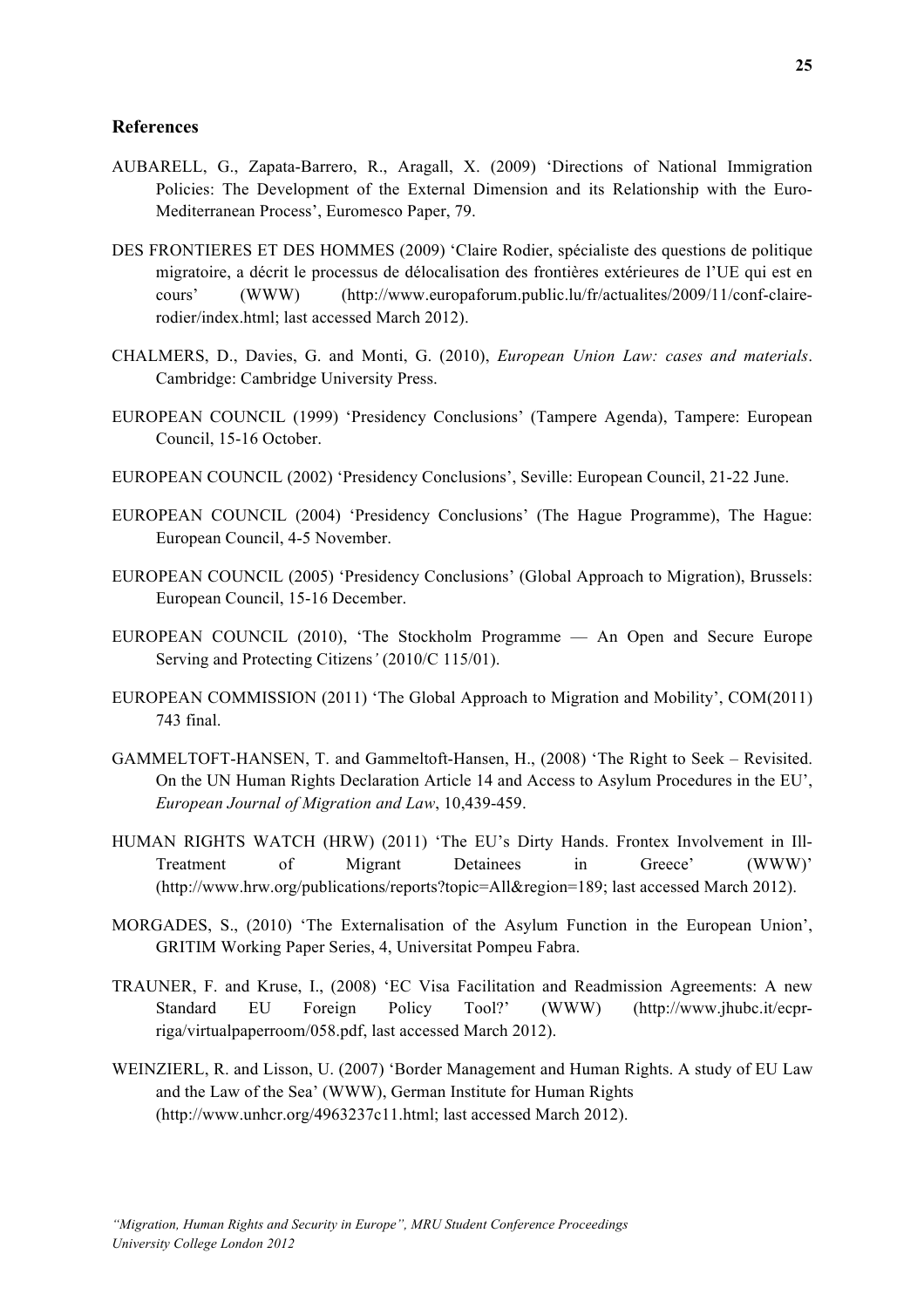## **Playing Their Cards Early: Lessons for Schengen from the 'Arab Spring'**

#### **Maia Rotman**

MSc Migration, Mobility and Development School of Oriental and African Studies

Email: 545772@soas.ac.uk

#### **Abstract**

*From the end of 2010 through to the fall of 2011, overcrowded boats of North African migrants braved the Mediterranean Sea in the hope of reaching European soil. While such migration flows are commonplace and the numbers of migrants who landed in Europe were barely out of the ordinary, the fact that these migrations occurred in tandem with Arab Spring revolutions throughout North Africa led to a panicked response from the European Union. Italy declared a State of Emergency and France responded to the 'threat' of irregular migrants by closing its borders with Italy. Such a manoeuvre broke the Schengen Agreement which eliminates internal border controls within the European Union. Although the disaccord did not last long and the heads of EU states have since articulated their renewed support for Schengen, the event remains significant for it symbolises larger issues with the Schengen agreement and the EU's relationship with North African 'buffer zone' countries.*

*In this paper, I will examine Libya's role as 'buffer zone' for the EU within the larger context of extra-territorialisation and securitisation of European borders. I will correlate the panic associated with the boats of North African migrants with a larger fear of 'losing' Libya as a buffer for incoming 'undesirable' migrants. I will argue that the existence of the Schengen agreement and the willingness of European Union states to abide by the accord is in fact entirely dependent on these extra-territorial 'buffer zones'. Finally, I will conclude with thoughts about the future of the Schengen Agreement and Libya's role as a third-country buffer zone.*

#### **Introduction**

From the end of 2010 through to the fall of 2011, overcrowded boats of North African migrants braved the Mediterranean Sea in the hope of reaching European soil. While such migration flows are commonplace and the numbers of migrants who landed in Europe were barely out of the ordinary, the fact that these migrations occurred in tandem with Arab Spring revolutions throughout North Africa led to a panicked response from the European Union. Italy declared a State of Emergency and France responded to the 'threat' of irregular migrants by closing its borders with Italy. Such a manoeuvre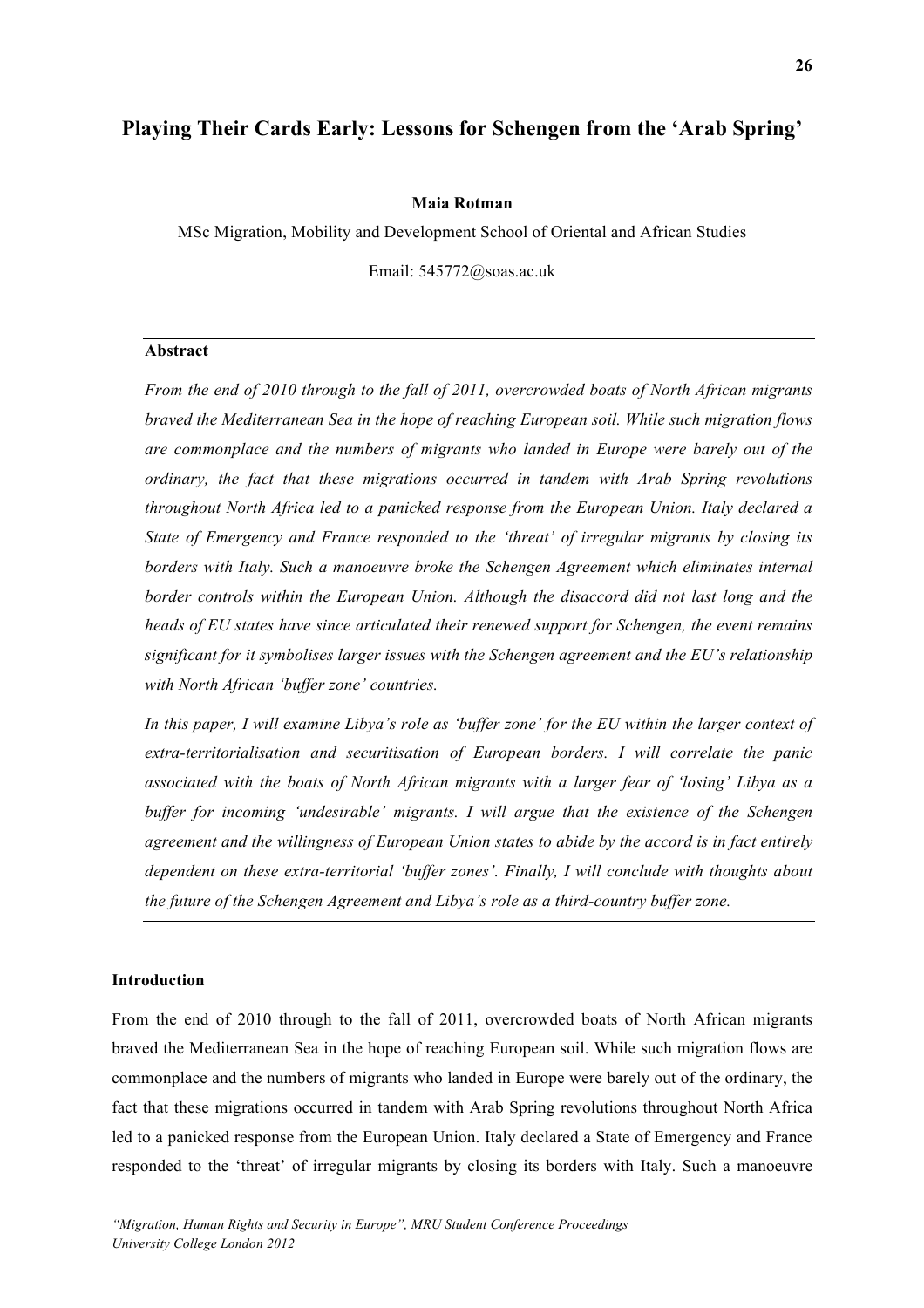broke the Schengen Agreement, which eliminates internal border controls within the European Union. Although the disaccord did not last long and the heads of EU states have since articulated their renewed support for Schengen, the event remains significant for it symbolises larger problems with the Schengen agreement and the EU's dependence on North African countries such as Libya to act as migration 'buffer-zones', halting irregular migrants before they reach EU soil.

In this paper I will examine Schengen's underlying extra-territorial component and its dependence on migration buffer zones, first theoretically and then through the lens of the 'Arab Spring' as a casestudy. I will begin this discussion with a theoretical analysis of extra-territorialisation using Mark Duffield's (2008) theory of containment to historically locate and explain the growing importance of extra-territorialisation. Secondly, I will briefly survey the relevant EU mobility agreements, focusing specifically on Schengen and its main tenants. Finally, I will look at the events of the 'Arab Spring' and the reactions of the EU states to the associated population movements. I will examine what the reactions imply about Schengen as wells as what implications they have for refugees and asylum seekers.<sup>1</sup> It is my contention that Schengen's inherent dependence on extra-territorialisation of migration management, such as the 'buffer-zone' erected in Libya, infringes on the rights of asylum seekers and refugees and results in the disintegration of the international refugee protection regime.

#### **Defining Extra-territorialisation**

 

Before undertaking an analysis of the relevant EU migration policies, it is first necessary to define and contextualise extra-territorialisation. Extra-territorial policies are government 'push-back' measures used to ensure that irregular migrants do not enter destination countries (Nicholson 2011). Essentially, these measures are border controls exercised outside the state's territory, or 'policing at a distance' (Bigo 2003). Methods include offshoring visa controls, detention centres or areas for asylum processing and also can include maritime controls, anti-smuggling operations, and diplomatic agreements with third-states or buffer-zones (Nicholson 2011).

Such extra-territorial measures became relevant in the context of a post-Cold War tightening of immigration policies co-existing with a legal commitment to the 1951 Convention Relating to the Status of Refugees (henceforth the 1951 Refugee Convention). During the Cold War, Western<sup>2</sup> states were largely open to asylum claimants, as refugees from the Eastern bloc were considered as prizes of the geo-political spectrum. Refugees at the time, generally political escapees from the Soviet Union, were seen to highlight the superiority of the Western world and also played an important

<sup>&</sup>lt;sup>1</sup> While most of the following discussion will apply equally to other categories of migrants, in the interest of time and simplicity I will be focusing exclusively on the implications of extra-territorial policies for refugees and asylum seekers.

<sup>&</sup>lt;sup>2</sup> I will be using the term 'Western' here broadly to mean asylum destination countries that are liberal democratic states, also synonymous with 'Northern' or 'Global North'.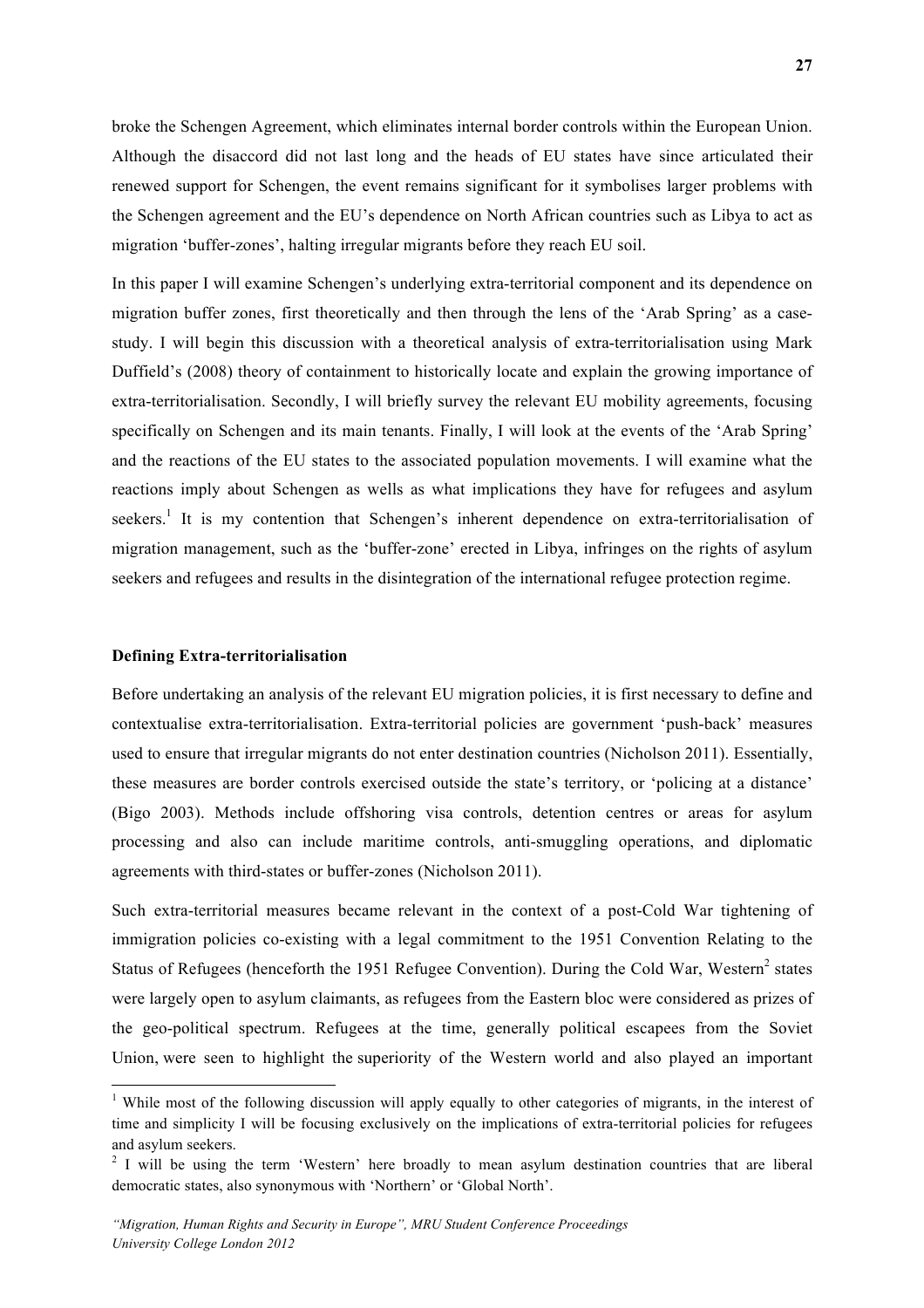economic role in post-War Western European reconstruction. However, as the Cold War came to an end, refugees simultaneously lost their "political and ideological value" (Chimni 1998:356). The changing economic and political situation in the Western world and an increasingly securitized rhetoric resulted in a severe decline in Western states' willingness for accepting asylum seekers (Chimni 1998).

Extra-territorial policies have become a method of circumventing the commitment to the 1951 Refugee Convention, especially the right to protection from persecution and *refoulement*. <sup>3</sup> Such is the paradox of liberalism: liberal democratic states are accountable to civil society and their constituencies and therefore have to comply with international norms (Gammelthoft-Hansen 2007; Nicholson 2011) which can conflict with their concerns about security. Extra-territorial policies can be seen as one of the ways in which states attempt to manage this conflict.

#### **Theoretical Dimensions: Mark Duffield's Planetary Architecture of Containment**

Within this context, it is illuminating to consider Mark Duffield's theory of containment. Duffield, whose work largely focuses on the migration-security nexus, is helpful for conceptualising the growing Western dependence on extra-territorial measures to curb and contain international migration. He defines containment as "those various interventions and technologies that seek to restrict or manage the circulation of incomplete and hence potentially threatening life, or return it from whence it came" (Duffield 2008:146).

Duffield's theory is premised on the conception of the migrant as the iconic figure of 'threatener' to the developed world, for the migrant is the "embodiment of cultural differences in motion" (Duffield, 2006:71). To arrive at this conclusion, Duffield traces an evolution of state racism, that is, the racism used by the state to exclude others in order to remain legitimate. He traces this evolution from the Foucauldian tradition of biological racism to what Etienne Balibar (1991) calls 'racism without races', or 'socio-cultural' racism. This new socio-cultural racism is one that defines itself as politically legitimate through seeming to bring community cohesion by excluding non-citizens and those socioculturally different (Balibar 1991; Duffield 2006).

Duffield posits that the change of course from biological racism to sociocultural racism occurred with decolonization. Prior to decolonization, global population movement was largely controlled by the colonial powers. However, with nascent independent states came a world of newly mobile people. These people potentially represent a "non-insured population" (Duffield 2008): socio-culturally

<u> 1989 - Jan Samuel Barbara, margaret e</u>

<sup>&</sup>lt;sup>3</sup> Non-refoulement is the cornerstone of international refugee protection. Article 33(1) of the 1951 Convention says: "No Contracting State shall expel or return ("refouler") a refugee in any manner whatsoever to the frontiers of territories where his [or her] life or freedom would be threatened on account of his [or her] race, religion, nationality, membership of a particular social group or political opinion." (UNHCR, [1951] 2010).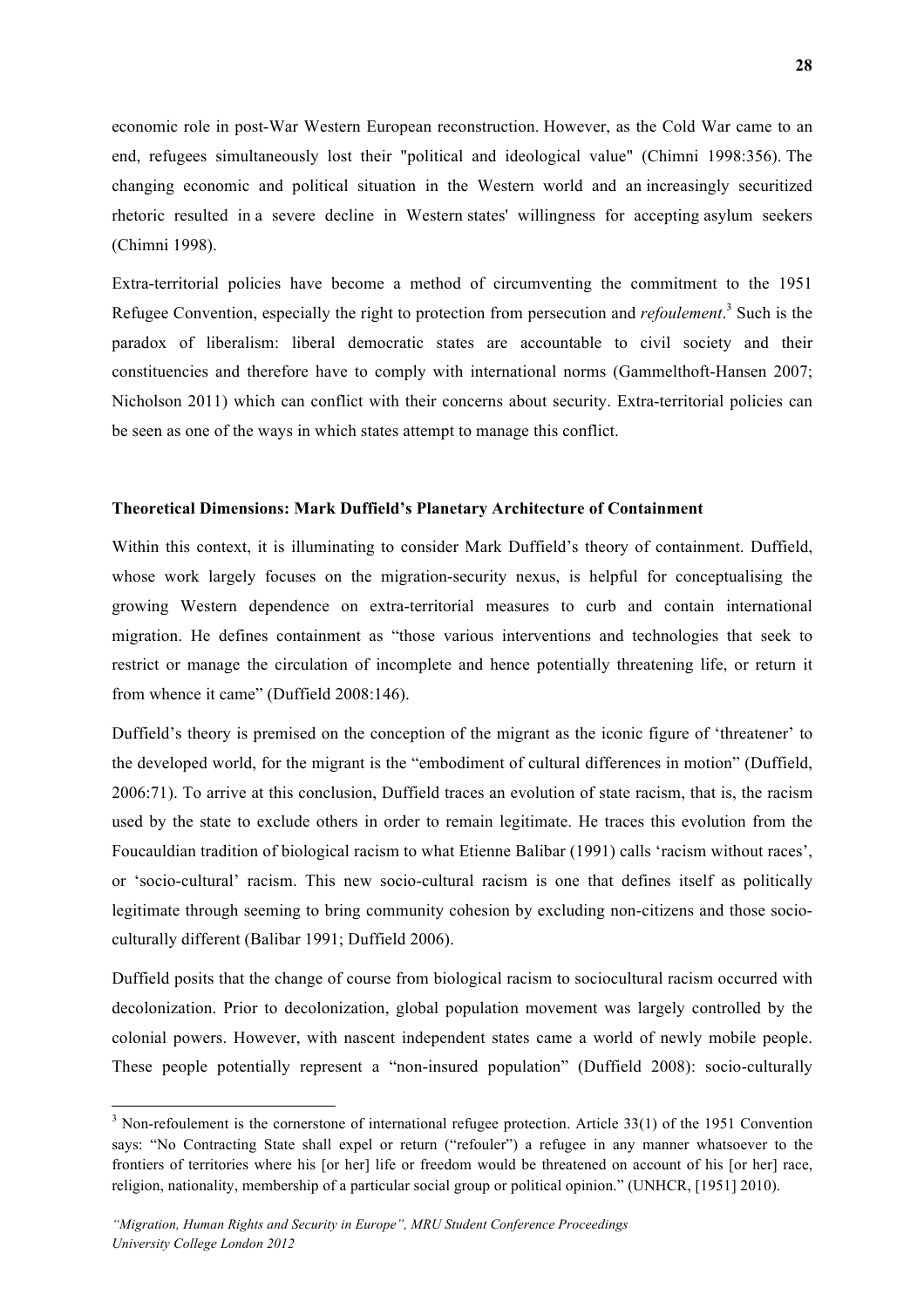different because of their lack of the many safety nets and infrastructure afforded to those from Western states. Duffield outlines a planetary architecture of containment that places the socio-cultural 'Other', the non-insured, as a threat to the legitimacy and capacity of the Western state, in particular community and cultural cohesion and public infrastructure. Consequently, the welfare state and the communities that depend on it are best protected by containment (Duffield 2006).

This framework of containment, in which the bounds of the national and international are indistinct, connects the fields of migration, development and security through the common goal of safeguarding the culture and order of the developed world (Duffield 2006). In terms of migration, potential undesirable migrants are pushed-back or contained through strict border controls and extra-territorial policies. In terms of development, aid and assistance is used to encourage those non-insured populations to become self-reliant in their countries of origin. In terms of security, developed nations promote domestic cohesion in the non-insured world and intervene under humanitarian auspices when internal war breaks out in order to pre-empt the associated migration streams and asylum claims stemming from conflict (Duffield 2006).

#### **Practical Dimensions: Applying the architecture of containment to EU policies**

We have just seen how a socio-cultural racism of containing and pushing back non-insured populations through extra-territorial measures serves to legitimatise and securitize developed countries. It is my contention that this theoretical analysis can be applied to the Schengen Agreement. The agreement was signed in June 1985 between Belgium, France, Germany, Luxembourg and the Netherlands. It was agreed that controls at common borders would be gradually removed and freedom of movement would be legislated for all nationals of the signatory states. This agreement was supplemented by the Schengen Convention in 1990 and incorporated into EU law with the Treaty of Amsterdam in 1999. Currently, it includes 26 EU Member States. Candidates for Union membership must also accept the Schengen provisions (Boswell and Geddes 2011). Schengen institutionalises common visa policies, cross-border police and judicial cooperation. Central to the Schengen system is the security apparatus, the Schengen Information System (SIS). The SIS, operational since 1995, is a shared EU database for border control, security and law enforcement. It is designed and intended to compensate for lack of land and air border controls (Europa 2009).<sup>4</sup>

Following the Amsterdam Treaty, the EU undertook consecutive five-year plans to further the initial objectives of the Treaty and provide more specifics on the common area of "freedom, security and justice in the European Union" (European Parliament 1999: Introduction). The Stockholm Programme is the roadmap currently in place (until 2014), following the initial Tampere Agreement (1999-2004)

<u> 1989 - Jan Samuel Barbara, margaret e</u>

<sup>4</sup> SIS II, an updated version of SIS, is currently under development.

*<sup>&</sup>quot;Migration, Human Rights and Security in Europe", MRU Student Conference Proceedings University College London 2012*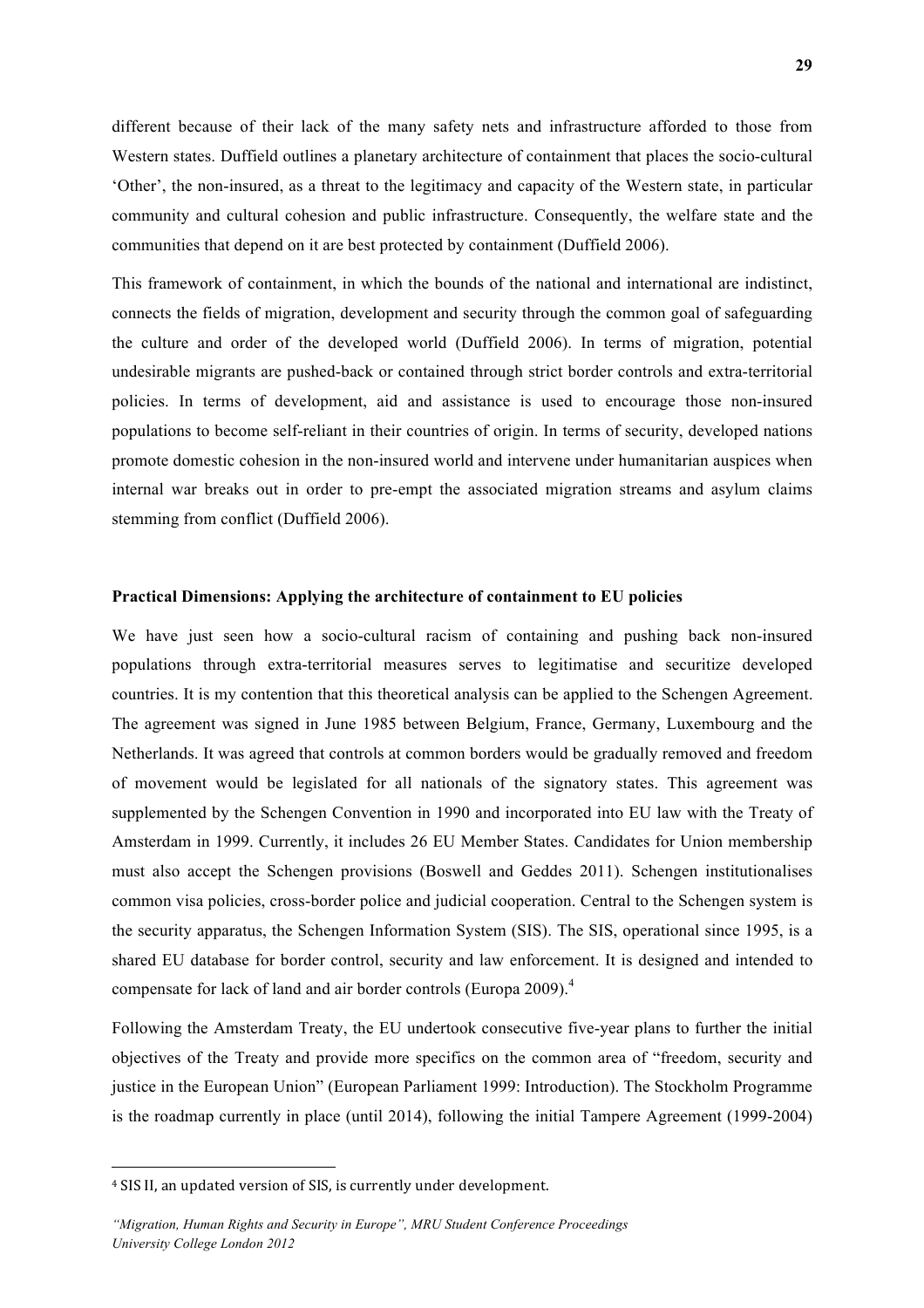and the Hague Programme (2005-2009) (Boswell and Geddes 2011). While these programmes deal with all manner of issues regarding the shared space in the EU by building on the "formal competencies outlined in various treaties" (Boswell and Geddes 2011:52), asylum and migration policies are inevitably central pillars of the discussions. Among the relevant treaties on which the programmes base their roadmaps, of particular note is the Lisbon Treaty. Signed in 2007 and ratified in 2009 it seeks to articulate a common EU migration and asylum policy by "normalising" migration issues, identifying a hierarchy of decision makers (including roles for the European Council, the European Parliament and the European Court of Justice) and, notably, laying the groundwork for partnership with third countries to manage incoming asylum claims (Boswell and Geddes, 2011).

While an in-depth examination of EU treaties is unfortunately beyond the scope of this essay, it is important to note that the chronology and character of the relevant EU agreements indicate a growing concern about the strength of external borders as internal borders are broken down. This anxiety is manifested by the introduction of Frontex, the European Agency for the Management of Operational Cooperation at the External Borders of the Member States. Established in 2005 as an external border security agency which "promotes, coordinates and develops European border management", its budget has grown from 6 million Euros in its inception in 2005 to 90 million Euros in 2010 (Frontex 2012; Nicholson 2011).

#### **Case-Study: Libya as Extra-territorial Buffer Zone**

Libya presents an intriguing example of an extra-territorial buffer zone because of its unique dual role of a migrant transit country and migrant destination country. As an oil-rich state, Libya attracts labourers from the region. In addition, because of the UN embargo from 1992 to 2000, which affected the oil industry, Libya focused its foreign policy on sub-Saharan Africa, opening its borders for migrant workers from the continent. It is for this reason that a snapshot of Libya in January 2011 would show that roughly 11% of the population were foreign documented workers with an approximate additional one million undocumented migrants (GDP 2009; Nicholson 2011).

In addition to it being a destination country, Libya also serves as a transit country due to its geographical proximity to Europe. As a result of this the EU and Italy in particular have signed numerous bilateral mobility agreements with Libya. While most of these agreements are confidential or undocumented, the 2008 Treaty of Friendship stands out as a landmark mobility agreement between Italy and Libya. The Treaty of Friendship was officially signed to compensate for past abuses incurred during Italy's colonial rule over Libya (from 1911 to 1943), but in reality it is a migration management treaty (HRW 2009).

Libya is not a signatory to the 1951 Refugee Convention or the 1967 Protocol and has no procedures in place or law guiding asylum provision for those seeking protection there. In fact, the director of the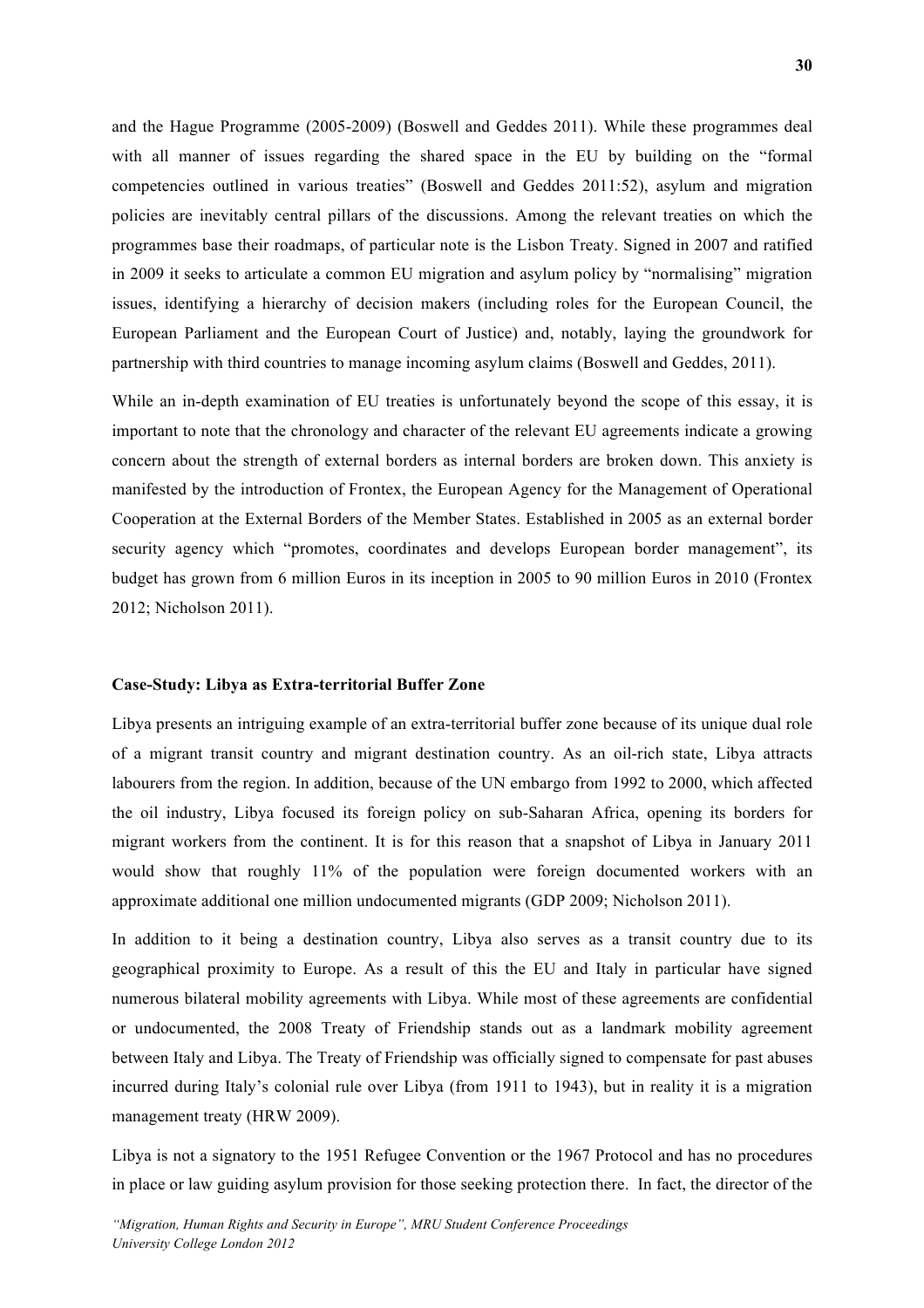Office of Immigration at the General' People's Committee for Public Security, Brigadier General Mohamed Bashir Al Shabbani was quoted telling Human Rights Watch that in Libya there are no distinctions made between refugees, asylum seekers and other types of migrants: "There are no refugees in Libya, they are people who sneak into the country illegally… anyone who enters the country without formal documents and permission is arrested" (HRW 2009:10). Libya's former leader Mu'ammar Gaddafi, supported this view, adding that the idea of asylum seekers coming to Libya was a "widespread lie" (HRW 2009:10).

For asylum seekers and refugees in Libya or seeking to transit through Libya for protection elsewhere, the implications of the Libyan government's statements are severe. As a result, any category of undocumented migrant in Libya is treated as 'illegal' and susceptible to arbitrary and indefinite detention in one of Libya's approximately 27 detention sites (GDP 2009). Western human rights observers have widely noted that conditions at these sites are abhorrent and there is limited option for redress<sup>5</sup>. There have been numerous documented cases of Libyan authorities transporting migrants to the desert and abandoning them  $(HRW 2009)$ <sup>6</sup> Moreover, as a result of their presumed illegality and because of increased EU push-back measures, asylum seekers and refugees seeking to transit through Libya to Europe are forced to make increasingly covert and unsafe journeys. Frequently travelling by sea on ill equipped and crowded rafts, migrants are vulnerable to innumerable risks. Despite the fact that the Mediterranean Sea is one of the most policed waterways in the world, these rafts of overcrowded migrants are often ignored and left to fend for themselves. There have also been numerous instances of boats being intercepted by Italian or Libyan vessels and forced to return to Libyan soil, where irregular migrants are then detained. The interception and push-back by Italian military vessels, occurring without any asylum interviews, is in clear violation of the *non-refoulement*  principle, as recently seen in the ruling *of Hirsi Jamaa and Others v. Italy* in February 2012 (HRW 2009; UNHCR 2012).<sup>7</sup>

#### **The 'Arab Spring' and the Libyan revolution**

 

The 'Arab Spring' refers to the events beginning at the end of 2010 in Tunisia with demonstrations following Mohamed Bouazizi's self-immolation in protest of government ill-treatment and corruption.

<sup>5</sup> See, for example, Amnesty International (2003), 'Unlawful and Unworkable: Extra-territorial Processing of Asylum Claims'; Human Rights Watch (2009), 'Pushed Back, Pushed Around: Italy's Forced Return of Boat Migrants and Asylum Seekers, Libya's Mistreatment of Migrants and Asylum Seekers'; Global Detention Project (2010) ,'Libya Detention Profile'.

<sup>6</sup> For more information on the human rights abuses faced by undocumented migrants in Libya, including information about detention centres funded by Italy and the EU, see: Fortress Europe (2007), GDP (2009) and HRW (2009).

 $<sup>7</sup>$  On February 23, 2012, the European Court of Human Rights ruled that Italy violated the European Convention</sup> of Human Rights when it intercepted and returned a group of Somalis and Eritreans to Libya without first conducting an asylum interview to see if they were in danger of persecution (UNHCR 2012).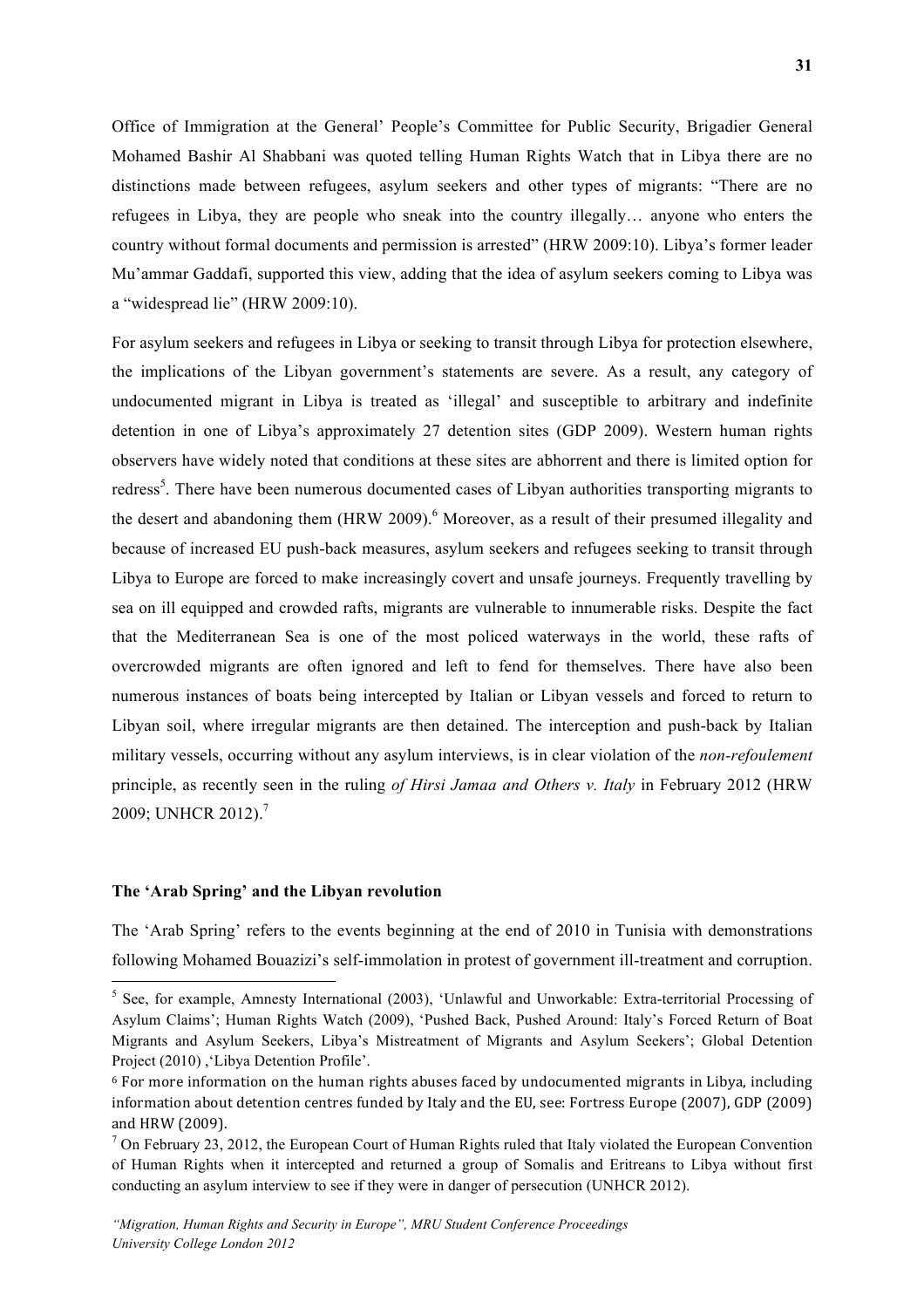Significant political uprisings occurred through the region with major political protests beginning in Libya in February 2011, turning into an all-out civil war including a NATO intervention which started in March 2011 and continued until Gaddafi's capture in October 2011. During this time, approximately 27,000 migrants fled to Europe from Libya. Though the reaction was significant, the numbers was actually quite small relative to the number of people who crossed the border to Tunisia (350,000) or Egypt (263,554) during the same period (IOM 2011), not to mention the undoubtedly large, though largely undocumented, number of forced migrants who were internally displaced within Libya as a result of the conflict (Koser 2011).

Despite the relatively small number of actual arrivals to Europe from Libya, the reaction of the European media and politicians was one of panic. Italy declared a State of Emergency in response to fears of overcrowding on its island of Lampedusa where most of the migrants landed. In order to make more room, and perhaps also force greater EU burden-sharing Italy granted temporary visas to some 22,000 of the arrivals. This set off a domino effect, in which France and Denmark promptly suspended the Schengen agreement by reinstating border checks at their internal borders and the Netherlands ordered any Tunisian who had arrived under the 'Berlusconi Arrangement' to leave the country (Pallister-Wilkens 2011). Frontex, meanwhile, stepped up its monitoring role in the Mediterranean<sup>8</sup>

As a result of the increased and panicked push-back measures from the EU and Italy, those attempting to flee the conflict in Libya and who were not able to return to their country of origin were forced to seek refuge in one of the camps along the land borders of Libya or remain in the war-torn country. Because of scant resources and the difficulties intrinsic to conflict situations, protection and assistance for asylum seekers and refugees in situ was minimal. This was additionally exacerbated by the political realities on the ground in Libya where individuals of sub-Saharan African origin were targeted by rebels as government mercenaries, and were therefore physically persecuted (Wheeler and Oghanna 2011). While protection from persecution based on nationality and race are pillars of international refugee law, the victims of the persecution were not given the opportunity to seek such protection.

#### **Conclusion**

<u> 1989 - Jan Samuel Barbara, margaret e</u>

In their reactions to 'Arab Spring' migrations, EU leaders played their cards early. The panic and hasty reversal of the Schengen agreement in the days following the Libyan uprising indicated the level

<sup>8</sup> In April, the leaders of France and Italy met and publicly renewed their commitment to Schengen. By June, Italy signed a Memorandum of Understanding with the Libyan Transitional National Council, essentially reestablishing the migration management agreement established under Gaddafi (Africa News, June 2011).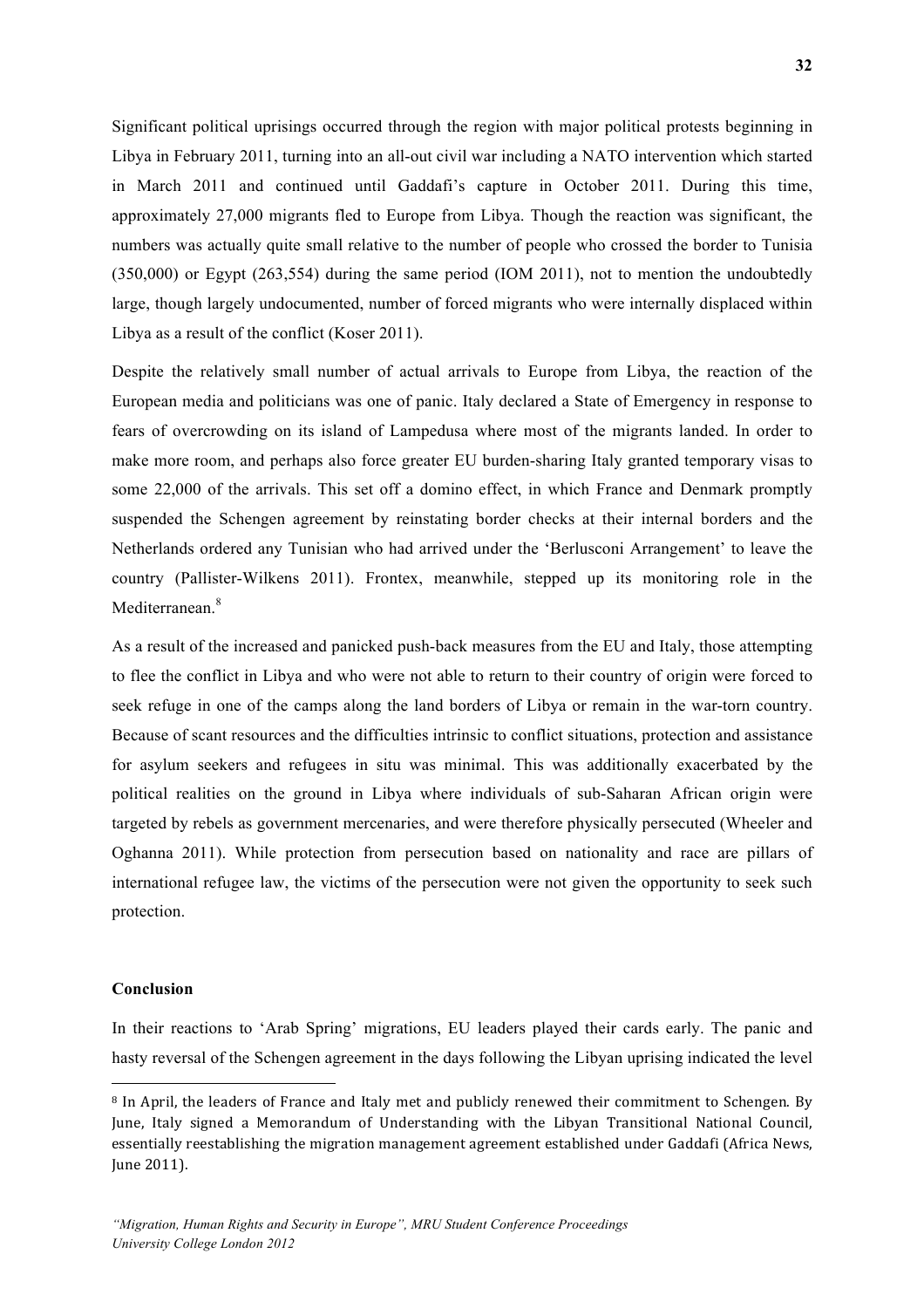to which EU states are dependent on Libya as a buffer zone for irregular migrants. The EU uses Libya to contain irregular migration by intercepting and detaining irregular migrants in return for development aid. This containment, aside from being essentially racist, also illuminates Schengen's inherent fragility. It is dependent on a system that is deeply flawed: these buffer zones are unstable and have high potential for internal strife, as seen in Libya. Moreover, because Libya is not a signatory to international human rights law conventions, such as the 1951 Refugee Convention, there is no accountability for its abuses against asylum seekers and refugees transiting through the country. The EU, in handing over accountability and responsibility for the welfare of those seeking protection to buffer zone states where such protection will not be afforded, blatantly violates the core principles of the international protection regime.

#### **References**

- AFRICA NEWS (2011) 'Italy to Sign Immigration Accord with Libya's TNC', 16 June 2011 (WWW)(http://www.africa-news.eu/immigration-news/italy/2707-italy-to-sign-immigrationaccord-with-libyas-tnc.html; last accessed 9 August 2012.)
- BALIBAR, E. (1991) 'Is there a 'neo-racism'?', In Balibar, E. and Wallerstein, I. (eds.) *Race, nation, class: ambiguous identities*. London: Verso.
- BIGO, D. (2002) 'Security and Immigration: Toward a Critique of the Governmentality of Unease', *Alternatives*, 27, 63-92.
- BOSWELL, C and A. Geddes (2011) *Migration and Mobility in the European Union*. London: Palgrave Macmillan.
- CHIMNI, B. (1998) 'The Geopolitics of Refugee Studies: A View from the South', *Journal of Refugee Studies*, 11, 4, 350-374.
- DUFFIELD, M. (2006) 'Racism, Migration and Development: The Foundations of Planetary Order', *Progress in Development Studies*, 6, 8.
- DUFFIELD, M (2008) 'Global Civil War: The Non-Insured, International Containment and Post-Interventionary Society', *Journal of Refugee Studies*, 21, 2, 145-165.
- EUROPA (2009) 'The Schengen Area and Cooperation.' (WWW) (http://europa.eu/legislation\_summaries/justice\_freedom\_security/free\_movement\_of\_persons\_as ylum\_immigration/l33020\_en.htm; last accessed 6 August 2012).
- EUROPEAN PARLIAMENT (1999) 'Tampere European Council 15 and 16 October 1999: Presidency Conclusions' (WWW) (http://www.europarl.europa.eu/summits/tam\_en.htm; last accessed 5 August 2012).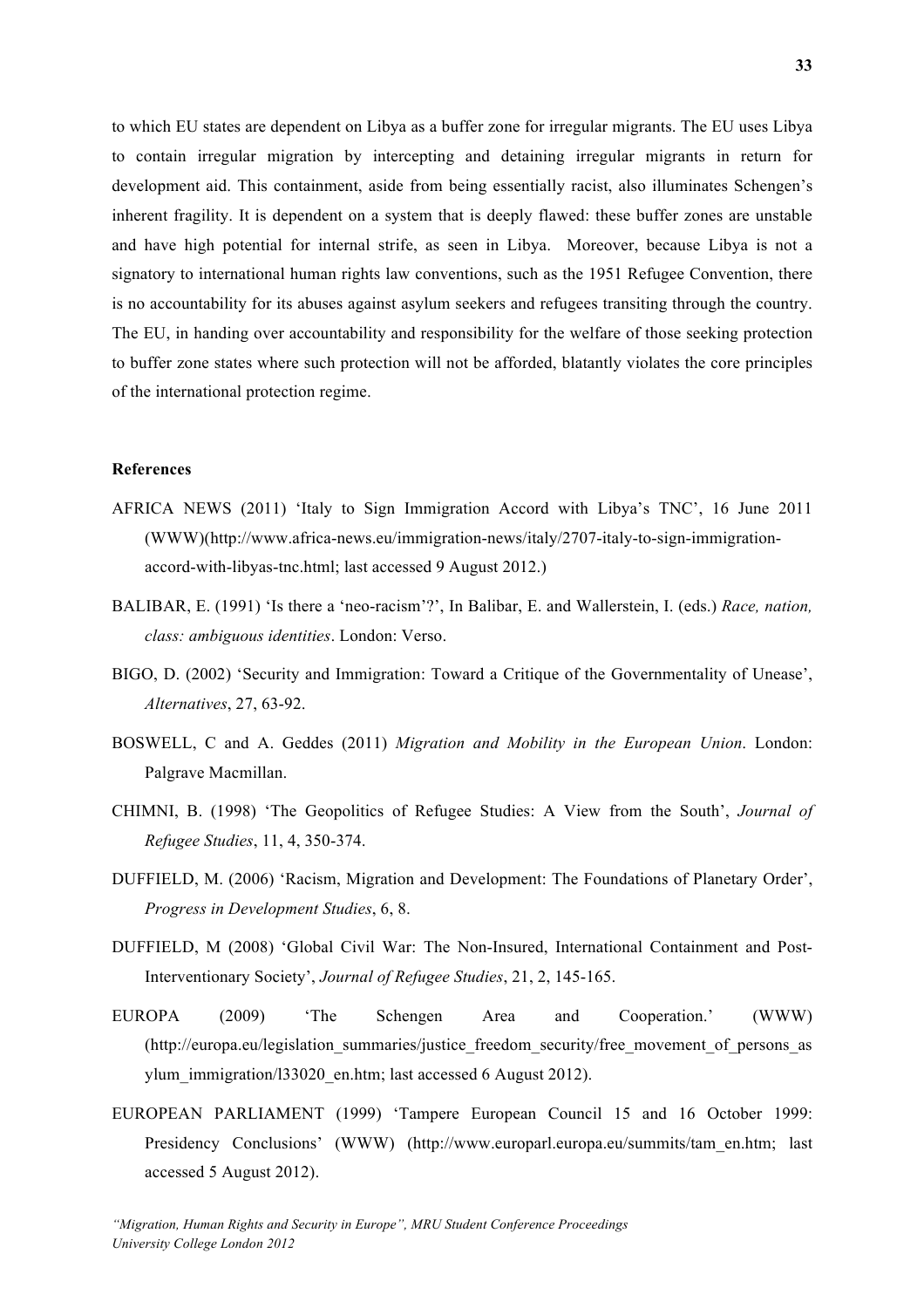- FORTRESS EUROPE (2007) 'Escape from Tripoli: Report on the conditions of migrants in transit in Libya' (WWW) (http://www.statewatch.org/news/2007/nov/fortress-europe-libya-report.pdfl; last accessed 5 August 2012).
- FRONTEX (2012) 'Frontex' (WWW) (http://www.frontex.europa.eu; last accessed 9 August 2012).
- GAMMELTHOFT-HANSEN, T. (2007) 'The Extraterritorialisation of Asylum and the Advent of "Protection Lite"'. Copenhagen: Danish Institute for International Studies Working Paper.
- GLOBAL DETENTION PROJECT (GDP) (2009) 'Libya Detention Profile' (WWW) (http://www.globaldetentionproject.org/countries/africa/libya/introduction.html#c2475; last accessed 5 August 2012).
- HUMAN RIGHTS WATCH (HRW) (2009) 'Pushed Back, Pushed Around: Italy's Forced Return of Boat Migrants and Asylum Seekers, Libya's Mistreatment of Migrants and Asylum Seekers' (WWW) (http://www.hrw.org/sites/default/files/reports/italy0909web\_0.pdf, last accessed 5 August 2012).
- INTERNATIONAL ORGANIZATION FOR MIGRATION (IOM) (2011) 'IOM Response to the Libyan Crisis: External Situation Report' 10 October 2011 (WWW) (http://www.iom.int/jahia/webdav/shared/shared/mainsite/media/docs/reports/IOM-sitrep-MENA.pdf; last accessed 5 August 2012).
- KOSER, K. (2011) 'Responding to Migration from Complex Humanitarian Emergencies: Lessons Learned from Libya', London: Chatham House Briefing Paper.
- NICHOLSON, E. T. (2011) 'Cutting off the Flow: Extraterritorial Controls to Prevent Migration' July 2011 Issue Brief, Berkeley: University of California, Berkeley Law School.
- PALLISTER-WILKENS, P. (2011) 'Entry Denied: Revolution in North Africa and the Continued Centrality of Migration to European Responses', *Jadaliyya*, 29 May, Washington DC, Beirut: Arab Studies Institute.
- UNHCR (2012) 'Landmark Judgment of the Strasbourg Court on Push-Backs in the Mediterranean Sea' (WWW) (http://www.unhcr.org/4f4619f76.html; last accessed 5 August 2012.
- WHEELER, W. and A. Oghanna (2011) 'After Liberation, Nowhere to Run', *New York Times*, 29 October, New York: New York Times.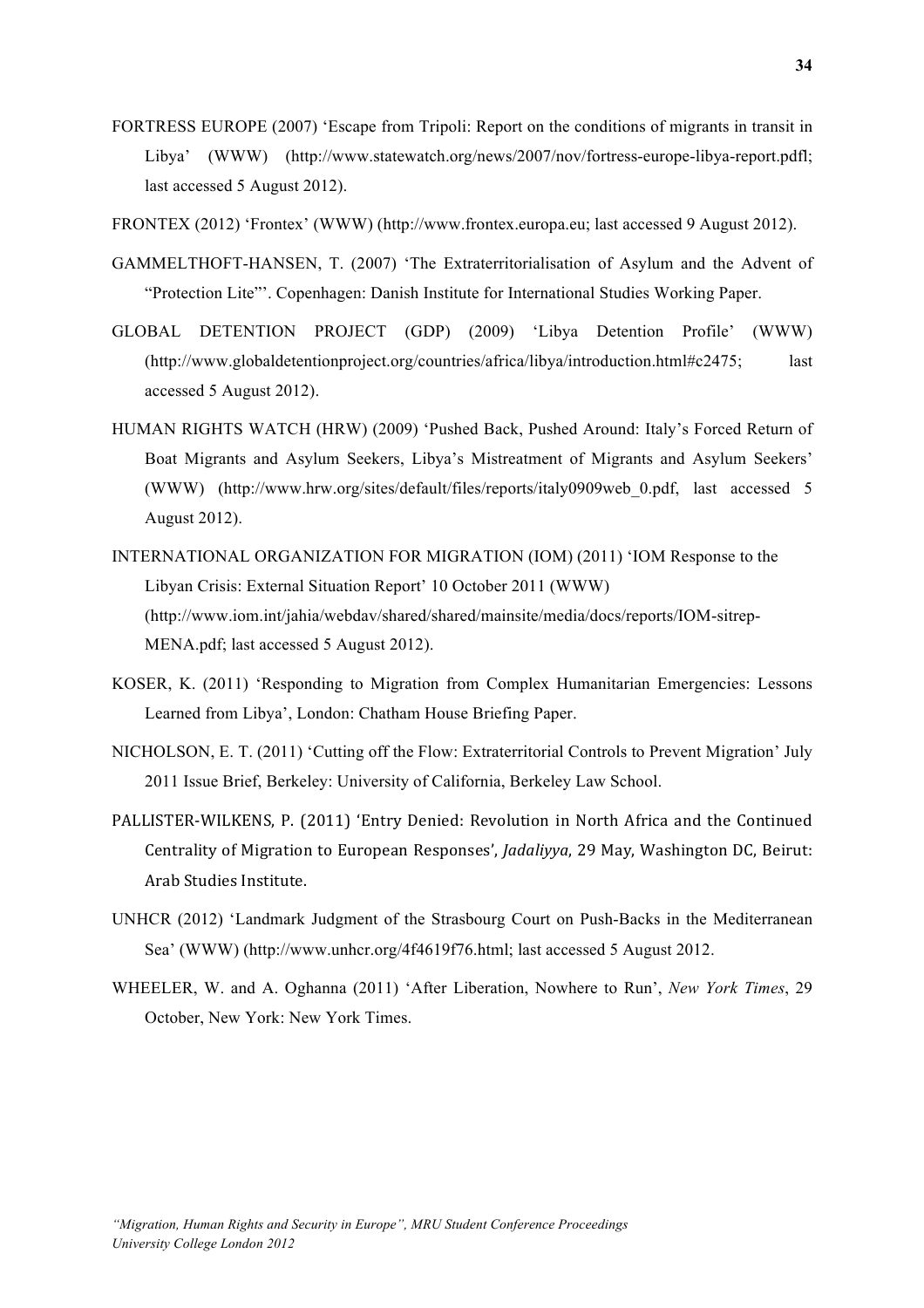## **Protection for Who? The Protection of Trafficked Persons**

**Jean-Pierre Gauci** PhD candidate in Law**,** King's College London Email: gaucijp@gmail.com

#### **Abstract**

*This paper seeks to discuss two facets of how trafficked persons, as a particular subset of forced migrants in Europe, are addressed through European and national legal frameworks. It starts with a discussion of a rights based approach to trafficking and how this has failed to permeate*  into the counter-trafficking legal framework. This failure is discussed with reference to the stated *purpose of the instruments, the nature of the provisions, the content of the protection afforded to trafficked persons and the time limitations thereon as well as the question of accessibility of such rights. The paper then discusses a further option available to trafficked persons in seeking protection and that is through the use of the refugee law framework. It therefore discusses whether, and the under what conditions, trafficked persons may be protected under the provisions of the Qualification Directive. This includes an analysis of whether the various components of the definition of refugee as enshrined in the Geneva Convention and elaborated in the Qualification Directive can be considered met with regards to trafficked persons. This analysis builds on theories by various authorities in the field, case law as developed over the past years in various European countries as well as the preliminary findings of fieldwork.*

#### **Introduction**

<u> 1989 - Johann Stein, fransk politiker (d. 1989)</u>

Most movies and books around the issue of human trafficking highlight the plight of trafficked persons. They provide a glimpse into the vulnerability to traffickers and what happens within the context of the brothel, sweatshop or farm. Many organisations working on these issues engage with awareness-raising focusing on the gross human rights violations inherent in this treatment. However, these movies tend to end around the time when ICE (Immigrations and Customs Enforcement), NYPD (New York Police Department) or others enter the venue and 'rescue'<sup>9</sup> the trafficked persons, or when the individual escapes and reaches a place of immediate safety. They ignore a critical part of the experiences of trafficked persons – the part where they have to face the prospect and risks associated with return, overcome the trauma associated with their past experiences and deal with a legal, policy and institutional framework that is often largely sceptical of their claims. This is the

 $9$  The 'inverted commas' aim to reflect an acknowledgement of the controversial nature of the use of this term in this context, despite the fact that a discussion thereof is beyond the scope of the present paper.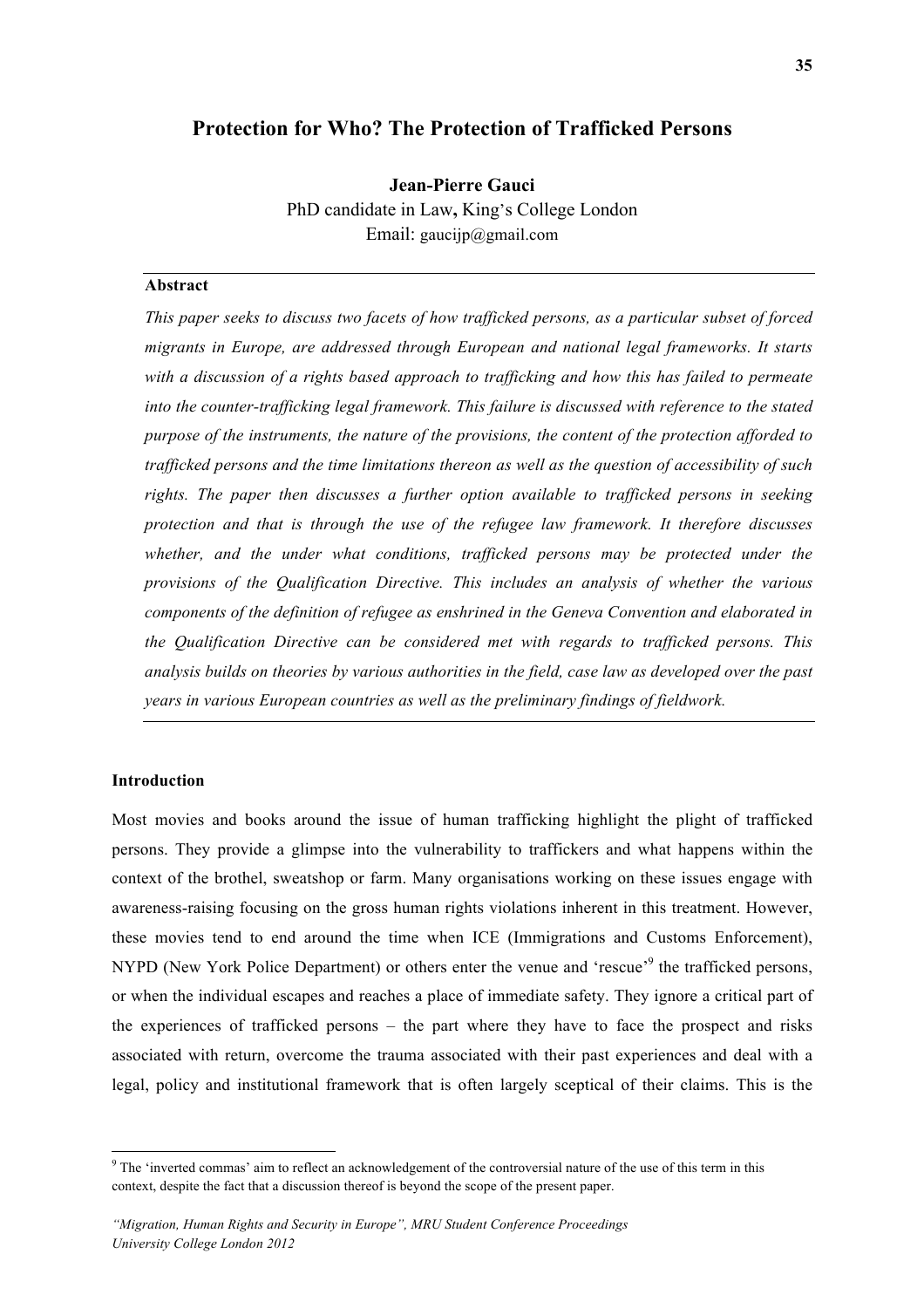focus of this research. It assesses the post-trafficking scenario and in particular the search for longterm protection.

For many trafficked persons, the prospect of return 'home' to their country of origin comes with a series of risks and concerns. Speaking about the UK, Chandran and Finch (2011) describe how 'in many cases, victims of human trafficking (…) fear that they will be re-trafficked by the same individuals or criminal gangs or face retribution and punishment if they are returned to their countries of origin. In other cases, they believe that if they are returned home to the same socio-economic or cultural conditions which rendered them vulnerable to trafficking in the first place,  $^{10}$  they will be reexposed to the same or increased risks of trafficking and exploitation (…) ?. There are also some victims who simply cannot face the prospect of return, either because they might have lost all links and bonds with their home countries on account of having been trafficked abroad many years previously and have no idea what might await them there or, owing to illness, they are highly reliant on support structures and medical assistance in the UK for their ongoing ability to survive and function and, in the cases of some extremely vulnerable cases, removing them from the UK may raise a real risk of suicide.' (Chandran and Finch: 2011). It is therefore pertinent to assess the long-term protection regime available to trafficked persons. This research addresses this question from the perspective of international refugee law – in particular it assesses whether, and the conditions under which trafficked persons can be considered as refugees and the implications of such protection.

This paper starts by discussing some of the overlaps between trafficking and asylum. It then critically evaluates the protection provisions within counter-trafficking instruments<sup>11</sup> and then outlines some of the advantages of refugee law in this context. It ends with a general overview of some of the substantive and procedural requirements of successfully claiming asylum.

## **Trafficking and Asylum Overlaps**

<u> 1989 - Johann Stein, fransk politiker (d. 1989)</u>

The lines of demarcation between migration, smuggling, trafficking and asylum are often blurred. Despite distinctive legal definitions, the phenomena intersect and intertwine as one overlaps with the next creating the mix that is often over-simplistically termed international migration. The multiple

<sup>&</sup>lt;sup>10</sup> Such factors include: poverty, age, gender or family circumstances and may be considered relevant when one is assessing the subjective component of the 'well founded fear' element of the refugee definition.

 $11$  For the purpose of this paper this is taken to include the instruments which provide substantive provisions namely: the Protocol to Prevent, Suppress and Punish Trafficking in Persons, especially Women and Children (hereinafter the Protocol), supplementing the United Nations Convention against Transnational Organized Crime (hereinafter UNCTOC); the Council of Europe Convention on Action against Trafficking in Human Beings (hereinafter the CoE Convention); the South Asian Association for Regional Cooperation Convention on Preventing and Combating Trafficking in Women and Children for Prostitution (hereinafter the SAARC Convention); Directive 2011/36/EU of The European Parliament and of the Council of 5 April 2011 on preventing and combating trafficking in human beings and protecting its victims, and replacing Council Framework Decision 2002/629/JHA (hereinafter the EU Trafficking Directive) and Council Directive 2004/81/EC of 29 April 2004 on the residence permit issued to third-country nationals who are victims of trafficking in human beings or who have been the subject of an action to facilitate illegal immigration, who cooperate with the competent authorities (hereinafter the Residence Permit Directive).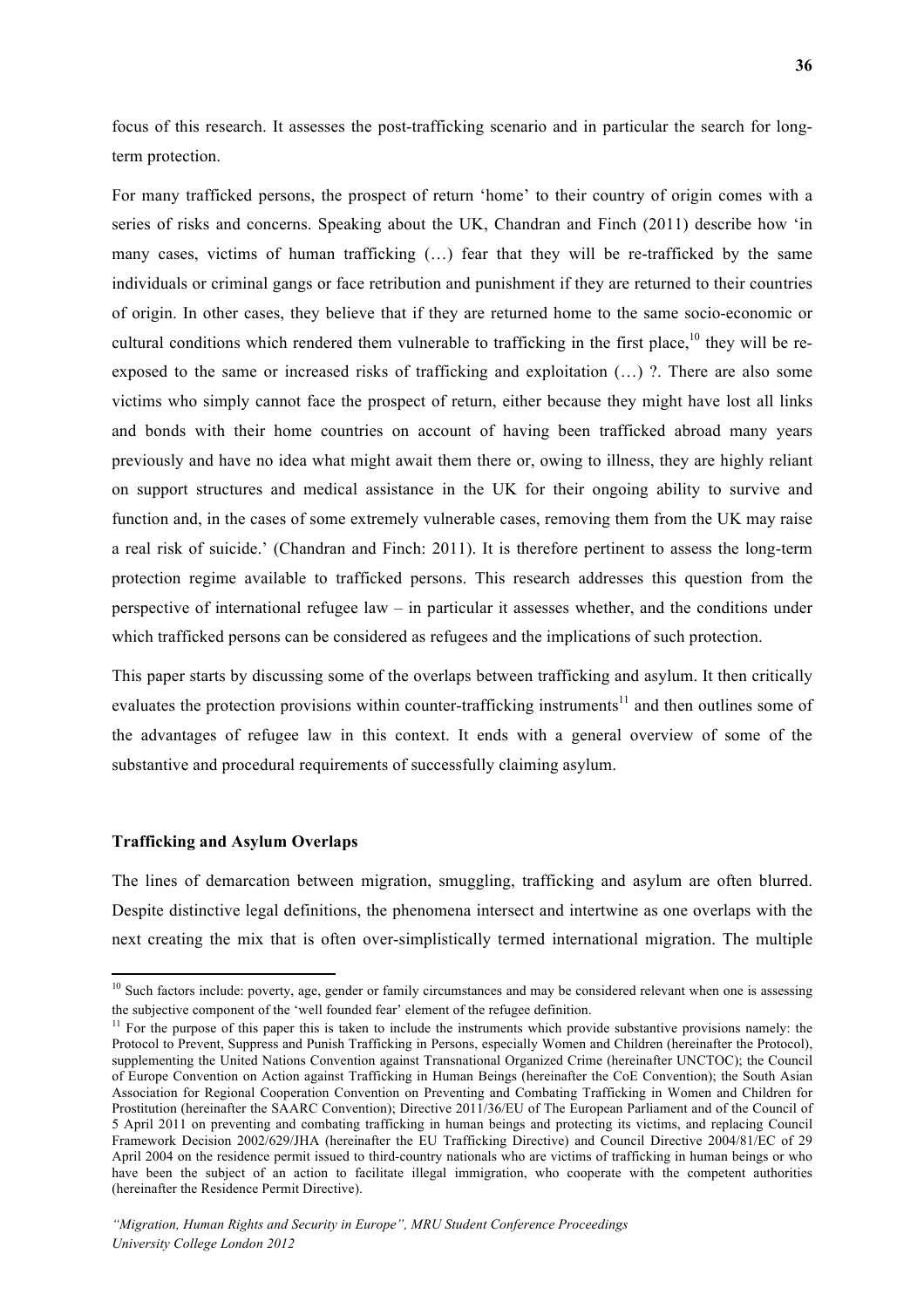points and levels of overlap are a reflection of the fact that both asylum and trafficking are complex, multi-faceted phenomena that involve multiple stakeholders. The phenomena cross both in the practical realisation of the various acts and in the legal, policy and institutional frameworks that have been put in place to address them.

There are a series of ways in which trafficking and asylum overlap. Some of the most apparent of these include the sharing of means of transport, the use of asylum to legitimise irregular entry, the potential of refugee status determination proceedings to identify trafficked persons, the vulnerability of beneficiaries of international protection to trafficking as well as trafficked persons being refugees.<sup>12</sup> The focus here, however, is on the potential of refugee law as a channel for the long-term protection of trafficked persons.

The potential existence of asylum claims by trafficked persons is acknowledged in the anti-trafficking framework including: article 14 of the Trafficking Protocol and similar provisions in other regional counter-trafficking instruments, the duty to inform of the right to seek international protection as found in the 2011 EU Trafficking Directive, guidance on trafficking-based-asylum claims by UNHCR (2006) and on the national level, other efforts by UNHCR in recent years, as well as a limited yet growing body of case law in various jurisdictions.

#### **Protection Provisions within the Counter-Trafficking Framework**

An assessment of the protection provisions in counter-trafficking instruments reveals that the law enforcement approach to counter-trafficking has been prioritised over a 'rights based approach'<sup>13</sup> thereby leaving trafficked persons unprotected in the long term. For instance, Srikantiah (2007:168) argues that the Protocol is based on a law enforcement perspective on fighting trafficking and addresses the concerns of developed countries about increased migration. On a similar note, Bruch (2004) illustrates that the Protocol comes as part of an explicit law enforcement regime. Fitzpatrick (2003) highlights that the focus remains on crime control and deterrence of unlawful migration. Jayasinghe and Baglay (2011:493) note how the Protocol is 'set against a background of border control and transnational crime, its focus is on the prevention and the prosecution of human trafficking rather than the protection of victims'.

<u> 1989 - Johann Stein, fransk politiker (d. 1989)</u>

<sup>&</sup>lt;sup>12</sup> With claims independent of their trafficking experiences, having been duped into the trafficking circles potentially through promises of access to a place of safety.

<sup>&</sup>lt;sup>13</sup> An overview of the rights based approach to trafficking can be found in the judgments of the European Court of Human Rights in cases like *Rantsev vs. Cyprus* and *Russia and Siliadin vs. France* as well as in the Recommended Principles and Guidelines on Human Rights and Human Trafficking of the Office of the High Commissioner for Human Rights. See: UN Office of the High Commissioner for Human Rights, Recommended Principles and Guidelines on Human Rights and Human Trafficking, 20 May 2002, E/2002/68/Add.1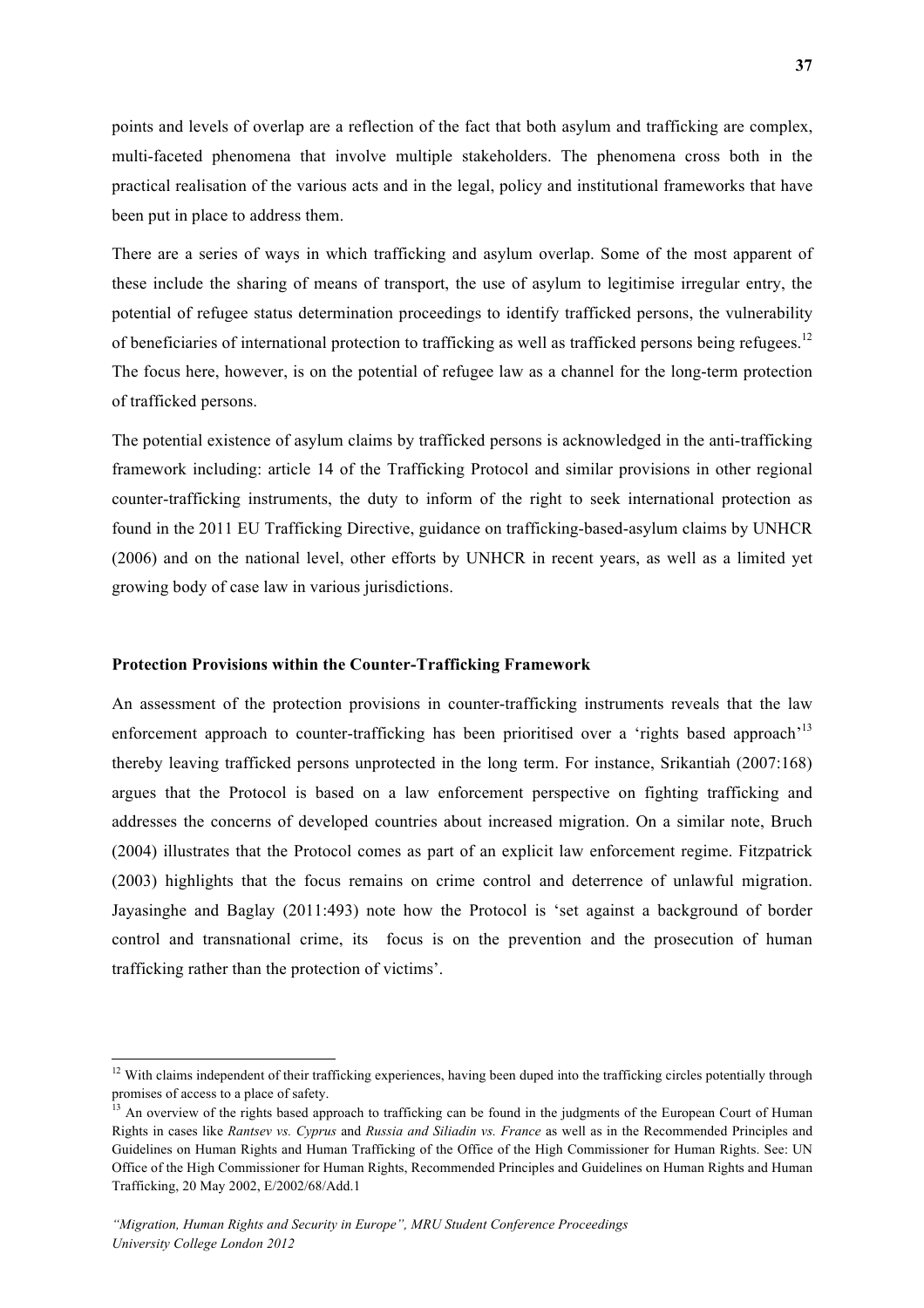An in-depth evaluation of the provisions within the relevant instruments identifies a number of critical concerns. First, whilst the protection of trafficked persons is a stated purpose of most instruments at both the international and regional level, this is not adequately reflected in the main substantive provisions of the instruments. In some cases, the protection provisions are optional<sup>14</sup> whilst in others they are conditional on the collaboration of the trafficked person with the criminal justice system whether as an informant or as a witness. Hathaway (2008) describes the Protocol as being 'content to recommend, rather then require, remedies for victims'. Pietrowicz (2008:244) notes that 'from a victim's perspective, the Protocol offers only limited assistance with rather nebulous, aspirational obligations that leave much to the State's discretion'. The EU framework, on the other hand, is mandatory in nature but makes continued residence in a Member State conditional on the collaboration of the trafficked persons with the criminal justice process.<sup>15</sup> The COE Convention also indirectly allows for such conditionality. Another concern is the dichotomy between short-term assistance and support and long-term protection with the second being largely sidelined. A final indicator refers to the potential human rights externalities of the particular instruments, namely the likelihood that the instrument will justify other human rights violations, under the pretext of countertrafficking efforts. These include the focus on a particular subset of 'slaves', the imposition of restrictions on specific migrants (most notably women), as well as the risk of violations to the right to seek asylum linked to increased border controls justified as prevention measures in the context of human trafficking.

#### **Benefits of International Protection**

<u> 1989 - Johann Stein, fransk politiker (d. 1989)</u>

Asylum broadens the scope of protection in terms of who may be protected, where that protection may be sought and when such protection can be made available. It protects not only individuals who have been trafficked but may also, at least in theory, be used preventively, to protect an individual who is at a real risk of being trafficked. It can also be used to protect family members and other known associates facing risks as a result of their link to the trafficked person. This is relevant when one notes that often threats meted out against trafficked person include threats to family members which are often credible due, at least in part, to the traffickers' criminal reach within the country of origin. Individuals who are targeted due to their actions to combat the crime, such as police officers, NGO workers and prosecutors may also fall within the scope of protection.

<sup>&</sup>lt;sup>14</sup> This issue of nature of provisions is of particular concern with regard to the Protocol.<sup>14</sup> Part I addresses the criminal law dimension of trafficking and is couched in direct mandatory terms. The provisions in part II (which deals with the protection of trafficked persons) on the other hand are drafted in discretionary, non-obligatory terms. The Protocol speaks of 'shall consider implementing' and 'shall endeavor to provide' rather than 'shall implement' or 'shall provide'. Other instruments have sought to provide more mandatory provisions. Whilst some discretion might still be applied (including definitional issues<sup>14</sup> and context specific determinations) States are obliged to take measures.

 $\frac{15 \text{ It}}{15 \text{ It}}$  is interesting to note that whilst the 2011 Directive expressly States that the provision of assistance and support shall not be conditional on collaboration it makes this provision subject to the 2004 Directive that is the epitome of such conditionality. In practice therefore, assistance and support, at least when it comes to Third Country Nationals.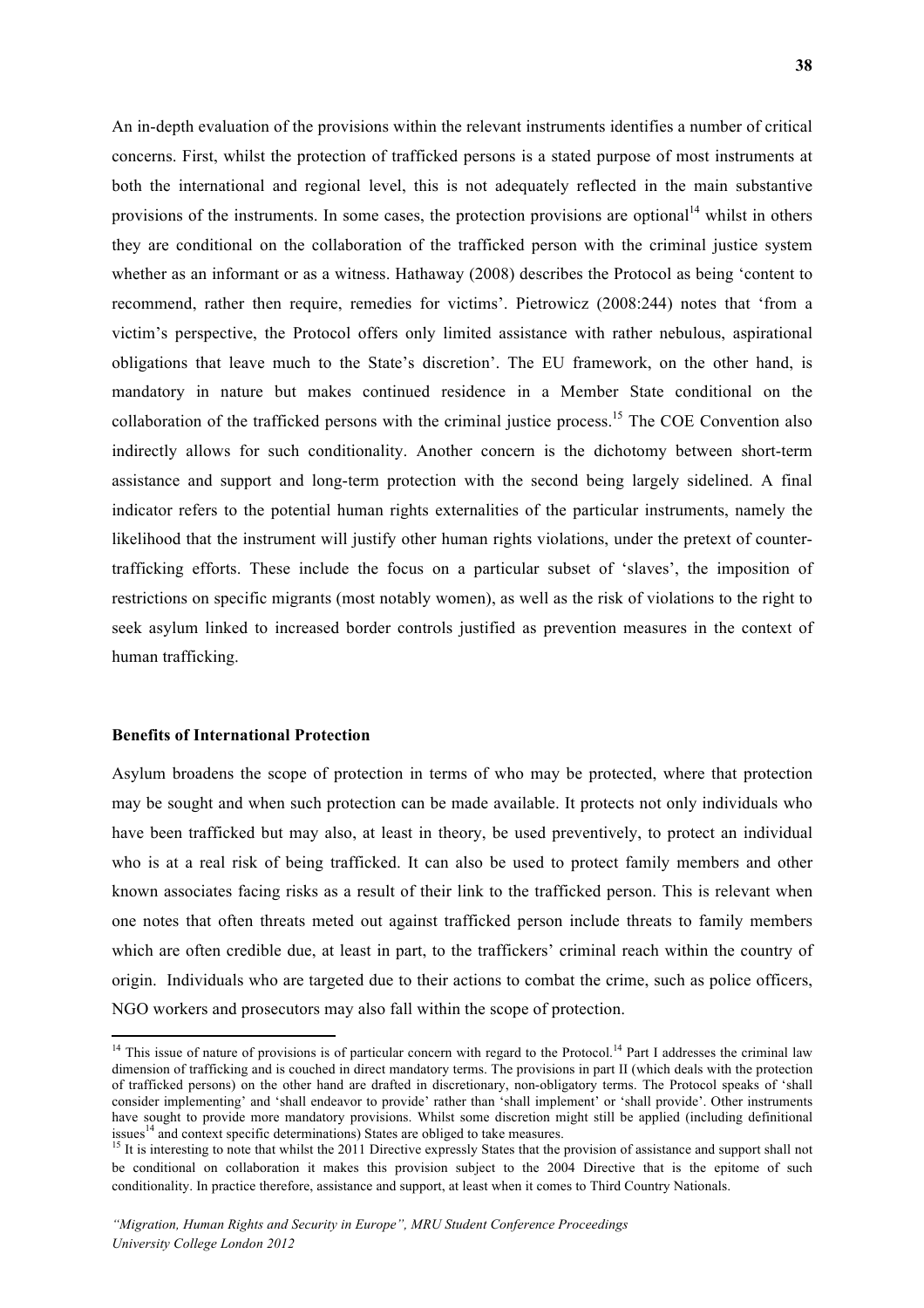Moreover, it broadens the scope as to which countries are obliged to provide protection. Whilst the protection provisions of the counter-trafficking instruments apply to states of origin, transit and destination, international protection obligations apply also to third countries irrespective of being completely outside the trafficking route and experience. An individual might have been trafficked from Moldova to the UK via France but seeks asylum in Germany. In this context Germany is under an obligation to carefully consider the international protection needs of such individuals whilst the protection provisions of the trafficking instruments would apparently only bind the UK and France as well as Moldova.

Another advantage is the shift of conditionality. Whilst anti-trafficking conditions protection on participation in the prosecution of traffickers, the fundamental condition in international protection is the needs of and risks faced by the individual applicant. Moreover, asylum offers better protection in terms of the content and duration of the protection granted, not least by having a clearly illustrated list of rights and obligations including the right to employment and education as well as to access healthcare. The practical access to such rights is however often problematic.

#### **Refugee Status for Trafficked Persons?**

<u> 1989 - Johann Stein, fransk politiker (d. 1989)</u>

Article 1 A of the 1951 Refugee Convention<sup>16</sup> defines a refugee as someone who is outside of his country of origin because of a well-founded fear of being persecuted for one of the convention grounds, and by reason of such fear is unable or unwilling to return. Each of these criteria merits indepth analysis however in this paper a brief snapshot of some of the most pertinent issues as they relate to trafficked persons will be highlighted.

Whilst the notion of **fear** is clear a subjective consideration, affected by various personal characteristics of the applicant including age, gender, psychological state, the family context (whether the family is involved in the trafficking and/or whether the trafficked person has children) as well as the circumstances surrounding the past experiences of trafficking, the requirement of such fear being '**well founded**' adds objective considerations into the equation. The fear must be corroborated or justified by objective conditions including the situation in the country of origin often measured by reference to general assessments of the country, the legal and policy framework as well as the ranking of the specific country in the US Department of State's Trafficking in Persons report.

The term 'persecution', it is claimed, has been purposefully left undefined despite being the exclusive benchmark for international refugee status. A number of legal developments have gone some way into providing at least a description of what such persecution might entail. Article 9 of the EU Qualification Directive, for instance describes acts amounting to persecution as being sufficiently

<sup>&</sup>lt;sup>16</sup> UN General Assembly, *Convention Relating to the Status of Refugees*, 28 July 1951, United Nations, Treaty Series, vol. 189, p. 137.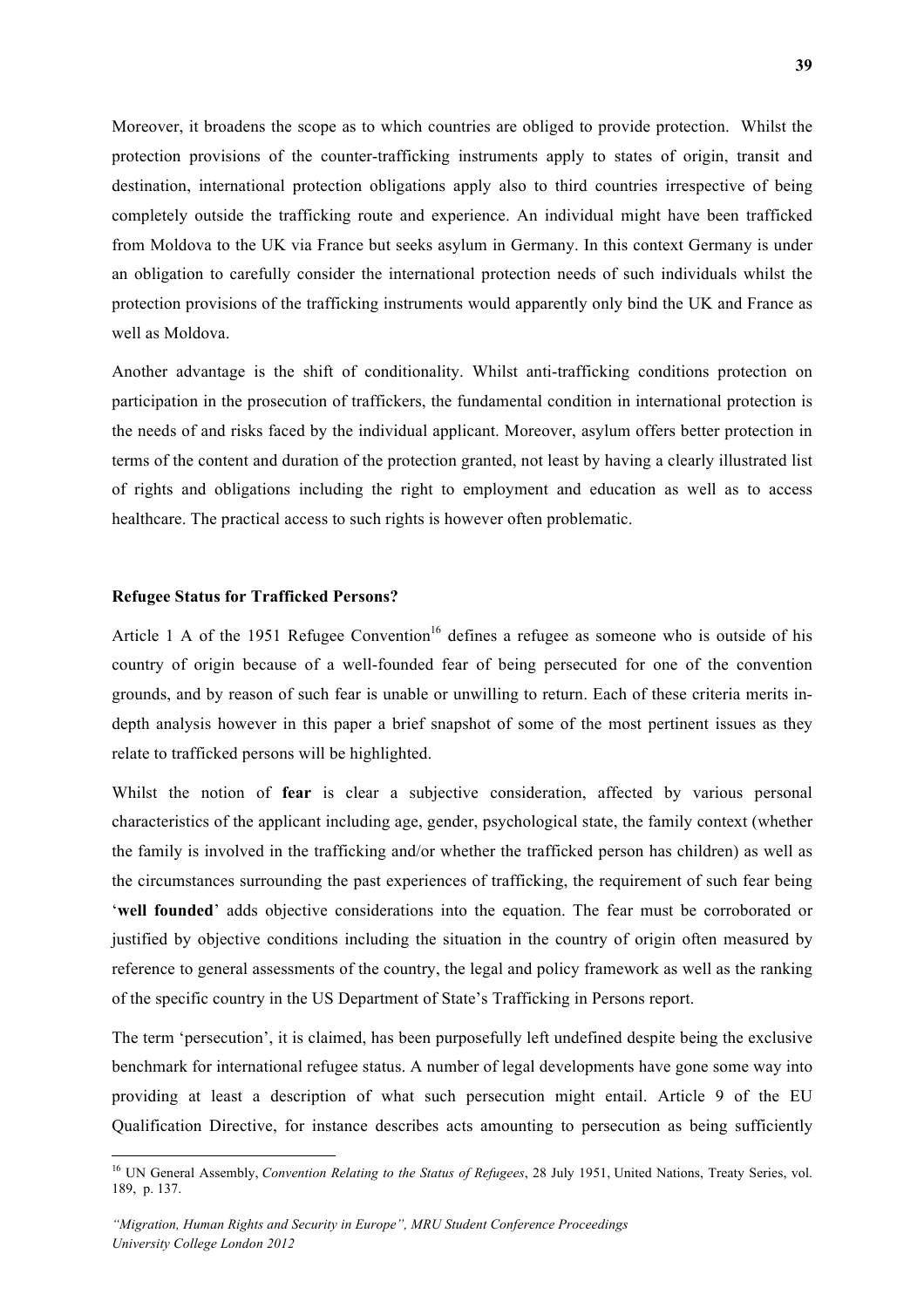serious by their nature or repetition to constitute a severe violation of basic human rights. This has a number of important qualifications which are in part remedied by the second part of the provision which states that persecution can also be an accumulation of various measures, including (but not limited to) violations of human rights that are sufficiently severe as to affect an individual in a similar manner. Moreover, it goes on to provide some specific examples of persecutory acts some of which are of direct relevance to trafficked persons. These include acts of physical or mental violence, acts of sexual violence, disproportionate or discriminatory punishment as well as acts of gender-specific or child specific nature. The Australian Migration  $Act^{17}$  speaks of a threat to a person's life or liberty, significant physical harassment, significant physical ill treatment, and denial of access to basic services. Swiss law refers to the term 'serious disadvantage' rather than persecution, which it defines as including a threat to life, physical integrity or freedom as well as measures that exert intolerable psychological pressure. It adds that motives for seeking asylum specific to women must be taken into account.<sup>18</sup>

In the context of trafficking-based asylum claims persecution can take various forms. These include: re-trafficking by the same or other traffickers (maybe as a result of returning to the same conditions that led to the trafficking in the first place), retaliation by traffickers or traffickers' associates (for instance for not getting paid, or for contributing to the prosecution) and social exclusion/ostracism, discrimination and punishment by family and/or society. The latter can result in destitution as well as in so called 'honour crimes'. The agents of persecution can include: traffickers, traffickers' associates, new traffickers, criminal gangs, family members, society at large as well as State authorities in a limited number of cases.

Typically trafficked persons have 'membership of a particular social group' in seeking to establish a **convention ground nexus**. <sup>19</sup> There are two tests in establishing such membership, namely the 'immutable characteristic test' and the 'social perception test'. Some courts have argued that both tests must be satisfied, whilst other have gone for an either or approach, the latter being the practice recommended by the UNHCR (2002). A key issue remains that the persecution faced cannot be the only factor that links the group together. This notwithstanding, past experience of trafficking is an immutable characteristic. A number of relevant 'groups' have been tried and tested in cases linked to trafficking. These include inter alia: 'former victims of trafficking for sexual exploitation', 'Women from Ukraine forced into prostitution against their will', Girls trafficked from West Africa, 'Impoverished women from the former Soviet Union recruited for exploitation in the international sex trade', 'Abused, unwanted children sold into labour by their parents', 'Hindu women born into a low

<u> 1989 - Johann Stein, fransk politiker (d. 1989)</u>

<sup>17</sup> *Migration Act 1958 (as amended up to Act No. 91 of 2009) - Volume 1* [Australia], Act No. 62 of 1958 as amended, 8 October 1958.<br><sup>18</sup> See in this regard: http://www.admin.ch/ch/e/rs/142\_31/a3.html.

<sup>&</sup>lt;sup>19</sup> The Convention mentions the following possible grounds for persecution: race, religion, nationality, membership of a particular social group or political opinion. The Convention Ground nexus is a fundamental requirement of the refugee definition.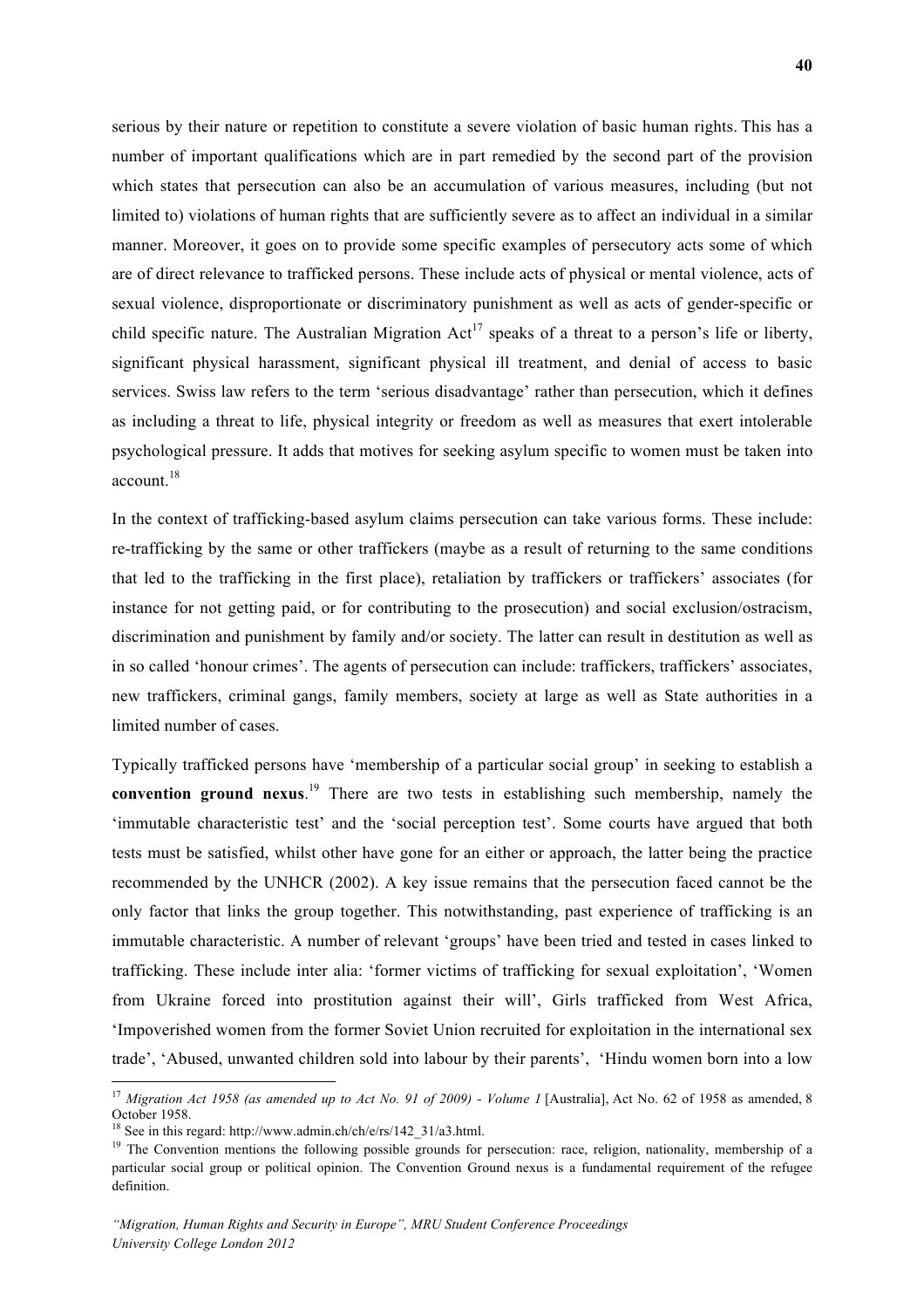caste that would have forced them into a life of prostitution', 'young women in Albania threatened with abduction and being forced into Prostitution.' It is noteworthy that in Norway the definition of particular social group now explicitly includes former victims of human trafficking.<sup>20</sup>

#### **Procedural Issues**

Besides the substantive arguments relating to trafficking-based asylum claims, one can note that a number of procedural issues also play a part in the framework. Key amongst these is that of evidence and guidance available to courts and tribunals. When one looks at the 29 sets of the UK's Operational Country Guideline Notes (OCGN), used by courts in deciding claims for asylum, one can notice that only three have a specific section on trafficking. Another four make only a reference, whilst 22 make no reference at all to trafficking. When one takes the list of top 10 source countries of trafficked people (based on SOCA (Serious Organized Crime Agency) information) one notes that out of the 10 Countries, 3 are EU Countries and therefore no OCGNs exist since technically asylum is not possible, 3 of the OCGNs make no reference at all to trafficking, 1 has a reference and 3 have a specific section dedicated to trafficking.

#### **Conclusion**

This paper has sought to provide an overview of some of the issues around the long-term protection of trafficked persons. It started with a discussion of some overlaps between trafficking and international protection. It then critically evaluated the protection provisions within counter-trafficking instruments moving on to argue that refugee law offers a number of advantages in this context, in particular with regards to the broadened scope of protection. It then provided a very general overview of some of the requirements of the 'refugee' definition and how these can and have been met by trafficked persons. It is argued that the plight of trafficked persons provides refugee lawyers the opportunity to re-affirm the human rights credentials of the international refugee law system. It is argued that the system of international refugee law has moved too far down the line of State interest and away from the notion of refugee law as an instrument for guaranteeing human rights to those whose State of origin has proven unable or unwilling to protect. Such a re-conceptualisation or a 'going back to basics' would re-affirm the humanitarian notion of refugee law.

<u> 1989 - Johann Stein, fransk politiker (d. 1989)</u>

 $20$  Section 30(d) of the Norwegian Immigration Act; Act of 15 May 2008 On the entry of foreign nationals into the kingdom of Norway and their stay in the realm (Immigration Act).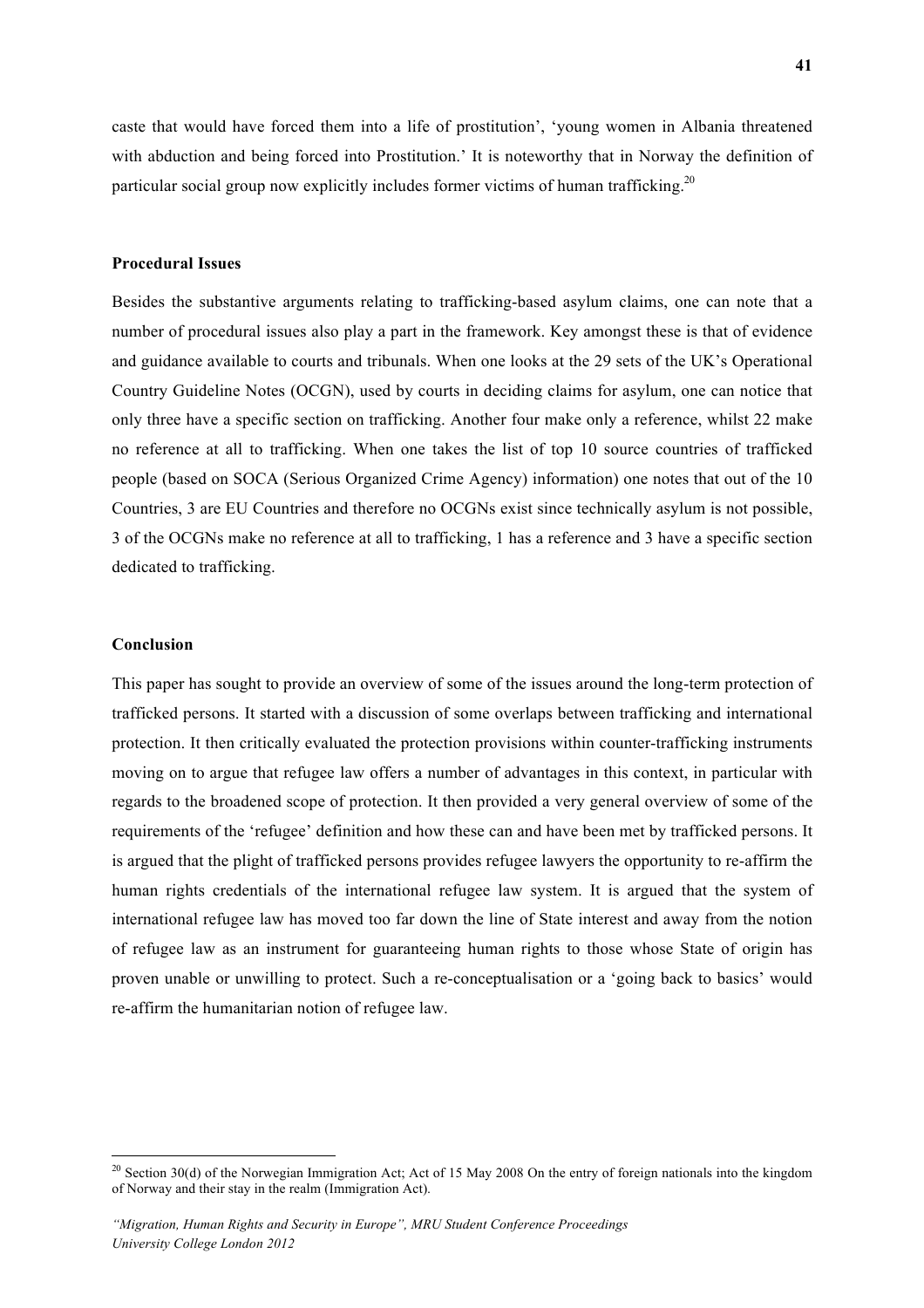#### **References**

- BRUCH, E.M. (2004) 'Models Wanted: The Search for an Efffective Response to Human Trafficking', *Stanforf Journal of International Law,* 40, 1 1-46.
- CHANDRAN, P., Finch, N. (2011) 'Residence for Victims of Trafficking in the UK: Humanitarian, Asylum and Human Rights Considerations', in Chandran, P. (ed.) *Human Trafficking Handbook: Recognising Trafficking and Modern-Day Slavery in the UK*, United Kingdom: LexisNexis.
- FITZPATRICK, J. (2003) 'Trafficking and a Human Rights Violation: The Complex Intersection of Legal Frameworks for Conceptualizing and Combating Trafficking', *Michigan Journal of International Law*, 24, 4, 1143-1168.
- HATHWAWAY, J. (2008) 'The Human Rights Quagmire of "Human Trafficking"', *Virginia Journal of International Law,* 49, 1, 1-59.
- JAYASINGHE, U, Baglay, S (2011), 'Protecting Victims of Human Trafficking Within a 'Non-Refoulement'Framework: is Complementary Protection an Effective Alternative in Canada and Australia?' *International Journal of Refugee Law* 23, 3, 489-520.
- PIOTROWICZ, R. (2008) 'The UNHCR's guidelines on human trafficking', *International Journal of Refugee Law*, 20, 2, 242-252.
- SRIKANTIAH, J. (2007) 'Perfect Victims and Real Survivors: The Iconic Victim in Domestic Human Trafficking Law', *Boston University Law Review,* 81, 1, 157-211.
- UN HIGH COMMISSIONER FOR REFUGEES (UNHCR) (2002) 'Guidelines on International Protection No. 2: "Membership of a Particular Social Group" Within the Context of Article 1A(2) of the 1951 Convention and/or its 1967 Protocol Relating to the Status of Refugees', 7 May 2002, HCR/GIP/02/02.
- UN HIGH COMMISSIONER FOR REFUGEES (UNHCR) (2006), 'Guidelines on International Protection No. 7: The Application of Article 1A(2) of the 1951 Convention and/or 1967 Protocol Relating to the Status of Refugees to Victims of Trafficking and Persons At Risk of Being Trafficked', 7 April 2006, HCR/GIP/06/07.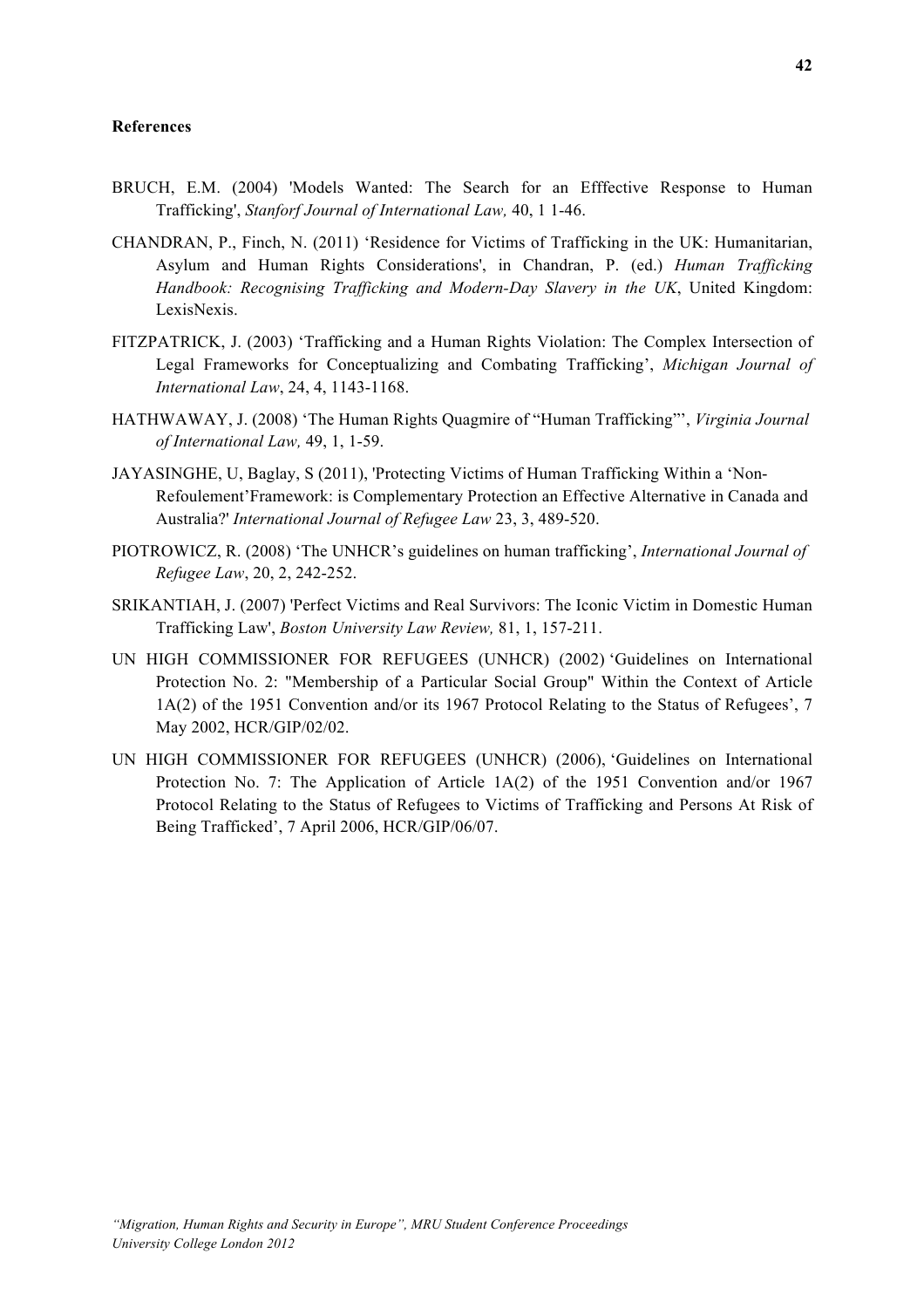# **Lying Low and not Giving up': Undocumented Migrants' Account of Their Situations**

## **Findings of research carried out among users of Praxis in East London**

## **Natasha Posner**

PhD, ICS, School of Advanced Study, University of London Email: Natasha.posner@postgrad.sas.ac.uk

#### **Oonagh Skrine**

MSc, Research Assistant, Institute for Criminal Policy Research, Birkbeck Email: Oonaghskrine@gmail.com

## **Abstract**

*Lying low and not giving up was one strategy adopted by some of the undocumented migrants and failed asylum seekers interviewed in our research carried out as interns with Praxis – an organisation in East London providing help and support to people who find themselves displaced and unwelcome. The focus was on the experiences of our 27 interviewees (15 men and 12 women) in seeking legal help and advice to negotiate their immigration status. We documented their difficulties with finding and paying for a solicitor and their mixed views of the treatment they received. If the solicitor appeared knowledgeable, motivated to help, and communicated with them regularly, they were happy. Too often, however, the opposite was the case.* 

*In their accounts of complex trajectories towards leave to remain, there were several common themes. It was clear that both they, and sometimes their solicitors, had insufficient knowledge of current law and procedures. Exploitation and abuse, particularly of women from befrienders and partners, was not uncommon. The apparent inhumanity of the immigration processing system became evident in judgments and very difficult processes that our interviewees experienced. In some cases, people were denied the opportunity to access the immigration system due to the paucity of high quality representation available. Instead, their desperation led them into the hands of unscrupulous solicitors. In this context, a solicitor who can provide realistic and supportive help to a client with their immigration status can make a very valuable contribution to a life that is otherwise in limbo.*

*Most of our interviewees remain undocumented and/or waiting for decisions – unable to go backwards or forwards in life with any confidence. Were they wrong to seek refuge in a developed democracy, party to a full complement of international human rights law?*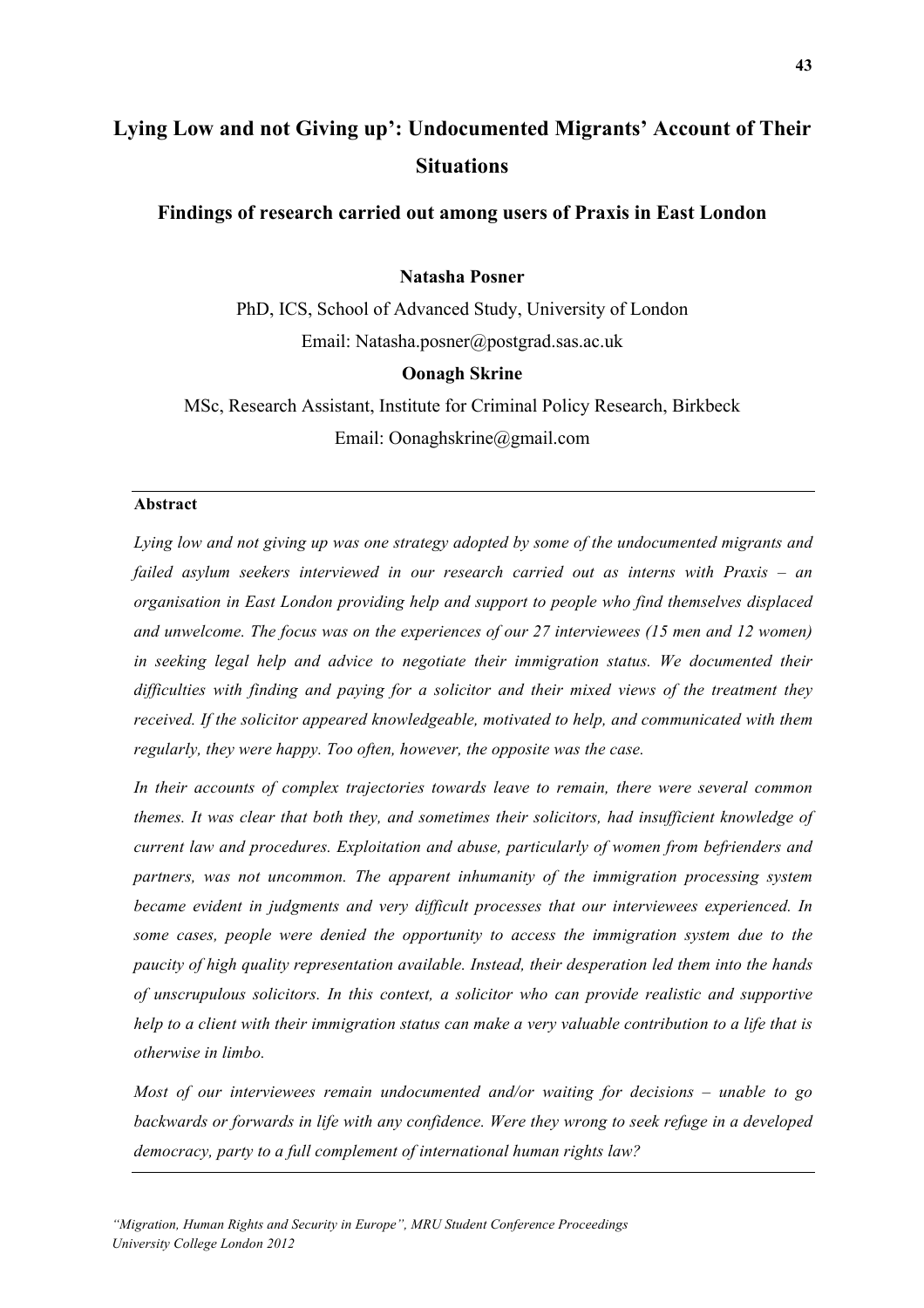#### **Introduction**

Praxis is an organization in Bethnal Green, London, committed to the fundamental human rights of all migrants and their families, working on a daily basis to support and accompany them through the process of settlement. This research project was conducted in 2011, while the authors were interns at PRAXIS, at the organisation's request. The main aim of the project was to investigate and record clients' experiences of legal help with their migration status. This paper presents the findings of the research by highlighting the main themes which arose out of our conversations with migrants. Through presenting the different stories we heard, the paper comments on the importance of access to good quality and trustworthy legal advice as well as the need for a "human" attitude of legal practitioners towards migrants, many of whom are especially vulnerable given the difficulties in negotiating the system faced by those with uncertain or irregular immigration status.

#### **Research methods**

The objectives and methods of the research were discussed and agreed with Praxis staff, and a semistructured interview schedule designed. The interviews were guided by 23 questions designed to obtain personal data about the clients, investigate a range of aspects about the process of getting legal help, document the outcomes from the client's viewpoint and identify sources of help accessed. The format of the interview schedule, which included a number of key open-ended questions, enabled the interviewers to be responsive to the way in which the participants were most comfortable disclosing what could be emotionally sensitive information.

Initially we contacted people from a list of suitable clients. Thereafter we examined the client database for people likely to have sought legal help, and telephoned clients to invite them to take part in a face to face interview. Others were recommended by Praxis advisors or contacted at a workshop taking place at Praxis. Contact was made with around 80 individuals in total, of which 27 went on to complete interviews. The interviews were carried out in a private room in Praxis after clients had signed a consent form. Participants were assured of confidentiality and no identifying details were recorded on the interview records. The interviews tended to last around 30 to 60 minutes and were conducted in English, except for two in French. Responses to questions were noted on the interview schedules, with some verbatim quotations being recorded. To enable processing of the data collected, the shorter answers to closed questions were entered into a response grid, providing a profile of the individual participants, and then tabulated; and open-ended (longer) answers were compiled by question, aiding thematic analysis of the responses.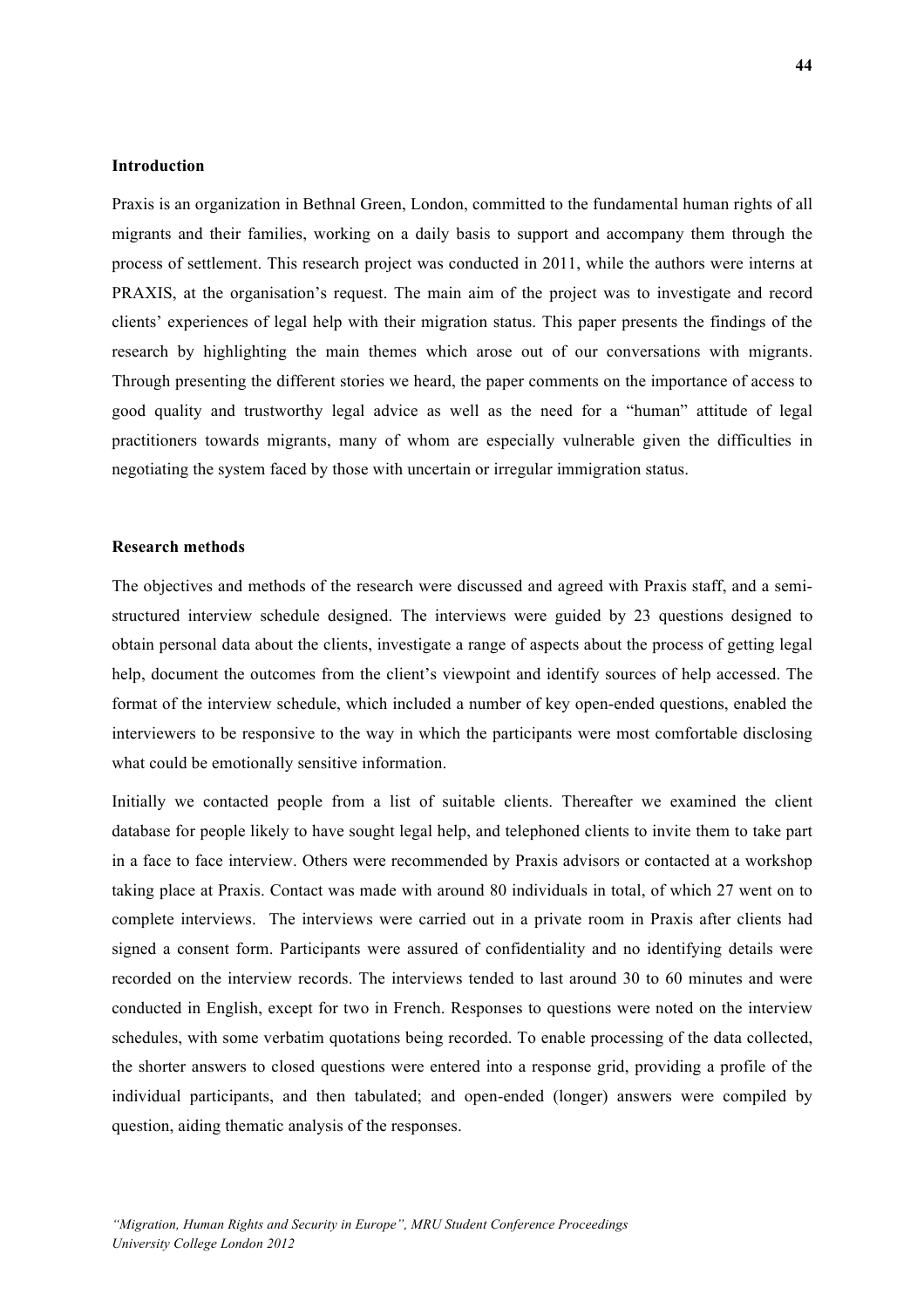#### **Results**

#### *Participant characteristics*

The interview sample included 15 males and 12 females, across a range of ages (Table 1) with most (20) in the age groups 26-35 years and 36-45 years.

**Table 1: Participants in different age groups (n=27)**

| Age group<br>(years)      | $18 - 25$ | $26 - 35$ | 36-45 | 46-55 | 56-65 |
|---------------------------|-----------|-----------|-------|-------|-------|
| Number of<br>participants |           |           |       |       |       |

Our research participants mostly came to the UK from African countries, particularly Nigeria (5), Uganda (4), Democratic Republic of Congo (2) Mauritius (2), and one from each of eight other African countries; as well as two participants originating from Iran, and one each from Iraq, Malaysia, Pakistan and Guyana.

Participants were living in or near London in various situations (Table 2).

#### **Table 2: Current living situation (n=27)**

| Living<br>situation       | On own | With<br>partner | With<br>children | With<br>family | With<br>friends | In bed $\&$<br>breakfast | shelter/refuge |
|---------------------------|--------|-----------------|------------------|----------------|-----------------|--------------------------|----------------|
| Number of<br>participants |        |                 |                  |                |                 |                          |                |

Some of the participants who lived 'with friends' were co-habiting with groups of asylum seekers. The numbers of children in a family ranged from one to four. Quite often parents and children were living in one room.

#### *Accessing legal advice and help*

Participants were asked why they came to Praxis the first time. The most common reasons were to seek legal advice and help with their immigration status (11), and to seek medical help and access to a GP (10). Two participants came initially for help with accommodation, two for financial help and three for general support. Often clients received help in a range of areas when their needs had been assessed. In answering this question, participants frequently mentioned the person or organisation referring them to Praxis and these were recorded.

Participants were also asked whether it was easy or difficult to find a person to give them legal advice and help. Ten interviewees replied that they had had no particular difficulty finding a solicitor, several mentioning help from Praxis with this. Two interviewees had not yet consulted a solicitor.

Fourteen interviewees said that they had found it difficult for one reason or another. In the first place, they might not know how to find one, or 'which ones were good', especially in relation to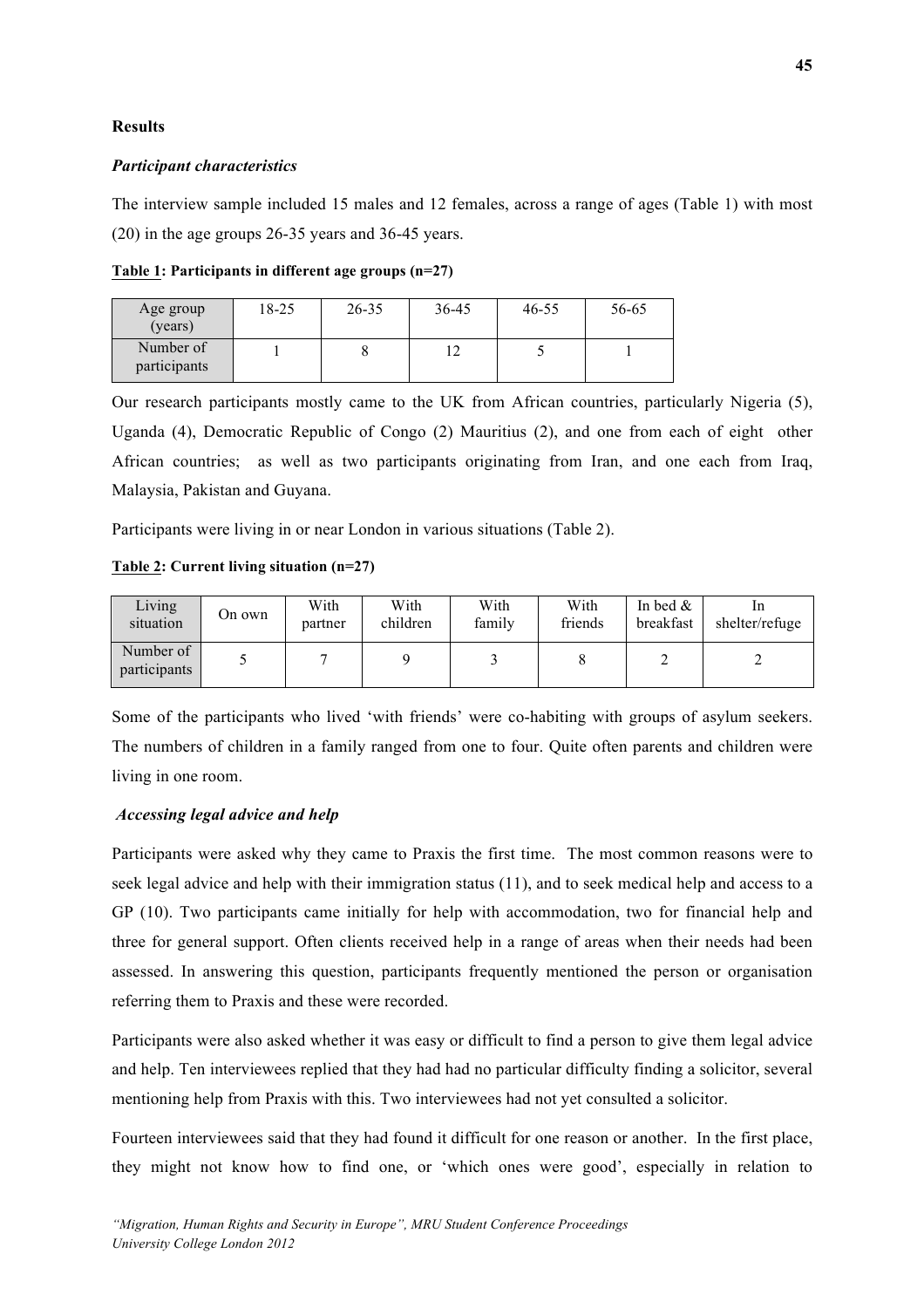immigration issues. Secondly, unless they could get legal aid, the payment required for legal help became very problematic without financial resources or work. If they managed to find a solicitor to consult then the solicitor might not agree to take the case, and this was particularly so if a previous application had failed or s/he might say that they could not help that time.

One participant who said that he had found it difficult to get legal help, thought that the first solicitor he consulted was taking advantage of the situation by charging up to £3000, which he could not afford. A friend recommended the solicitor he was using at the time of interview who has only charged £250. Another participant replied to this question:

'Yeah, very, very difficult…If you don't know anything or have any friends to help you, you're just stuck between solicitors and the Home Office. Some just get money and don't do anything'.

Two participants reported their experience that it was easier to get legal help in London than Manchester.

Details of the costs of legal help proved difficult to record accurately because many participants had seen several solicitors. Eleven participants received free legal aid at one point (usually the initial asylum claim). Nine participants said they received no help, three that they received help from family, friends or charities. The amounts paid to solicitors ranged from £250 to around £2000, with one participant paying £6000 altogether.

## *Evaluating the service provided by solicitors*

At the end of the interview, participants were asked whether they were happy with the way their solicitor helped them. Thirteen participants said that they were; in four cases, they were happy with their present solicitor, though not with the previous solicitor(s). Two participants had not seen a solicitor, and two were non-committal in answer to this question, one of these saying that he was at least pleased to have a solicitor who was recommended. Ten participants were clearly not happy with their solicitor's services.

An important reason for satisfaction with a solicitor's services was that s/he let the client know what was being done and what replies had been received, by mailing copies of letters sent on behalf of the client, or making contact with the client. For instance, one participant reported that the firm was easy to contact and that he trusted they would tell him straight away if anything happened.

Another important reason for contentment with solicitors' services was a feeling that they had the necessary expertise - 'only they know how to do it'. One participant explained that his solicitor was very professional, knowledgeable, helpful and 'a very strong man'. In another case, the fact that the solicitor's firm had a big office and employed lots of solicitors allowed the participant to feel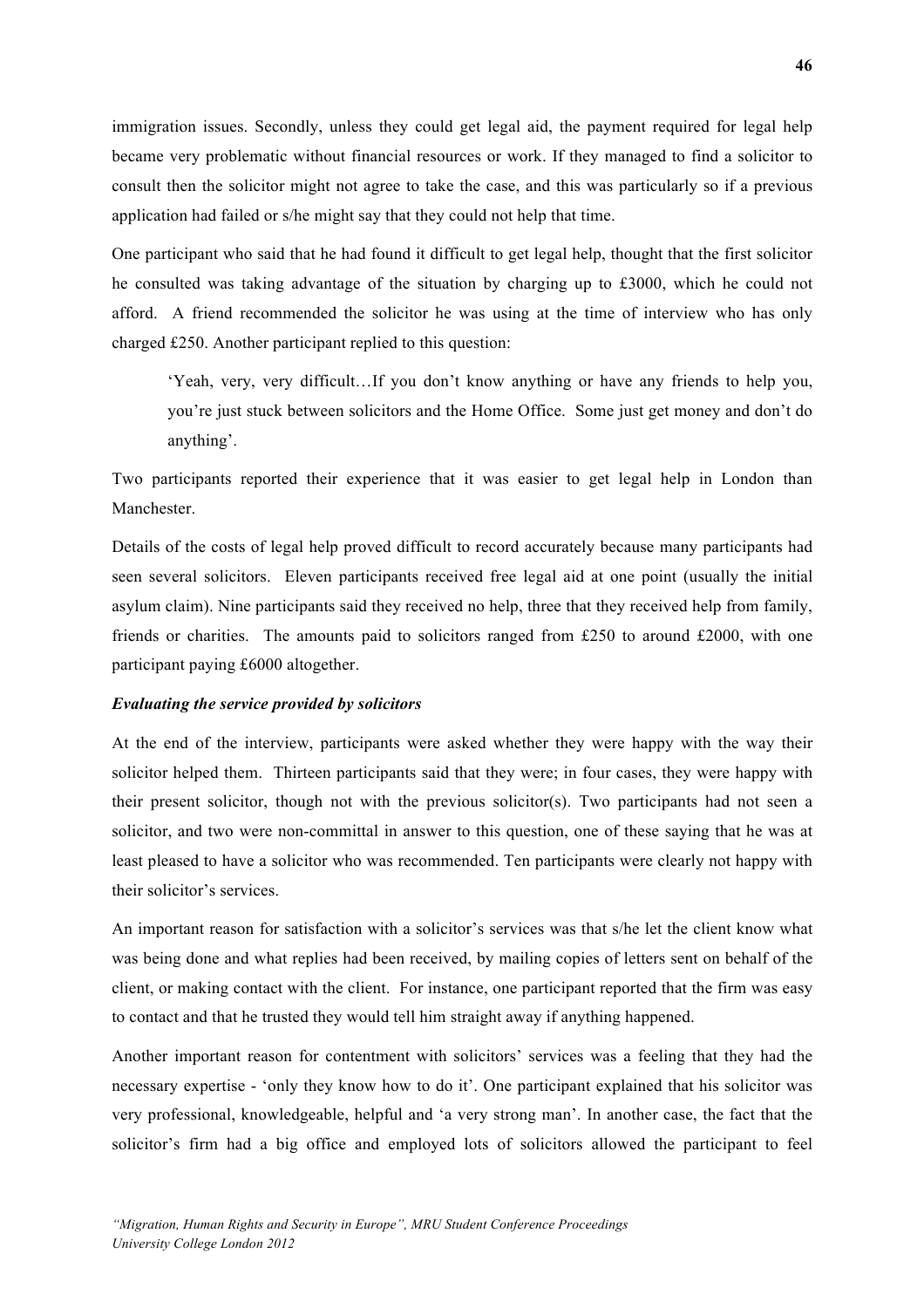confident. A third participant said 'I feel safe in their hands' and that her solicitor had encouraged her not to panic and would let her know as soon as the Home Office replied.

The reasons participants gave for not being happy with their solicitor were, in large part, the opposite of the reasons for being happy with the service provided. One participant explained that her solicitor did not answer phone calls from her and failed to let her know that the Home Office had refused her asylum claim for a month. Another participant contrasted the ease of communication with his current solicitors to previous ones whom he had called many times and was always told they were busy or were away.

Several participants questioned the expertise of their solicitors and the way they had presented their case. Two female participants thought that their cases had been undermined by the absence of evidence about the physical violence they had experienced. A male participant replied that 'there are a lot of solicitors not qualified to be immigration lawyers' and suggested that the quality of solicitors' work needed to be evaluated.

Another participant felt that the solicitor he had when in a dispersal centre was 'very bad' because he appeared not to take his case seriously and lost his file. It was recognised by another interviewee that even when a solicitor has the ability to help, she or he needs to have the motivation to so: 'Some people can help you but don't want to… They want to go home early or don't feel like working'.

There were a few complaints among those participants who were not happy with their solicitor that s/he was 'rude' or 'arrogant'. There were also complaints about delays for initial appointments, or because of lack of progress: one interviewee complained of the solicitor 'delaying and delaying and not being honest'; another was also frustrated by his solicitor taking a long time to come back to him and then sending his papers back.

Apart from complaints about individual solicitors our research participants had experienced, some made comments about the work of solicitors in general, which reflected their thoughts and feelings about the whole process of needing the help of legal experts who might or might not care about them as people. In particular, the suspicion was expressed that solicitors are doing very little work just for the money - for instance, taking the legal aid money but 'not doing proper work' for asylum seekers. As one participant complained:

'Solicitors are charging extra, collecting the money and not doing anything… It's very painful if someone rips you off of your money… Sixty percent of solicitors are only going for money, using a big car, expensive life, making people cry without doing anything…'

Not everyone thought that this was the case. A participant who had experienced a reassuring and communicative solicitor, said: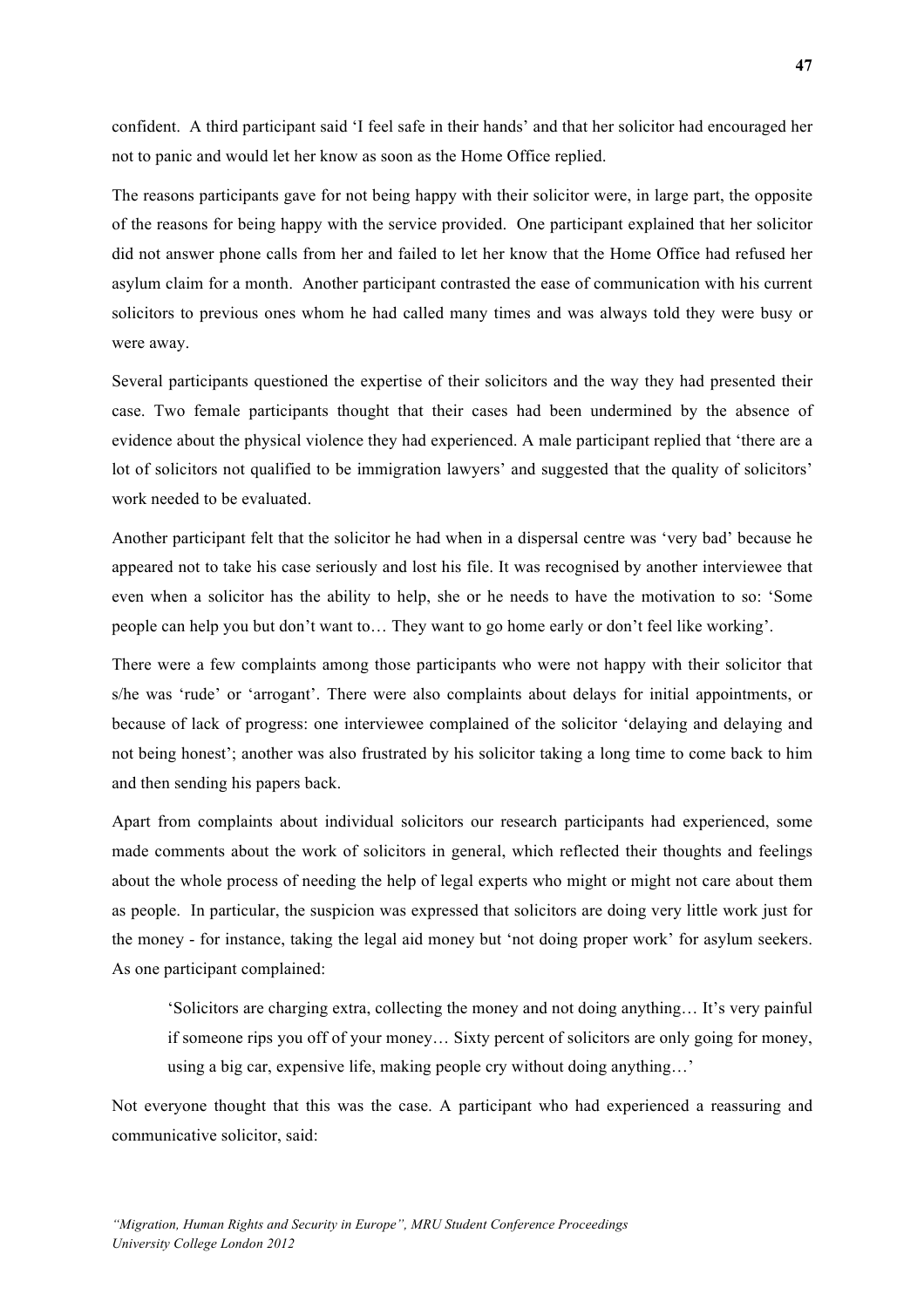'The ones you don't pay money for, pay attention… they feel for us… they try their best to bring that peace we want'.

Beyond the feeling of being financially exploited, the suspicion was voiced that solicitors were not motivated to work on their cases:

'I do not appreciate the treatment I've had from solicitors… back home we call them lawyers. A lawyer builds a case to help you. Here they don't try to build a case or contribute to you winning… They don't want you to get stay. When you have stay, they don't have a job'.

#### **The process of negotiating immigration status**

Each participant's account of their entry into the country and quest for legitimate immigration status was different, but there were important common themes in their stories. Mostly these themes related to ways in which the process had been made more complex and difficult, causing disruption and great distress in the lives of people entering the country hoping to make a new life. An account of these themes is provided below.

#### *Insufficient knowledge of current law and procedures*

It was clear from a number of accounts that participants might have managed to negotiate the system better and been saved distress had they known the current rules before they came. For instance, a female participant expected to be able to enter the country as the spouse of a British man in 2003, and did not realise this was would be at the discretion of the border official. On entry, she was only given a tourist visa. When she was in the country, her husband completed a form for her to stay in the country as his spouse, but according to this participant, it was the wrong form and submitted too early. Her request to remain was refused. Subsequently, a series of solicitors failed to help until she eventually applied for asylum in 2010 and was granted discretionary leave to remain in 2011.

#### *Exploitation and abuse*

Another common theme in our participants' stories was that they had suffered from exploitation of their situation because of the way they came to the country with people who had befriended them, or from their partners once they were in the UK.

We heard the stories of three women who had been brought to the UK after being mislead about the situation they would be in. One told of a 'friend' who helped her get into the country, but then would not help with her asylum claim and kept her in an exploitative situation until she escaped. Another told how the person who brought her into the UK, told her that she had to work looking after the children, and could not go out because she was at risk of the police picking her up. At the time she did not know how to apply for asylum. The third woman was an experienced nurse in her country of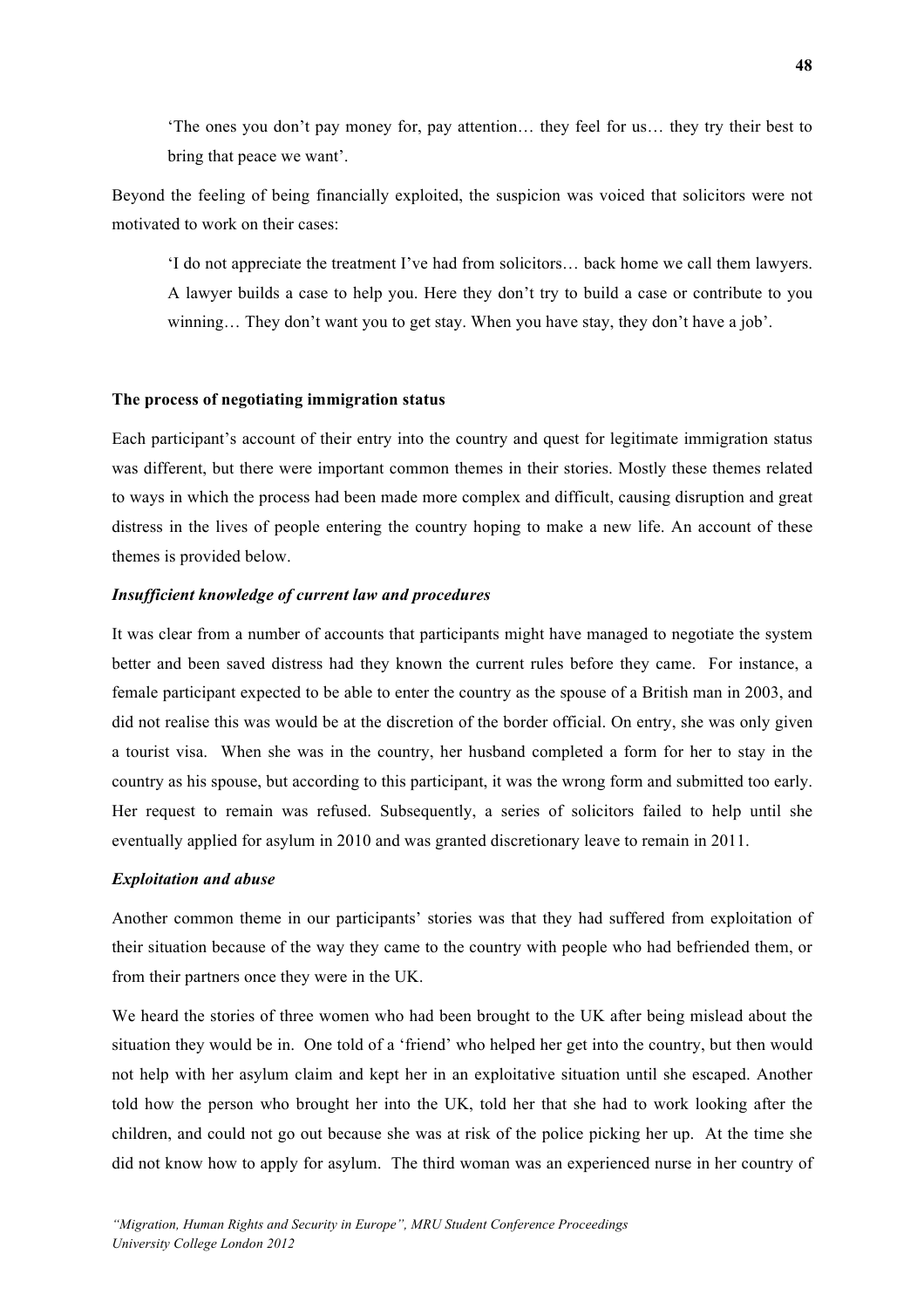origin, and led to believe that she could work in the UK. The man who brought her into the UK left her on the outskirts of London and disappeared. Two other female participants had been in abusive relationships with their partners, their vulnerability made worse by their lack of legal status in the UK.

#### *Lying low and not giving up*

In the face of the complexities of the immigration system, and the difficulty, sometimes impossibility, of getting expert help with negotiating it, some participants had responded by getting on with life as best they could with their undocumented status, and 'lying low'. An African man whose partner was a Muslim while he was not, has remained undocumented for many years since he entered the UK. He was caring for their two year old child, since his partner under pressure from her parents, apparently because he was not a Muslim, had returned to their country of origin.

Typical of participants who made repeated attempts to regularise their situation, was an interviewee who had arrived in the UK in 2001, had been through a dispersal centre, at least five solicitors and three applications, eventually appealing in 2010 under Article 8 of the European Convention on Human Rights (the right to respect for private and family life). As with many of our research participants, he was still waiting to have his immigration status resolved when we met him. Twelve participants were undocumented, nine were waiting for a decision, and six had leave to remain, two of whom had received asylum.

#### *Lack of humanity in the system*

A fourth evident theme in these accounts was the apparent inhumanity of the immigration processing system. We spoke to one young single man whose whole family are now UK residents, but whose conditions of leave to remain after two appeals on his asylum application mean that he cannot take paid work. If he returns to his country of origin, he will be without any family. We heard the story of a mother who was educated and has worked in the UK and wants leave to remain because her only daughter is ill and badly needs her support.

Sometimes the process the asylum seeker is expected to go through is simply too difficult for them, given their language skills, level of comprehension of the system and confidence in presenting their own case to an unwelcoming system.

Participants told us about the complex trajectories of their cases –several of which had cruel twists and turns. One of them was a case that went to judicial review after the Home Office allowed no right to appeal so that an expert witness and more evidence was heard. The appeal was heard and the man was granted asylum, only to have the Home Office appeal against the judge's verdict so that there was to be another hearing.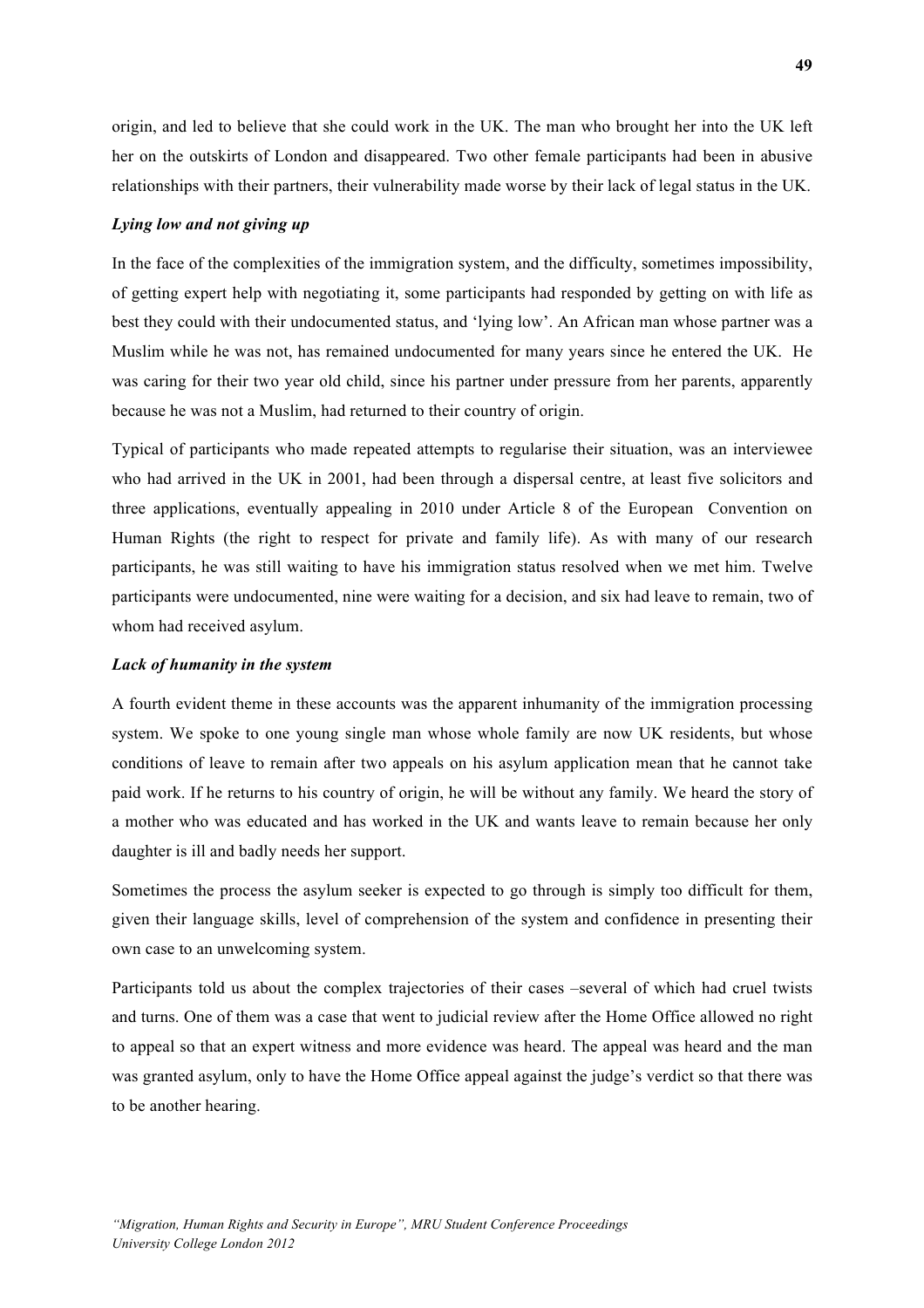#### **Conclusion**

Without 'leave to remain' in the country, life is difficult and precarious, physically and emotionally, not least because of the need to work legitimately to earn money, but also because of the need to go on with one's life. As one participant said 'Waiting is difficult – I'm stuck'. Another said he was 'in limbo - if I think about it I go mad'. "In limbo" or "stuck", one is unable to go back or forwards. Da Lomba (2010) has explained how UK government policies relating to 'earned citizenship' have made the process of refugee integration one-sided rather than two-sided, and called for a reassessment of the linkage between legal status and integration (unclear?).

A participant who told us she 'felt like a product' that people were making money out of, suggested that solicitors 'do it by the book and forget that who they're doing it for is human'. This is the crux of the situation - that solicitors must do it by the (law) book, but the problem they are addressing involves a difficult human dilemma. If they can help their clients realistically and supportively, they make a valuable contribution, not just to the resolution of their cases, but to their clients' ability to get through the difficult and complex process of resolving their immigration status.

Webber (2012:92) has reminded us that 'most of those who come to our shores without official permission are refugees from globalization…' and that 'the entire system of immigration controls…is built…on the most massive global injustice'. The cut-backs to legal aid, to the support of local refugee community organisations and other NGOs, and the 'enforced destitution polices' (Webber 2012:96) for those not able to seek asylum, add to this injustice. Organizations such as Praxis provide invaluable help and support to people who find themselves displaced and unwelcome, offering humanitarian aid and some community integration.

#### **References**

DA LOMBA, S. (2010) 'Legal Status and Refugee Integration: a UK Perspective', *Journal of Refugee Studies* 23, 4, 414-436.

WEBBER, F. (2012) 'UK: the real 'immigration debate'', *Race & Class,* 53, 3, 91-98.

#### **Acknowledgements**

We would like to thank Praxis for inviting and enabling us to conduct this research, and the participants for their willingness to come to Bethnal Green to be interviewed and for sharing their experiences with us.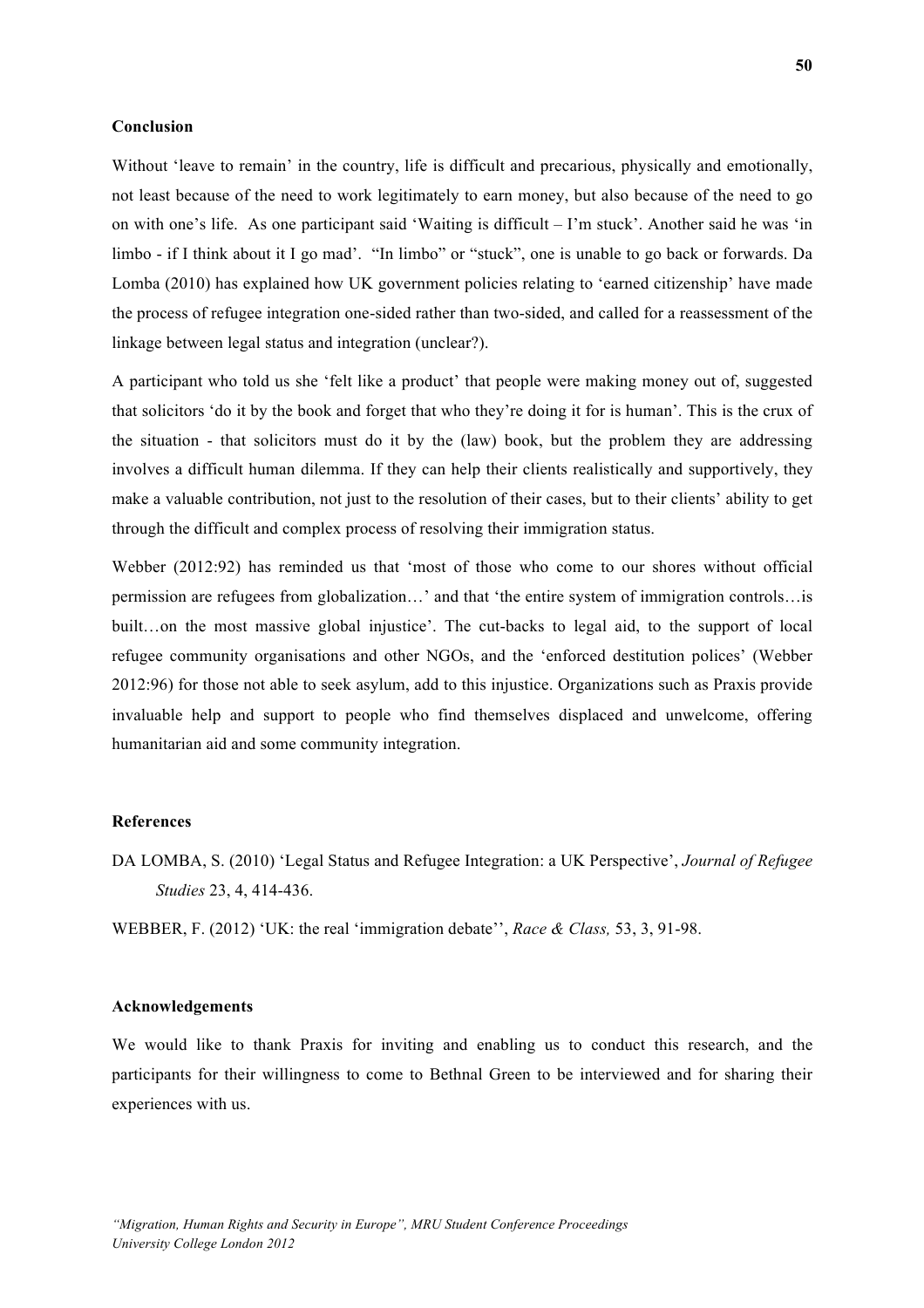# **An Interpretative Analysis of the Health Rights of Undocumented Migrants in Italy – a Case Study of Naga in Milan**

#### **Roberta Bova**

PhD candidate in International Cooperation, University of Bergamo; visiting student at the Department of Anthropology, UCL

Email: roberta.bova@unibg.it

#### **Abstract**

*This paper discusses the existing Italian policies officially designed to protect undocumented migrants' health rights. It argues that the Italian governance of migration aims to monitor and exclude migrants from the political sphere (Castles 2000; Davidson 2000), and that those strategies of exclusion are performed on migrants' health and bodies (Farmer 2004; Fassin 2009; Willen 2011). Moreover, this governance has a direct influence on the development of migrants' subjectivity and agency. This fact is evident from the interpretative analysis of the rhetoric adopted by migrant patients during the interviews I conducted at Naga, a charity providing health services to undocumented migrants in Milan.* 

*This paper is composed of two parts. The first is a sociological and anthropological analysis of the Italian laws regarding undocumented migrants' health rights (Scevi 2010). The second is an exposition of the main findings of the fieldwork I conducted in Milan, during which I observed the management of migrants' every-day health needs and conducted interviews with users of the service. Finally, the two parts of the paper converge in an analysis of the embodiment process of the new forms of control of undocumented migrants', and their marginalisation in Italian society.*

#### **Introduction**

This paper draws on field research conducted as part of my PhD. I am focusing on the Italian policies' influence on undocumented migrants' embodiment process (Csorsas 1998; Fassin 2009). By "embodiment" I refer to the process which begins with discourses, laws, popular beliefs which all affect social relations and consequently leads to actions, feelings, sensations and physical symptoms of the individuals affected by those discourses, laws and popular beliefs. I examine these interrelated phenomena through observing and interviewing migrants using healthcare services and people involved in the protection and realisation of undocumented migrants' health rights. In this paper, I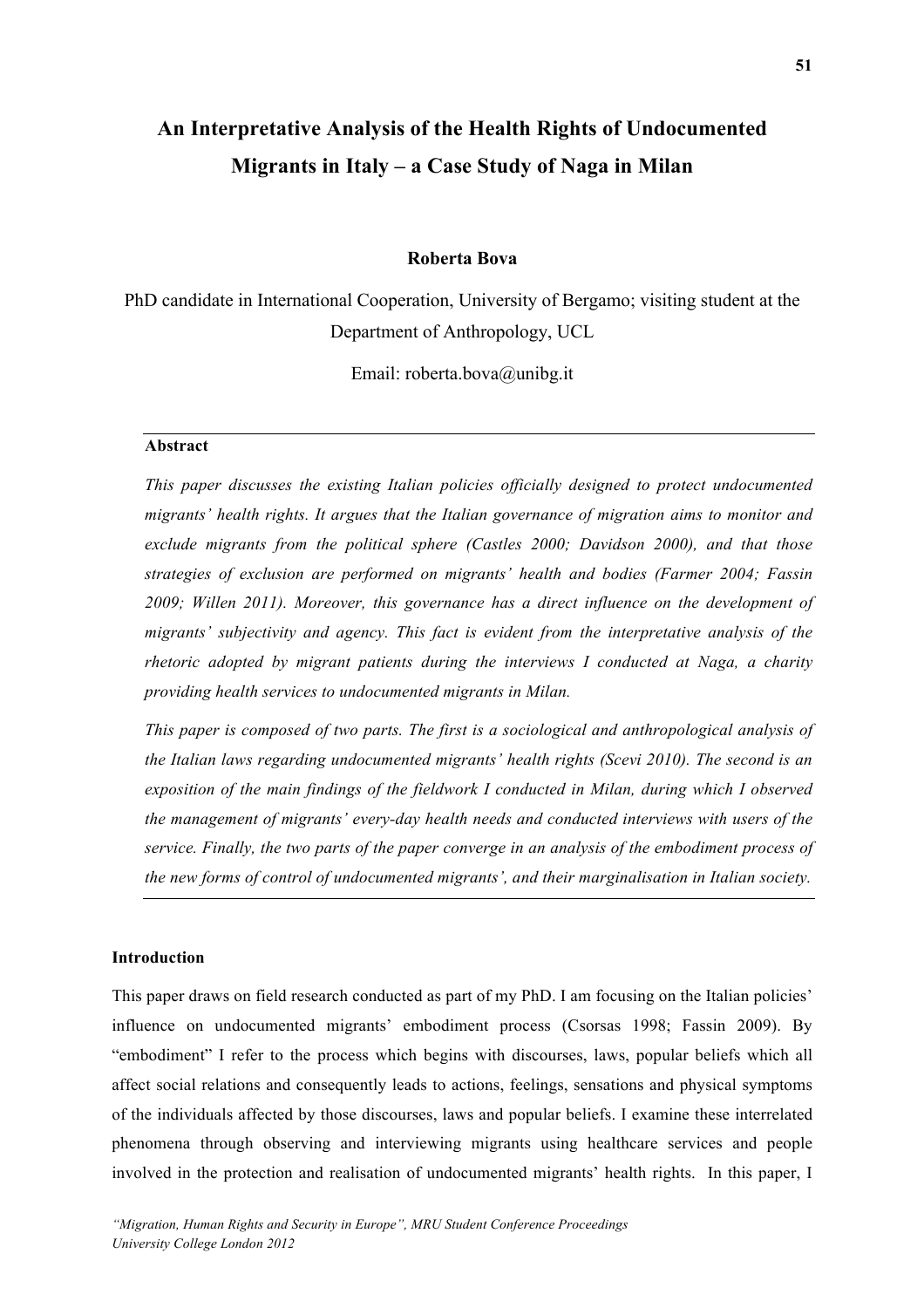argue that the Italian governance of migration aims to monitor and exclude migrants from the political sphere (Castles 2000, Davidson 2000). By looking at health rights in particular I show how these monitoring and exclusion strategies are performed on the migrants' health and bodies. I further contend that this governance has a direct influence on the development of migrants' subjectivity and agency. While exclusion from the political process can lead to an erosion of migrant agency and selfworth, realising the right to health, albeit in a narrow sense, can also act as a mechanism for expressing and reinforcing one's agency.

#### **Research background and methodology**

I did my fieldwork at Naga, a consulting room for irregular migrants in Milan during a period of six months between May and October 2011. Naga is an organisation which has been involved in the protection and the promotion of irregular migrants and asylum seekers' rights for many years. The clinic which served as my case-study is spacious and composed of many rooms assigned to a gynaecologist, general medical care practitioners, a psychologist and a dermatologist. A few other rooms are dedicated to the helpdesk, the advocacy point and the secretary. In general, this environment is perceived by the migrants as a place of security and solidarity. Everyone who works there is a volunteer and in this way shows his/hers political engagement in the migrants' cause and sympathy towards them.

For the first three months of my fieldwork I worked as volunteer at Naga which made it possible for me establish a more personal relationship with the other volunteers as well as to carry out observation working at the help desk and attending medical consultations. Having got to know the environment I started doing conducting interviews with the patients. All the interviews were composed of openended questions and each lasted about one hour. The interviewees were allowed to keep their anonymity. During the interviews I asked the patients to describe themselves, their migration history and their experiences with accessing help at emergency wards provided by the public healthcare system. I also asked how they perceived their health and what they thought about Naga's consulting room and the doctors who worked there. In this way, I focused my attention on two topics. Firstly, I examined undocumented migrants' ability to interact with the legal and the institutional system where they lived. Following Genova (2002), I was especially interested in their perceptions of the limitations to accessing their rights imposed by the law and the kind of effects the police and some media campaigns are producing on migrant behaviours. Secondly, I looked at how the migrants described their identity, their relationship with their body and medical treatment (Sontag 1988). The aim of these questions was to understand how the context affects the personal subjectivity (Csordas 1998).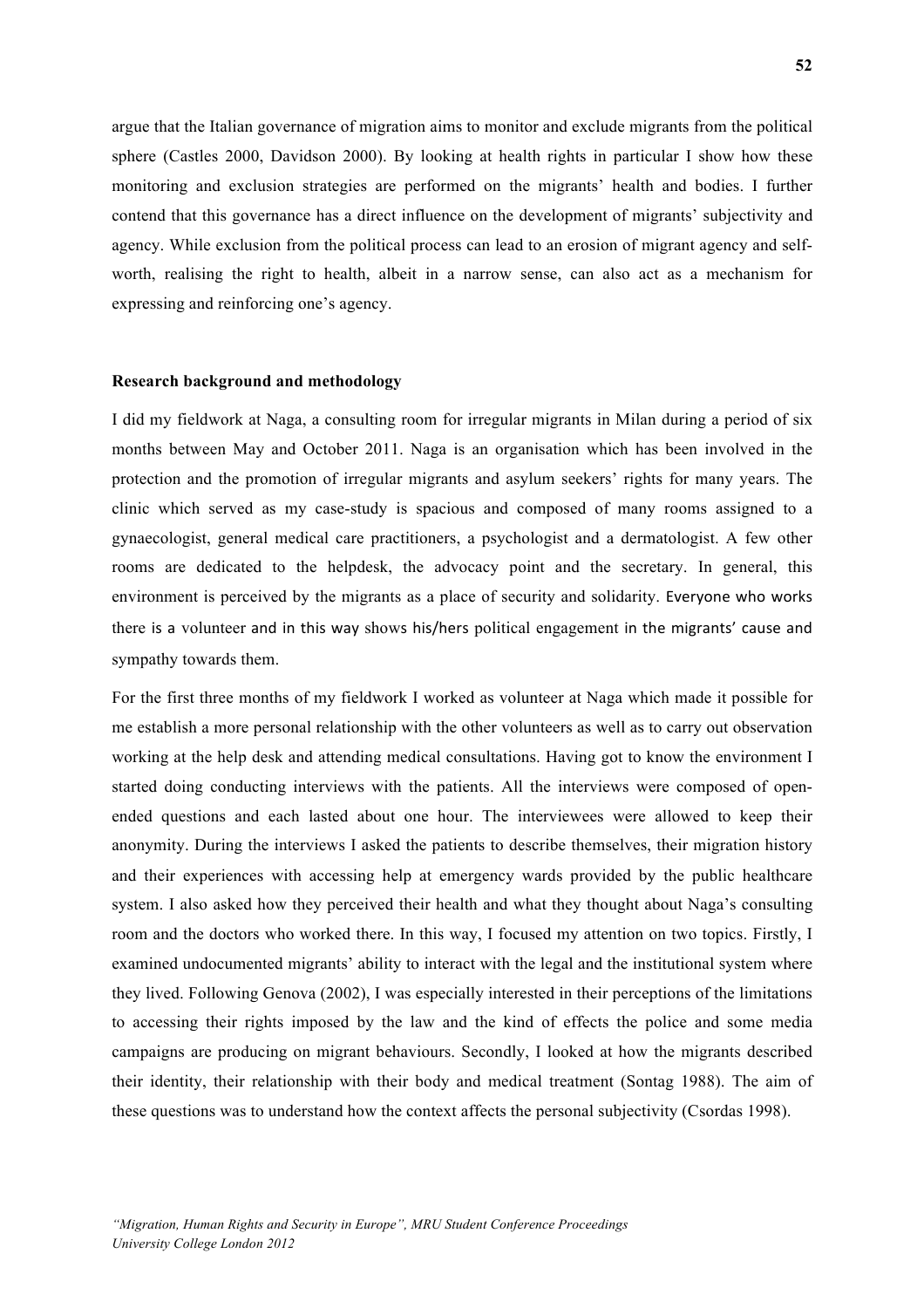#### **Italian Policies relating to Migrants' Right to Health**

In this section, I provide a brief overview of Italian migration policy in general as it has profound consequences for migrants' ability to realise their right to health. Since 2009 law Number 94, called *Decreto sicurezza* ("Security decree")<sup>21</sup> makes it a crime to enter or to stay in the Italian territory without proper documents. Consequently, undocumented migrants are considered criminals by the law. If they are apprehended, they could be deported or locked up in detention centres for at least three months. Moreover, they are forbidden from accessing public services such as registry offices, state schools and a host of other services. As shall be demonstrated later, this situation has great influence on migrants' everyday lives as well as their psychological well-being.

In terms of Italian law that relates to the right to health, it is possible to identify at least three political levels affecting migrants (Scevi 2010). The first one consists of the national and international legal conventions that protect health rights. The second level is that of practical enforcement of the law which in Italy is managed by local governments (*enti locali*). Finally, the third level consists of the symbolic messages and behaviours of the police and the media that aim to prevent migrants from claiming their rights (De Genova 2002).

Starting with the first level, the international stage, the right to health is based on the Article 25 of the Universal Declaration of Human Rights and its further codification in Article 12 of the International Covenant on Economic, Social and Cultural Rights (ICESCR 1966). In Italy, it is enshrined in Article 32 of the Italian Constitution as well as Article 35 of the National Law on Migration (*Testo Unico sull'Immigrazione,* Law No. 286, 1998). All these sources identify health as a personal and fundamental right. Consequently, the State has the duty to preserve the health rights of every person present in the Italian territory, notwithstanding the legal status of the person in question. As a consequence, everyone has the right to emergency medications as well as access to treatment of chronic diseases and other essential procedures (such as prenatal care). The law certainly covers basic medical needs, but its interpretation is more problematic when it comes to secondary care. In the Italian health system, access to secondary care is provided through a GP (*medico di base*). Everyone should have a GP based on their legal domicile. However, as we have seen before, undocumented migrants are unable to use public offices, such as the registry office, and for this reason they are not assigned legal residence that would enable them to register with a GP. In order to get around this problem, the national law provides for the creation of local GP registers and for the use of an "anonymous code" STP (*Straniero Temporaneamente Presente*) in hospitals for undocumented

<u> 1989 - Johann Stein, fransk politiker (d. 1989)</u>

<sup>&</sup>lt;sup>21</sup> The popular name of the law, used by the media was "Pacchetto Sicurezza", while the name "Decreto" Sicurezza" is the proper legal name. "Decreto" normally refers to laws which become effective without the Italian Parliament's vote and are often exceptional measure justified by a situation of emergency which was not the case for this law.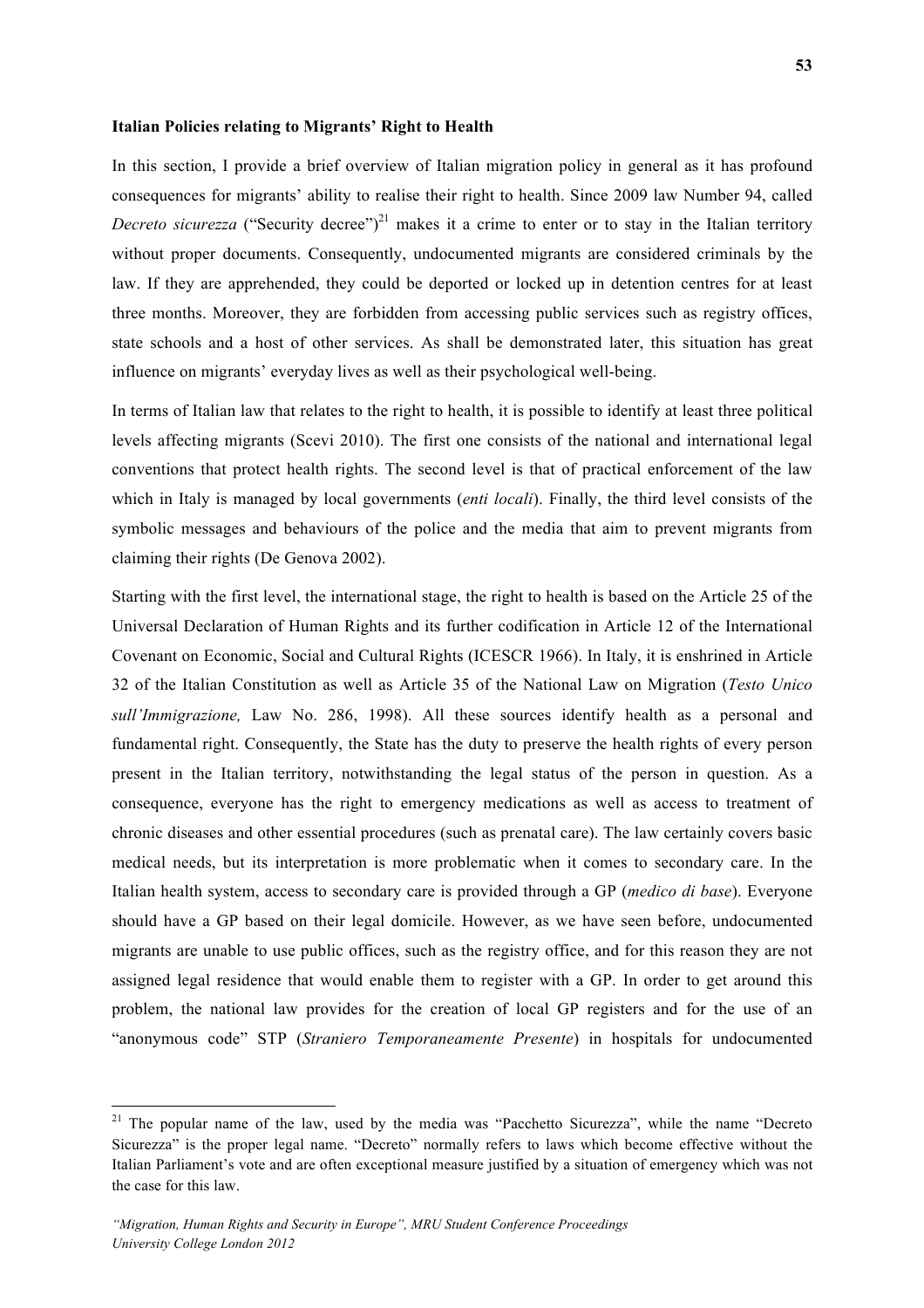migrant patients, referred to as "Temporarily Present Strangers". In this way, it is possible to protect undocumented migrants' rights despite the fact that they are illegally present in the territory.

In addition, however, national law places the practical management of health services in the hands of local governments, adding another level of politics which affects migrants' health rights. The local management system leads to some important differences within the Italian territory in relation to the efficiency of health service provision. In practice, in some parts of Italy the national law is not fully respected. In some regions, there is no GP register for undocumented migrants and hospitals do not issue the anonymous code set out by the law. This way, the enforcement of the right to health set out by the constitutional law depends on arbitrary decisions of the local governments (Scevi 2010).

Finally, enforcement of the law can sometimes be prevented by the behaviour of the police. As an example, the Italian police often park close to emergency wards and, in this way, send a message to undocumented migrants going to the emergency ward is dangerous for them and comes with a risk of being reported as criminals. The other public institution that has played a crucial role in affecting migrants' right to health is the media. During the public discussion of the "Decreto sicurezza" law, certain sections of the media disseminated incorrect information such as how it was possible for an undocumented migrant to be caught by the police at the emergency ward or that doctors had the possibility of denouncing their patients. Even if the national law protects the undocumented migrants' health rights, the symbolic messages that the police and the media spread in the public sphere have produced some migrants' behaviours that are in opposition to their legal entitlements (De Genova 2002). In this sense the police's, and the state's, strategy of marginalisation has led to actions by migrants which restrict their access to the right to health.

The result is simply that many undocumented migrants suffer from a lack of health care frequently getting sick due to the poor conditions in which they live and work in Italy. Moreover, many face serious problems in terms of finding the medical treatment they need. In this way, a population that is on average young and healthy upon arrival in Italy becomes more and more unhealthy the longer it remains in the country. Furthermore, as a result of the actions of the police and certain sections of the media undocumented migrants experience an atmosphere of danger and exclusion from the public sphere. This atmosphere directly affects their developing subjectivity and their capacity to interact with the wider society (Agamben 1995; Ticktin 2006).

Often, the sense of danger comes from what people have read in the papers or heard from their friends. In other cases, however, this feeling is based on dramatic personal experiences. For example, I remember the story of a young man who was at the emergency ward for an incident which took place whilst he was working in an irregular job. While he was waiting for the doctor, the police came to the emergency ward, asked him for his documents and then decided to denounce him. The police behaviour was completely illegitimate as according to the law they cannot come to the emergency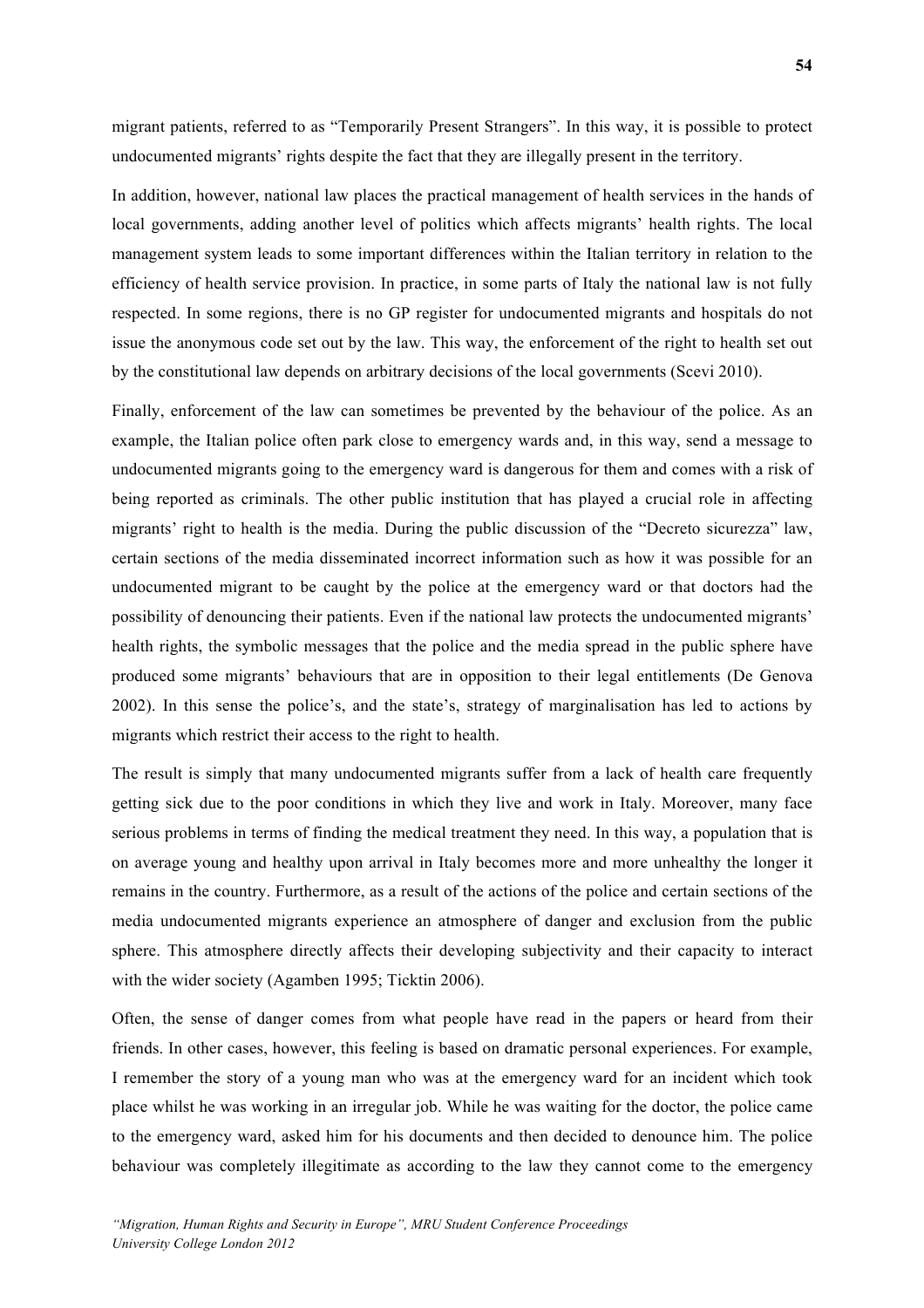ward asking for documents. Most importantly, they cannot denounce a person while s/he is being treated. The person interviewed decided to stay in Italy illegally and to get the medication he needed from a friend from his country who is also undocumented. In this way, the action of the police has led the young man to refrain from using the health services he was entitled to.

#### **Migrants' Subjectivity and Sickness as Agency**

I collected many similar stories from the interviews I conducted and then tried to investigate the effects produced by policies and actions of the state through narrative analysis. I examined the development of the migrants' subjectivity by interpreting the metaphors and images that patients employed to describe themselves.

The people interviewed often portrayed themselves as animals, placed in a position of inferiority, passive in the face of an inescapable destiny. These feelings were reinforced when they become sick because sickness often compromised their ability to work and to make a living, the main reason why most had migrated in the first place (Sayad 1999). At the same time, being treated required them to face the barriers to normal life enforced by the law and by the behaviour of the police.

I am convinced that these feelings of passivity and inferiority are related to the political and institutional context in which undocumented migrants live. The undocumented migrants who live in Italy have to face a paradox: in theory they are entitled to a great number of rights, including the right to health, but in their everyday experiences these rights are practically violated by many of the institutions. The migrants are unable to ameliorate their condition or claim a violation of their rights since they cannot interact with any type of public institutions, such as the police, legal services or trade unions. This leads to a great dense of disempowerment. I see this situation as an example of what the philosopher Giorgio Agamben (1995) calls the 'state of exception'. In the state of exception, undocumented migrants are completely outside the political sphere while at the same time being entirely subjected to it (Agamben 1995). They live every day in a state of insecurity and chaos, a sort of permanent state of liminality based on the fact of being alienated from their rights and their political agency, whilst simultaneously contributing to Italian economy and civil society.

Victor Turner (1974) describes liminality as a passage during which personal characteristics change. For this reason, it is a moment of danger where a person is constantly at risk of losing himself or herself, of losing his or her personality. The situation of the undocumented migrants in Italy can be seen in a similar way. However, it differs from Turner's liminality in the way that it not a passage, but it is permanent: it could last for many years or even the migrants' entire life (Ticktin 2006). I believe this explains why dignity was a recurring theme in the undocumented migrants' narratives. Furthermore, I think that their perception that their dignity was damaged has a direct influence on the expectations they have of receiving medical treatment or seeing a doctor.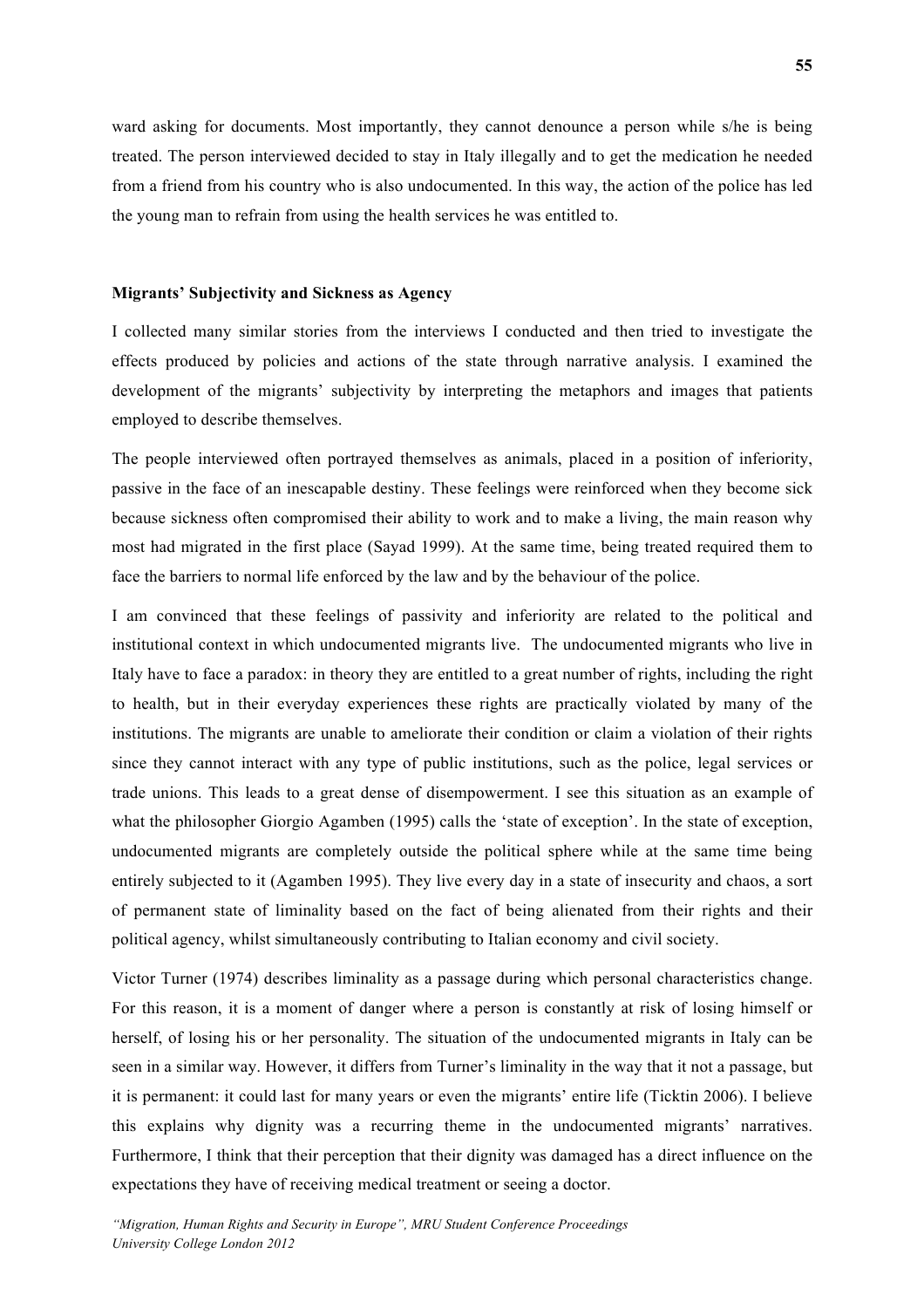The high expectations migrants have of medical treatment exist for two different reasons. In some cases, migrants express the idea that their body is a device dedicated entirely to work. In these cases, migrants are looking for quick fixes to be provided by medicines. For this group of patients, who have a mechanical notion of their body, the treatment is a process of medicalisation (Illich 1976). In fact, all the problems related to their work or living conditions are expressed as physical problems that could only be treated with medical technology and medicines. In this way, the political aspects of migration are completely forgotten and covered by medical science (Fassin 2009). This process of medicalisation is a strategy operated, consciously or not, by doctors, nurses, others working in the field of medical science. The final result of this strategy is to translate everything into medical language. However, in the case of undocumented migrants, important meaning is lost in this process of "translation". For many migrants, the symptoms they express to a doctor are directly linked to their experiences of flight or movement from their country, of actual poverty, of work exploitation or of poor living conditions. These are not directly physical or medical issues, but after the process of medical translation they are understood as such. Poverty becomes "malnutrition", the experience of exploitation becomes "post traumatic stress disorder", work exploitation becomes "backache" or "stress". This has profound consequences: since poverty, exploitation, flight and living conditions are produced by political governance and it is in this process we should look for the causes and the individuals responsible. This is not possible for purely medical symptoms. In this way, political management of migration disappears out of the picture and escapes scrutiny.

However, there is also another group of patients who perceive the doctor not only as a medical professional, but also as someone who could re-establish their damaged dignity. In this case, what a patient asks of the doctor is not only medical treatment but also care, attention and a listening ear (Good 1994). For this reason, most of the migrants who come to the consulting room are there not because they suffer from a serious disease, to spend time in a safe, warm place. They ask to spend a lot of time with the doctor in order to talk with him/her and to be treated as a person, with respect and dignity. This second group of patients are therefore expressing a kind of existential need not satisfied by usual doctor-patient interactions. For this reason, when the doctor decides to be quick and superficial and prescribes some general medicines like aspirin this behaviour is perceived by the patient as a scandal.

Whether a patient wants a mechanical treatment or is looking for a more complex type of care, the sickness becomes a resort for realising the migrant's agency (Fassin 2009). In fact, being sick could represent the only occasion to interact with a professional environment, or could be a chance to find solidarity and finally to re-establish their dignity as an individual.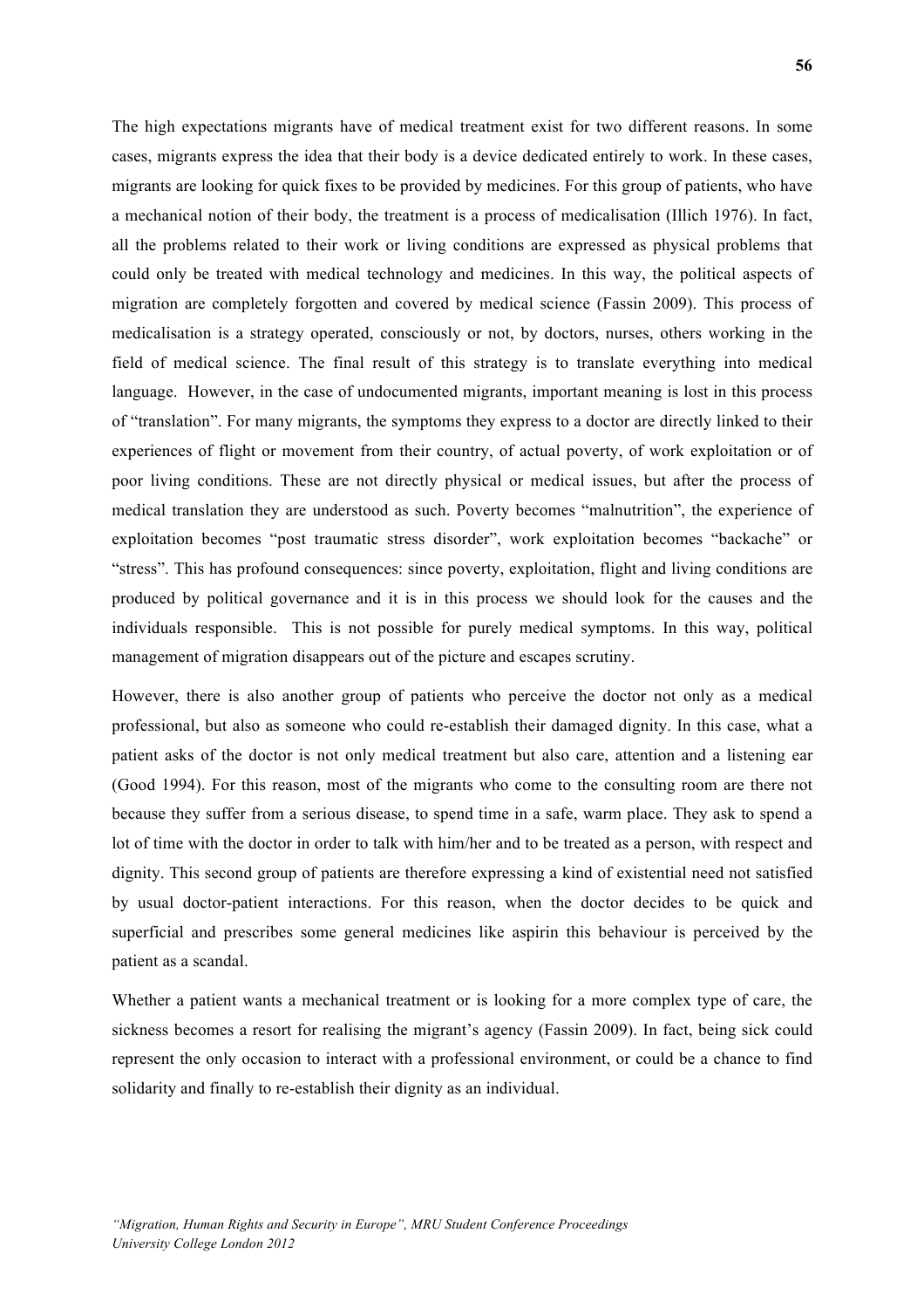#### **Conclusion**

The experience of patients using emergency services at Nada provides an example of Foucault's (1976) 'biopolitics', the impact that political power can have on different aspects of life, including those related to health and their bodies. This 'biopolitics' has a profound effect on migrants' health rights in practice. In this paper, we have seen how the politics of criminalisation and marginalisation, led by a significant section of Italian public institutions, from legislators, to the police and local authority, are affecting the way a group of people cope with their body and health, and realise their right to health. At the same time, the stories of migrants at Nada show that the search for the realisation of the right to health can be a powerful tool of expressing the migrants' identity agency. Access to health is a central component of their humanity.

#### **References**

AGAMBEN, G. (1995) *Homo sacer. Il potere sovrano e la nuda vita*, Torino: Einaudi.

- COUTIN, S. B. (2002) 'Reconceptualising research: ethnography, fieldwork and immigration politics in Southern California', in Starr, J. and M. Goodale (eds.) *Practicing Ethnography in Law*, New York: Palgrave Macmillan, 108-128.
- CSORSAS, T. (1998) 'Embodiment as paradigm for anthropology', *Ethos,* 18, 1, 5-47.
- DE GENOVA, N. P. (2002) 'Migrants "illegality" and deportability in everyday life', *Annual Review of Anthropology*, 31, 419-447.
- FARMER, D. (2004) 'An anthropology of structural violence', *Current Anthropology*, 45, 3, 305-325.
- FASSIN, D. (2009) 'Another politics of life is possible', *Theory, Culture and Society*, 26, 5, 44-60.
- GOOD, B. (1994) *Medicine, Rationality and Experience. An anthropological prospective*, Cambridge: Cambridge University Press.
- ILLICH, I. (1974) *Medical Nemesis*, London: Calder and Boyars.
- SAYAD, A. (1999) *La double absence*, Paris: Ed. Du Seuil.
- SCEVI, P. (2010). *Diritto delle migrazioni*, Piacenza: CELT.
- TICKTIN, M. (2006) Where ethics and politics meet: the violence of humanitarism in France, *American Ethnologist,* 33, 1, 112-134.
- TURNER, V. (1974) *Dramas, Fields and Metaphors, Symbolic Action in Human Society*, London: Cornell University Press.
- WILLEN, S. (2011) Do "illegal" im/migrants have a right to health? Engaging ethical theory as social practice a Tel Aviv Open Clinic, *Medical Anthropology Quarterly*, 25, 3, 303-330.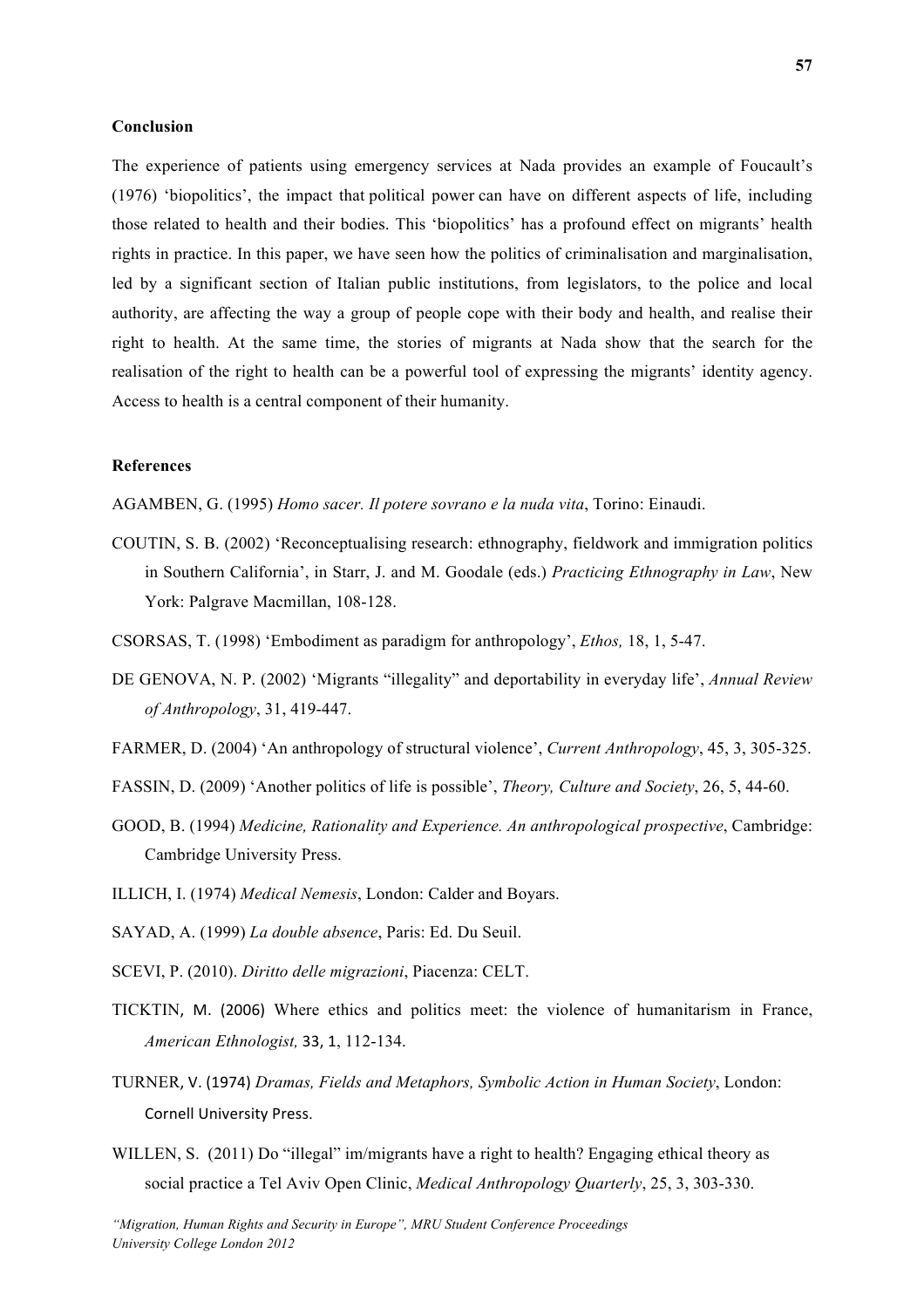## **Abstracts of All Other Papers**

## **Where we are: key issues**

#### *Immigration Control in the United Kingdom and the Liberal democratic paradox*

**Cosmas Ukachukwu Ikegwuruka,** PhD candidate in International Human Rights Law, University of Newcastle (Email: c.u.ikegwuruka@newcastle.ac.uk)

A liberal democracy such as the United Kingdom believes in certain values and actively promotes them. This paper will evaluate the salient features of those liberal values such as the rule of law in the amphitheatre of immigration control. It will use the United Kingdom's practices in immigration control to measure its compliance to liberal democratic ideologies and thus explore the dilemma -if any - faced by the UK in what is referred to as the 'liberal democratic paradox'. The emerging question then is how will the UK respect these values and at the same time marry them with immigration control? If there are conflicts between these values, what will be the remedy?

By way of analysis, this paper will conceptualize the rights of migrants in their precarious, irregular or stranded immigration status otherwise called 'the precarious migrants dilemma' and in doing so will address the issues as to whether the rights of these precarious migrants in the UK are merely theoretical and illusory or whether they are real and practical? By engaging in this investigation, the paper will draw a distinction between the enforcement of immigration control on the one hand and the protection of basic human rights of migrants on the other hand in the sense of 'bifurcation or firewall argument'.

The methodology is purely documentary analysis, as the study will draw immensely from existing literature, case laws, soft laws and the applicable international legal instruments.

## *'Brava Gente' v. Immigrazione: Immigration Approaches in Italy*

**Elif Çetin**, PhD Candidate, Department of Politics and International Studies, University of Cambridge (Email: ec409@cam.ac.uk).

*Full paper included in these proceedings.*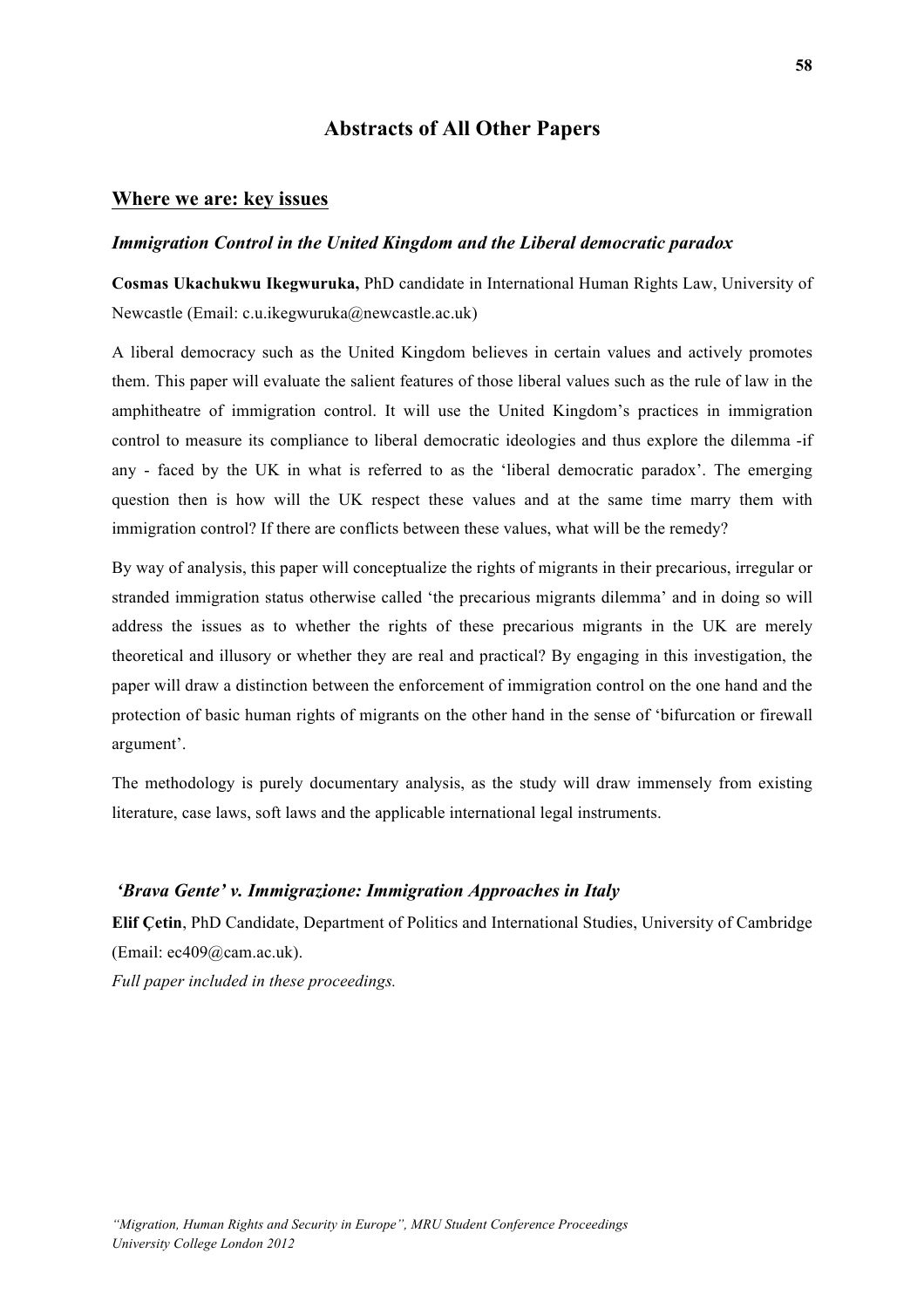#### *The erosion of refugee status in law*

**Anne Neylon,** PhD Candidate Faculty of Law, University College Cork (Email: 107221664@umail.ucc.ie)

The rights of the refugee living in the state extend beyond the right that she should not be returned to her country of origin. There are clearly rights accruing to the refugee on the basis of her physical presence in the state. There is an intention laid out in the content of the Refugee Convention which suggests that the refugee's legal status in the state must at least be such as to allow her to gain access to the rights which are set out in the Convention. Therefore, the legal status that the refugee is entitled to in the state must be a meaningful one and not merely a representation of the state's inability to return her to her country of origin. There is an ever increasing division in treatment in states between those with temporary and those with a permanent residence status. Where refugees are only provided with a temporary status, the refugee is treated as temporary on the basis of her status as a refugee, but she is also affected by a general trend where fewer rights are afforded to immigrants with a temporary status in the state. While the concept of the "disaggregation of citizenship" is supported through the idea that there has been a proliferation of human rights, there is nonetheless a tendency for states to be quite minimalist in terms of the rights that they in fact will make available to those present on the basis of a temporary residence permit. This paper interrogates the concept of temporariness of refugee status, taking account of the increased likelihood of states to grant a temporary status to refugees. While taking account of recent practises of the UK and the EU, the paper also reflects on the recent move by Turkey to grant refugees from Syria a status below that of refugee in order to ensure their non-permanence in the state.

## *Looking Ahead: Evaluating the Prospects for Reinforced Solidarity and Responsibility Sharing in the Common European Asylum System*

**Carolyn Armstrong,** PhD Candidate in the Department of Government, London School of Economics and Political Science (Email: C.Armstrong@lse.ac.uk); Co-authored with Eiko Thielemann

In December 2011 the European Commission issued a communication on enhanced intra-EU solidarity in the field of asylum that seeks to create 'an EU agenda for better responsibility sharing and more mutual trust'. In this communication, the Commission proposes that the strengthening of intra-EU solidarity and responsibility sharing should be reinforced around four axes: practical cooperation and technical assistance, financial solidarity, allocation of responsibilities, and the improvement of tools for governance of the asylum system. They also advocate for an increase in the use of internal relocation of asylum applicants among Member States and for the possibility of a move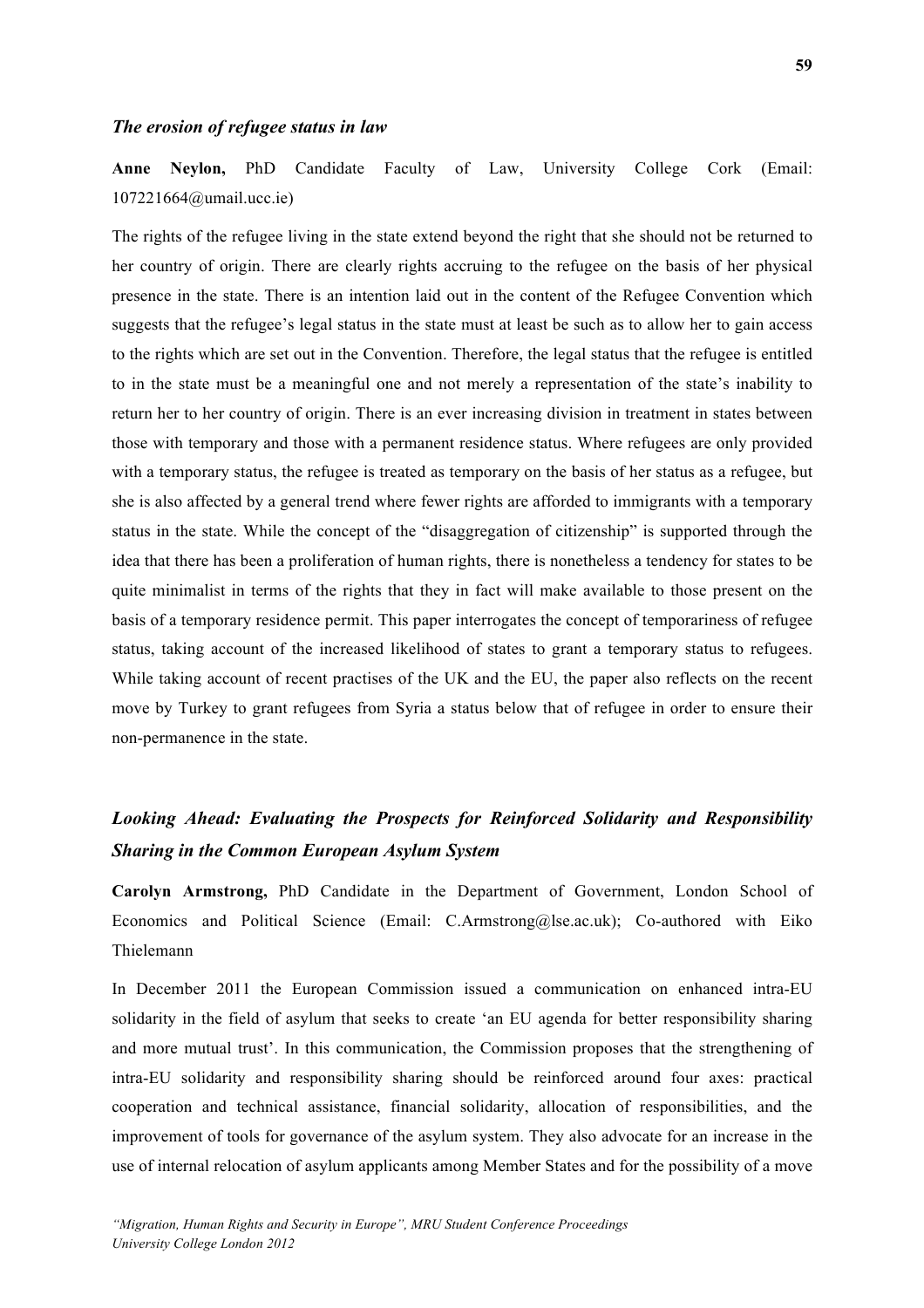towards the joint processing of asylum applications in EU territory. While the focus on solidarity as an essential component of the CEAS is not new and instead builds on previous efforts by the Commission to improve responsibility sharing among Member States, recent events have highlighted the difficulties and the shortcomings still facing the operation of the system, and are indicative, at least in part, of the lack of progress made in this policy area in recent years. This has arguably led to a renewed impetus to improve the system and to ensure that those states that are facing higher levels of responsibility are receiving adequate support in order to ensure that they are able to uphold their commitments under both EU and international law. This paper will examine and analyse this most recent articulation of the Commission's plan for improving and enhancing solidarity and responsibility sharing while simultaneously ensuring that the fundamental rights of asylum seekers are upheld. While many of the recommendations made by the Commission should be encouraged, it will be argued that the proposed action points attempt to address the repercussions of the uneven distribution of costs and responsibilities but fail to address the structural, institutional features of the system that are perpetuating these inequalities.

## **Whose rights? Vulnerable and particular social groups**

#### *Knockin' on Europe's door: women, war and gender-based persecution.*

#### **Olga Jurasz,** PhD Candidate, Aberystwyth University (Email: onj09@aber.ac.uk)

Recent experience of armed conflicts has exposed significant flaws, from the humanitarian and human rights perspective, in how International Refugee Law (IRL) addresses the status of women escaping conflict and post-conflict zones. In its current form and application, the international system of refugee protection remains largely gender-blind. In particular, the current mechanism heavily disadvantages women who are persecuted due to their gender, especially when it takes place during armed conflict. Although the gender-specific impact of war on women has become increasingly recognized in international law, the precarious position of women in the aftermath of armed conflict and practical implications it has on their lives, is yet to be adequately addressed. Conflict-related displacement and search for asylum (in mostly gender-blind IRL system) remain key practical consequences of war on women.

In 2004, the European Union issued its Qualification Directive , which forms part of the Common European Asylum System. The Directive sets "minimum standards for the qualification and status of third country nationals or stateless persons as refugees or as persons who otherwise need international protection and the content of the protection granted". As such, it brings together the classical refugee status (1951 Convention) and subsidiary, or complementary, protection status. Furthermore, it attempts to give effect to rights contained in the ECHR in conjunction with humanitarian practices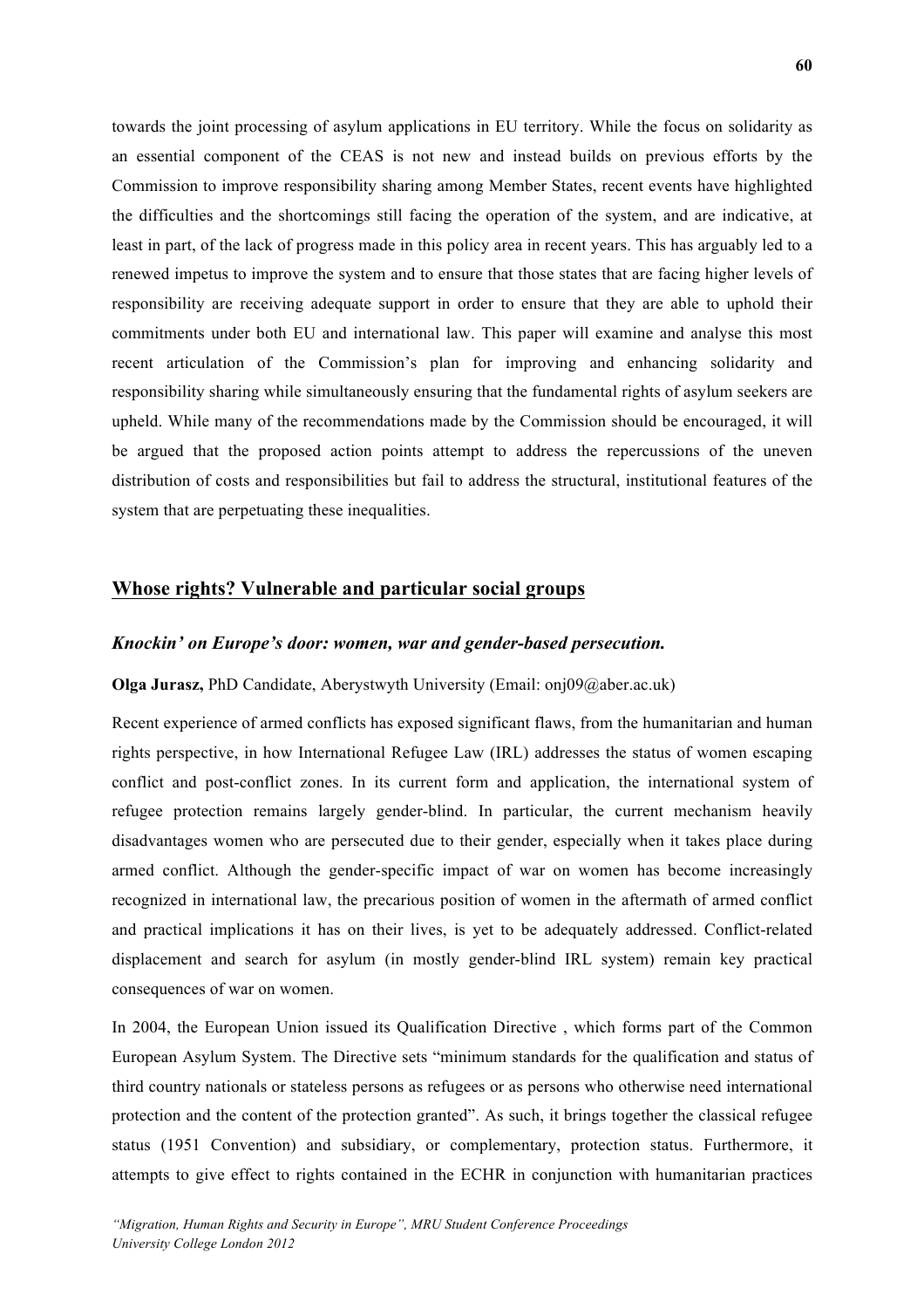adopted by EU states with regard to persons, who may not qualify for right to asylum under 1951 Convention.

This paper discusses from a legal and gender perspective the extent to which the Qualification Directive may be viewed as a mechanism assisting women persecuted because of their gender, who seek asylum from conflict-affected zones. This particular example will be used to illustrate and further discuss the overall legal challenge of ensuring gender equality of women in post-conflict situations.

## *Protection for Who? The Protection of Trafficked Persons*

**Jean-Pierre Gauci,** PhD candidate in Law**,** Kings College London (Email: gaucijp@gmail.com) *Full paper included in these proceedings.*

# *Challenging the borders of intimacy and legality: The cultural construction and transnational implications of Danish marriage migration policy*

**Tess Hellgren,** MSc in Migration Studies, Oxford University (Email: tess.hellgren@jesus.ox.ac.uk)

Based on my dissertation work, my presentation will explore the formation and consequences of the Danish '24-year rule' limiting transnational marriage migration, using this case study to consider the national evolution and regional resonance of immigration policies in the modern Danish state. My presentation will contextualise recent Danish policy in theories of integration and belonging, examine its intentions and outcomes, and investigate the relevant interaction (and conflict) of state and supranational authority in dictating marriage migration policy. Over the past ten years, immigration discourses have been increasingly politicized in Denmark, tied to the enhanced influence of the rightwing Danish People's Party over mainstream political leadership. Amidst the societal normalization of anti-immigration sentiments, the 2002 legislation on marriage migration places strict requirements of age, income, and 'national attachment' upon any third-country national (TCN) wishing to marry a Dane. Justified under gender equality discourses seeking to prevent forced marriages, the legislation has created culturally normative judgments on 'divergent' marital practices, declaring that arranged and kinship partnerships are unacceptable in Danish society. Marriage restrictions have simultaneously been a pragmatic immigration control, considerably restricting the eligibility of potential applicants for family migration. My presentation examines how the law has impacted the decisions, identities, and livelihoods of Danish migrant couples, particularly drawing attention to their agentive responses shown in new migration flows to southern Sweden. By relocating across the Danish border, impacted couples are strategically navigating intersecting levels of Danish, Nordic, and EU law in their determination to form a partnership. This provocative outcome raises important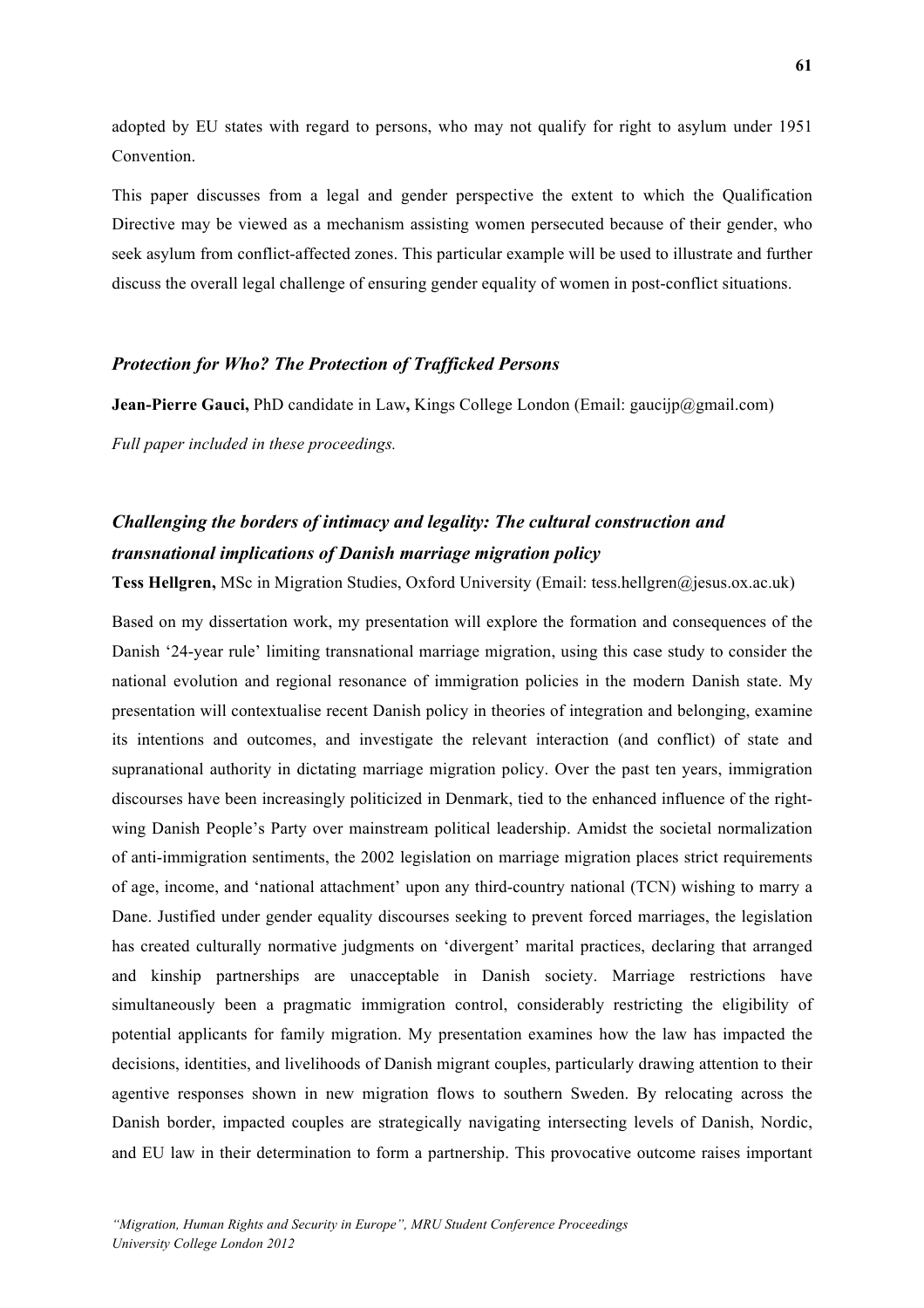questions about present and future interactions of national and supranational legal structures in the realm of EU family migration and beyond.

## **Security and Counter-Terrorism**

## *"Whose security? Swiss Politics of Asylum and the "Securitization" of Migration"*

**Robin Stünzi,** PhD Candidate, University of Neuchâtel/Centre de Droit des Migrations (CDM) (Email: robin.stunzi@unine.ch)

Since the end of the 20th century, the nexus between security issues and migration has become more prominent in major countries of immigration, both among policy-makers and among researchers in social sciences, law and international relations, where it is referred to as the "securitization" of migration. This complex relationship is particularly at stake within the domain of asylum, where the tension between human and national security is a contentious issue. This paper aims at exploring this relationship and its evolution within the development of asylum policy in Switzerland since the 1970s. After describing some characteristics of the contested meaning of security and the way it has been conceived as inherently linked to political and state practice, this paper focuses on legal, political and administrative discourse and practices to examine how specific understandings of the concept of security are constructed and transformed within the field of asylum policy in Switzerland. Using the theoretical contributions of both the "human security" and the "securitization" frameworks, I analyse data produced during the legislative process (federal legal bases, reports, records of parliamentary debates), especially the creation and the successive development of the Swiss Asylum Act (AsylA). The paper draws attention to the fact that security rhetoric has been used to talk about asylum and

refugees since the creation of the first Asylum Act in 1979 and that its meaning has experienced significant transformations, as regards the kind of threat that has been perceived to endanger various referent objects, and the measures that have been taken afterwards. In the concluding part, I turn to some political and philosophical implications of using security rhetoric within the politics of asylum and refugees.

## *Exclusion from Refugee Status: asylum seekers and terrorism in the UK*

**Sarah Singer,** PhD Candidate in Law, Queen Mary, University of London (Email:  $s.r.singer(\partial qmul.ac.uk)$ 

Recent legal and political discourse on terrorism within the United Nations (UN) has presented refugee status as a means by which terrorists can seek entry to a country to perpetrate terrorist acts, or evade prosecution for their crimes. For example, UN Security Council Resolution 1373 of 2001 urges states to 'ensure ... that refugee status is not abused by the perpetrators, organisers or facilitators of terrorist acts'. The drive to deny the benefits of refugee status to suspected terrorists has led to a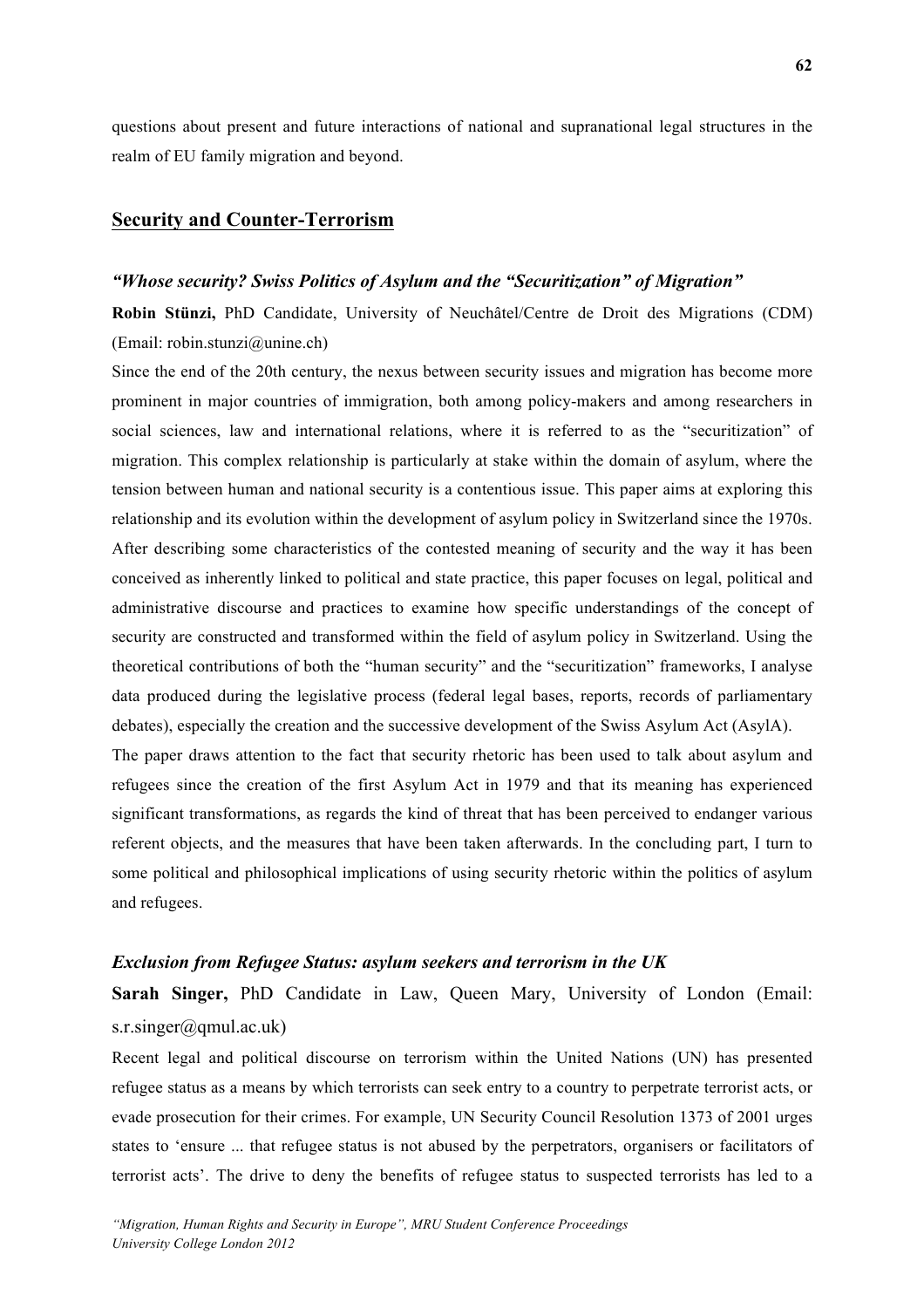radical reinterpretation of the exclusion clause of the 1951 UN Refugee Convention, both at national and international levels, so as to bring terrorism within the ambit of this provision. An asylum-seeker will now be excluded from refugee status if he or she has committed or prepared for an act of 'terrorism', or has encouraged or induced someone else to do so. However, 'terrorism' is not a legal label, but an undefined political term: there is at present no internationally agreed definition of 'terrorism', nor an internationally agreed list of 'terrorist organisations'. The discretion inherent in the undefined nature of the term 'terrorism' therefore leaves the Refugee Convention's exclusion clause open to abuse by Member States seeking to exclude genuine asylum seekers from refugee status. In this paper it will be argued that, in light of the serious consequences of exclusion from refugee status, there is a need for a principled approach to the application of the Refugee Convention's exclusion clause which is not served by the undefined political term 'terrorism'. Furthermore, since fleeing persecution for political opinion is an archetypal reason for seeking asylum, injecting subjective political notions of 'terrorism' into refugee exclusion has the potential to undermine the very foundations of the international refugee protection framework.

# *Are securitisation and human security compatible? A comparative analysis of Italian migratory policies and humanitarian intervention in Libya in terms of securitisation and human security.*

**Silvia Eugenia Carmen Devecchi,** Masters in International Relations & Modern History (2008- 2012), University of St. Andrews (Email: silviaec.devecchi@gmail.com)

This paper will analyse the often overlooked interaction between human security and securitization, attempting to evaluate whether they can coexist. Starting by outlining the Critical Security framework of this essay, a definition of legal securitisation will be advanced. In order to be legal, securitisation has to (1) respond to objective existential threat (2) have referent object which is not primarily threatened by the state (3) be initiated and carried out following international legal directions on matters of proportionality. This paper will use the 2011 humanitarian intervention in Libya and compare it with the handling of migrants which fled North Africa, maintaining a specific focus on Italy. In this way, the extent to which the two processes have been made incompatible on this specific occasion will be shown, while highlighting how the two aspects can coexist when the criteria for legal securitisation are met. Italy was chosen in light of its long standing relationship with Libya, its dependency in natural resources and the particularly visible process of securitization of migration which has occurred in the country for years. The period between May 2009 and September 2011 will be looked at closely, focusing particularly on the months preceding the March 2011 humanitarian operation. A revised conduct on the behalf of the Italian government towards Libya and migrant will be pointed out as a demonstration of the feasibility of the theoretical claims advanced by this essay.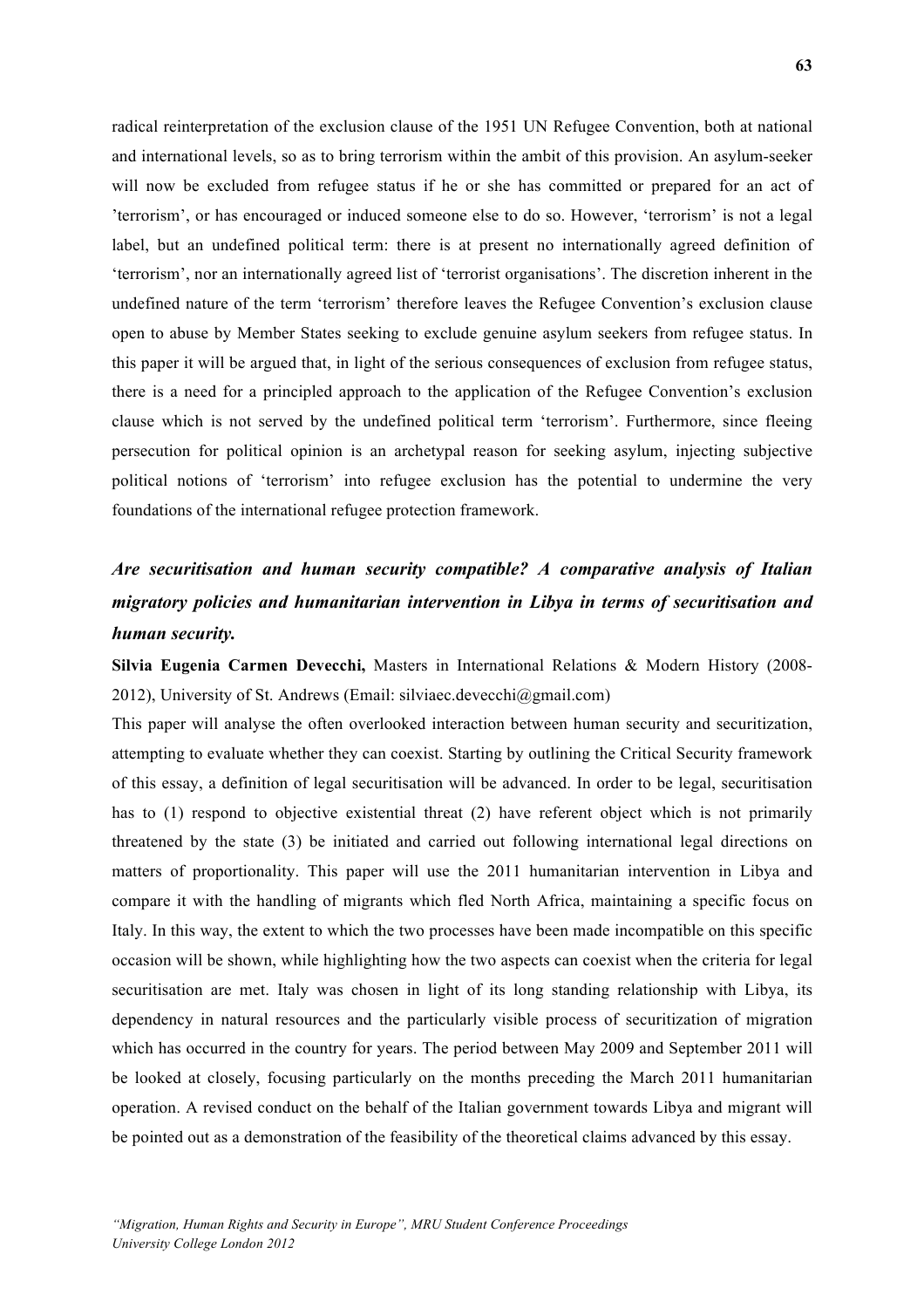## **Irregular migrants: rights and strategies**

#### *Irregular migration: Are the Scandinavian countries really exceptional?*

**Stine Laursen,** DPhil Candidate in the Department of Politics and the School of Global Studies, University of Sussex (Email:  $S.Laursen@sussex.ac.uk$ )

Irregular migration has become a major topic worldwide in the past 10-15 years, but little is known theoretically and empirically about irregular migration in a Scandinavian context. Therefore, this thesis investigates the extent of irregular migration to Scandinavia, i.e. to Denmark, Sweden and Norway and focus in particular on two theoretical issues. First, it is often argued in the current literature on irregular migration, that state policies are ineffective in curbing irregular migration, and that irregular migration therefore affects all developed countries (Chiswick, 1988; Cornelius et al., 1994; Albrecht, 2002; Bhagwati, 2003). However, at the same time, it is also argued by several authors, for example Duvell as part of the Clandestine project (Clandestino, 2009), that the Scandinavian countries are an exception from this general rule, since there appear to be very few irregular migrants in Scandinavian. Second, another assumption in the literature is about Scandinavian homogeneity in relation to irregular migration in terms of both policies and outcomes (Clandestino, 2009), this is slowly being challenged (Thomsen et al., 2010) but overall there is still a lack of comparative and empirical research on irregular migration in Scandinavia which could challenge these assumptions about Scandinavian exceptionality and homogeneity. In my thesis I will empirically investigate the claim that the Scandinavian countries have low levels and similar types of irregular migration using a mixed methods research design, and I will then examine the discourses, attitudes, and policies which have shaped irregular migration to the three Scandinavian countries; Denmark, Sweden and Norway to uncover if they are indeed as homogenous as is often assumed and whether they really constitute a special case compared to other countries – or in other words, whether they are indeed exceptional?

## *'Lying Low and not Giving up': Undocumented Migrants' Account of their Situations*

**Natasha Posner,** PhD, ICS, School of Advanced Study, University of London (Email: Natasha.posner@postgrad.sas.ac.uk) and **Oonagh Skrine,** MSc, Research Assistant, Institute for Criminal Policy Research, Birkbeck (Email: Oonaghskrine@gmail.com) *Full paper included in these proceedings.*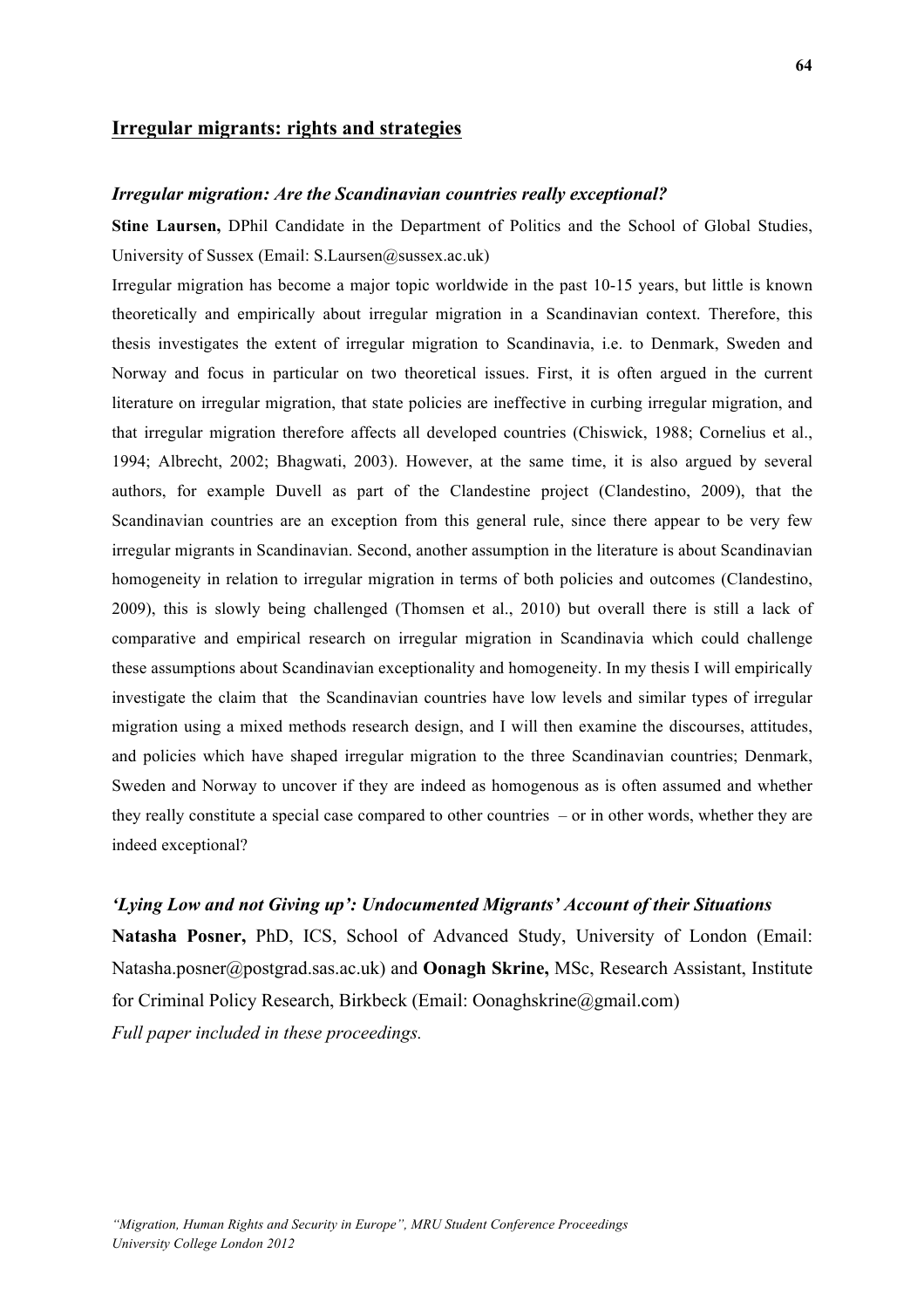## *Risk-Taking in Transit: The Case of Afghan Migrants in Turkey*

**Esra Kaytaz,** PhD Candidate in Anthropology**,** Oxford University (Email: esra.kaytaz@sant.ox.ac.uk)

This paper is concerned with how migrants and asylum seeker perceive and negotiate insecurities created by the increased "securitization" of state policy through the case study of Afghan migrants and asylum seekers in Turkey.

Pursuant to the institution of restrictive policies towards Afghan migrants and refugees in Pakistan and Iran, as well as continuing insecurity in Afghanistan, Turkey has become a significant country of transit and the closest country asylum in the region. When in Turkey, however, Afghans are subject to policies designed to legally marginalize and prevent integration. Furthermore, anti-smuggling measures and tighter controls on the EU border appear to have increased the financial cost of irregular travel and possibility of apprehension. This paper seeks to explain how recent Afghan arrivals view and negotiate insecurities associated with their migratory options whilst in Turkey within framework of social and cultural theory of risk perception and acceptability.

The migratory options for Afghanis in Turkey, such as irregular travel or asylum, expose migrants to uncertainties and vulnerabilities. Typically Afghans pursue a combination of these options. Current migration theory on decision making fails to capture the diversity of intra-group variation as witnessed among Afghans in Turkey, because of its focus on macroeconomic and political factors. Based on ethnographic research since December 2010, including 55 in-depth interviews with Afghans across several cities in Turkey, it is argued that the heterogeneity of Afghani migratory trajectories arises from their subjective evaluation of risks in the broader cultural and social context of their decision making. This paper goes towards challenging the common perception of migrants as "riskaverse actors" while demonstrating the discrepancy between the impact of "migration controls" as viewed by states versus individual migrants.

#### **EU Borders and human rights**

# *The Externalisation of Migration Control: An Assessment of the European Union's Policy in the Light of the Charter of Fundamental Rights*

**Vito Todeschini,** European Master's Programme in Human Rights and Democratisation (E.MA), European Inter-University Centre for Human Rights and Democratisation (Email: vito.todeschini@libero.it)

*Full paper included in these proceedings.*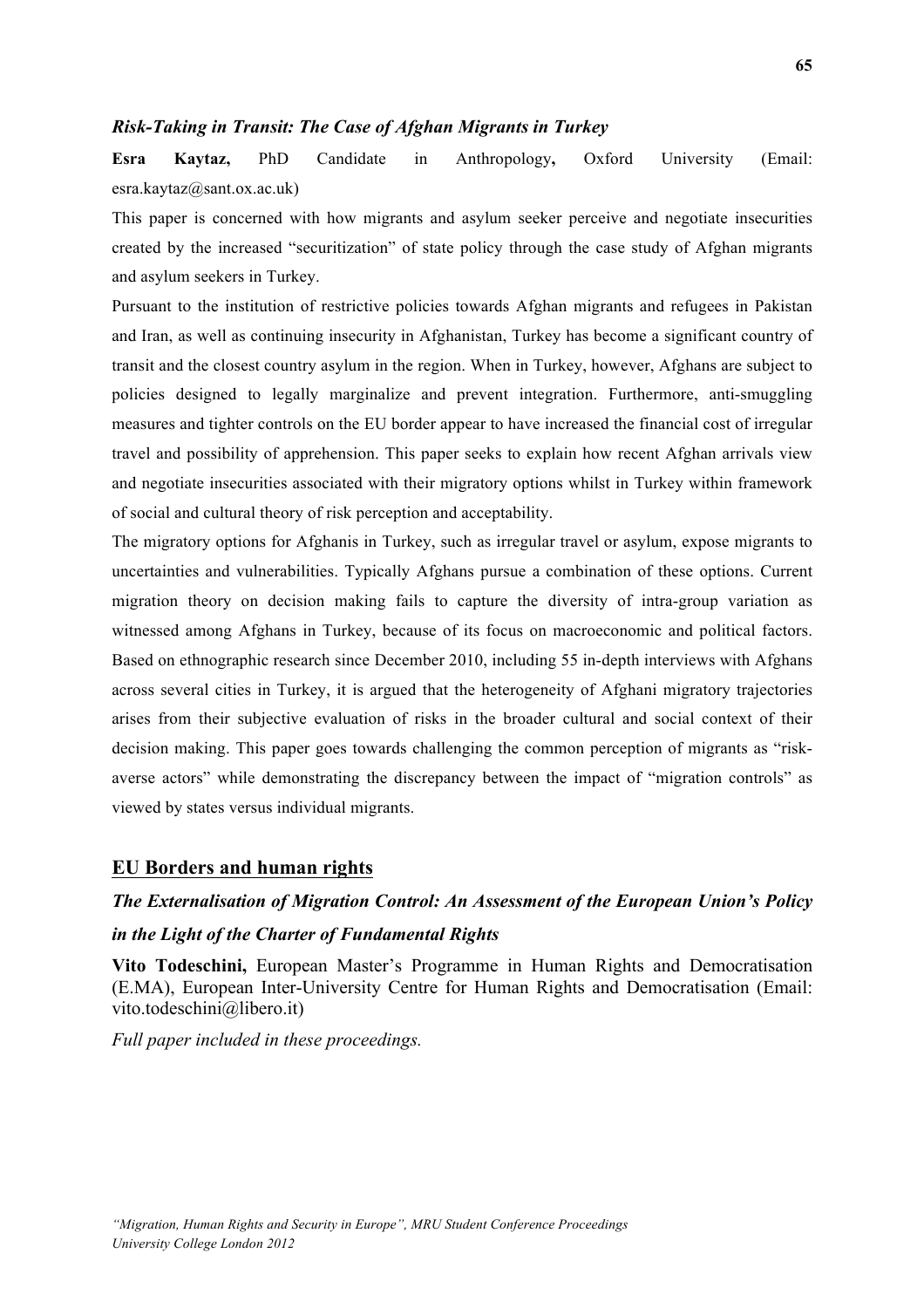# *Expanding European Borders: Extraterritorial Immigration Control and the case of Hirsi Jamaa v. Italy*

**Ruth Clinch,** Masters in Human Rights, Sussex University (Email: R.Clinch@sussex.ac.uk) Following the recent case of *Hirsi Jamaa v Italy* this paper will explore interdiction, push backs and the plight of 'boat people' through the lens of ECHR law. Tracing the history of these migrants from Vietnamese refugees to those fleeing Haiti in the early nineties and the current situation in the Mediterranean brings into focus the nexus of maritime law, obligations under international and refugee law, and attempts by states to secure and control their borders. The ruling of the European Court of Human Rights in *Hirsi Jamaa v Italy* marks the first time the extraterritorial measures of member states for migration control have been decisively condemned in international law. The case is indicative of a new phase of such controls as practiced at the borders of Europe, often in partnership with non-member third party states such as Libya and Mauritania as well as with the EU agency Frontex. If subsequently followed the case could help establish greater accountability for such relationships and measures. As such it is a crucial first response to this emerging phenomenon which should remind states that while developing practices to regulate and control the entry of aliens - as is their well established right - they are obliged to keep in mind the object and purpose of the ECHR by whose rules they are bound.

## *Playing their Cards Early: Lessons for Schengen from the 'Arab Spring'*

**Maia Rotman,** MSc Migration, Mobility and Development School of Oriental and African Studies **(**Email: 545772@soas.ac.uk) *Full paper included in these proceedings.*

## **Migrants' (Right to?) Health**

# *Asylum-seekers, violence and health: A systematic review of research in highincome host countries*

**Anne Kalt**, Masters in Philosophy, Politics & Economics of Health**,** University College London (Email: anniekalt@gmail.com)

Populations displaced by conflict and persecution are thought to experience high rates violence with significant public health implications. Yet, scarce data exist to identify the prevalence and nature of violence and inform policies and health services for the approximately 367,000 asylum-seekers in high-income host-countries. The objective of this study was to systematically review evidence on prevalence and health effects of violence among adult asylum-seekers in high-income countries. The data was selected from a pool of 5454 articles identified through Medline, Pubmed, Embase, Web of Science and the Cochrane Library published in peer-reviewed journals January 1, 2000- August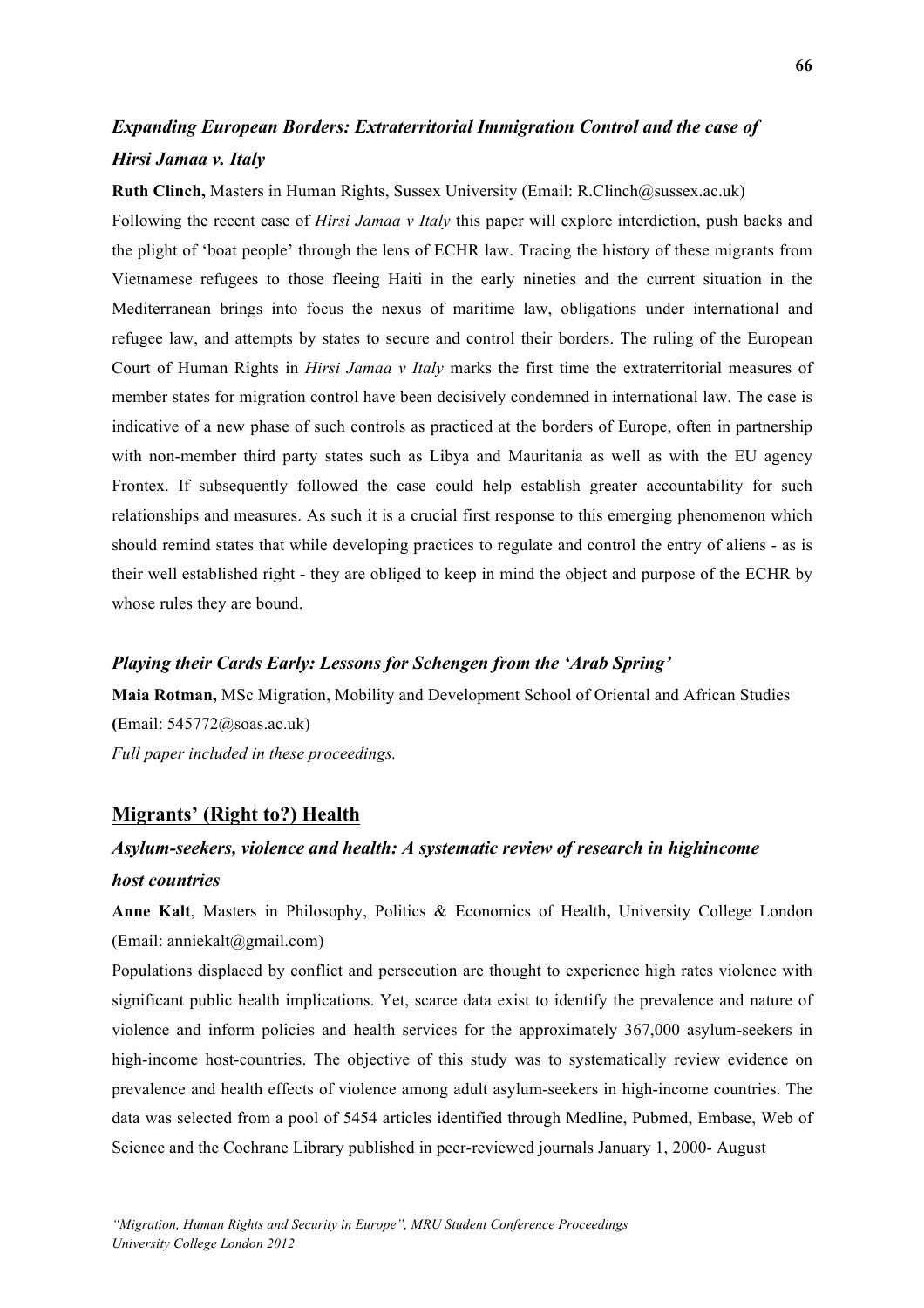30, 2011. Studies were selected that employed experimental or observational designs reporting physical or sexual violence prevalence (risks, rates, proportions, mean scores on validated instruments) and/or health associations among asylum-seekers 15 years or older in high-income hostcountries. Data were extracted according to PRISMA guidelines on study population, design, sampling method, instruments, violence prevalence, and violence/health associations. Data quality and suitability were assessed using a peer-reviewed appraisal tool.

23 studies met inclusion criteria. Prevalence of torture was above 30% across studies, though convenience sampling posed risk of bias. Reported torture and suicide were more prevalent among men and reported sexual violence was more prevalent among women. 78% of studies did not disaggregate findings by sex. No studies examined intimate-partner, family or post-migration community violence. Only two studies reported significant adjusted health effects of violence. Torture history in clinic populations was significantly associated with hunger  $(OR=10.44, p=0.032)$  and PTSD (OR=4.93, p=0.03).4 One study observed significant interaction between past violence and length of immigration detention on depression  $(F(1,86) = 5.97, p=0.017)$ .

In conclusion, the studies suggest asylum-seekers experience high levels of abuse, but representative findings on violence and health are scarce, with current evidence drawn primarily from convenience samples, based on irregular definitions and not sex disaggregated. Fair and humane asylum responses are needed and should rely on high quality research.

#### *The Human Right to Health of Migrants: Perspectives from the Council of Europe*

**Claire Lougarre,** M.Phil/PhD candidate in Laws, University College London (Email: claire.lougarre.11@ucl.ac.uk)

Human Rights Law is being shaken by rising debates on the justiciability of social rights: how rights such as education, housing or health can be legally enforced. However, very little is said on how these rights apply to migrants and through the lens of this research, on how the human right to health applies to migrants in Europe.

Different aspects of the human right to health have been examined in the existing literature but no attempt to clarify its legal content in Europe has been made, even less in the context of non-nationals. It is however fundamental to analyse what rights and obligations the right to health entails in order to improve its realization among these individuals. The Council of Europe offers unique perspectives in this respect, thanks to the interpretation made by the European Court of Human Rights and the European Committee of Social Rights.

I intend to discuss this by first, providing a brief account of international human rights law on the right to health recognized to non-nationals. Second, I wish to examine the contradicting jurisprudence of the European Court of Human Rights in respect to states' obligation to provide healthcare to illegal migrants. Third, I will assess the restrictive definition of the right to health of non-nationals in the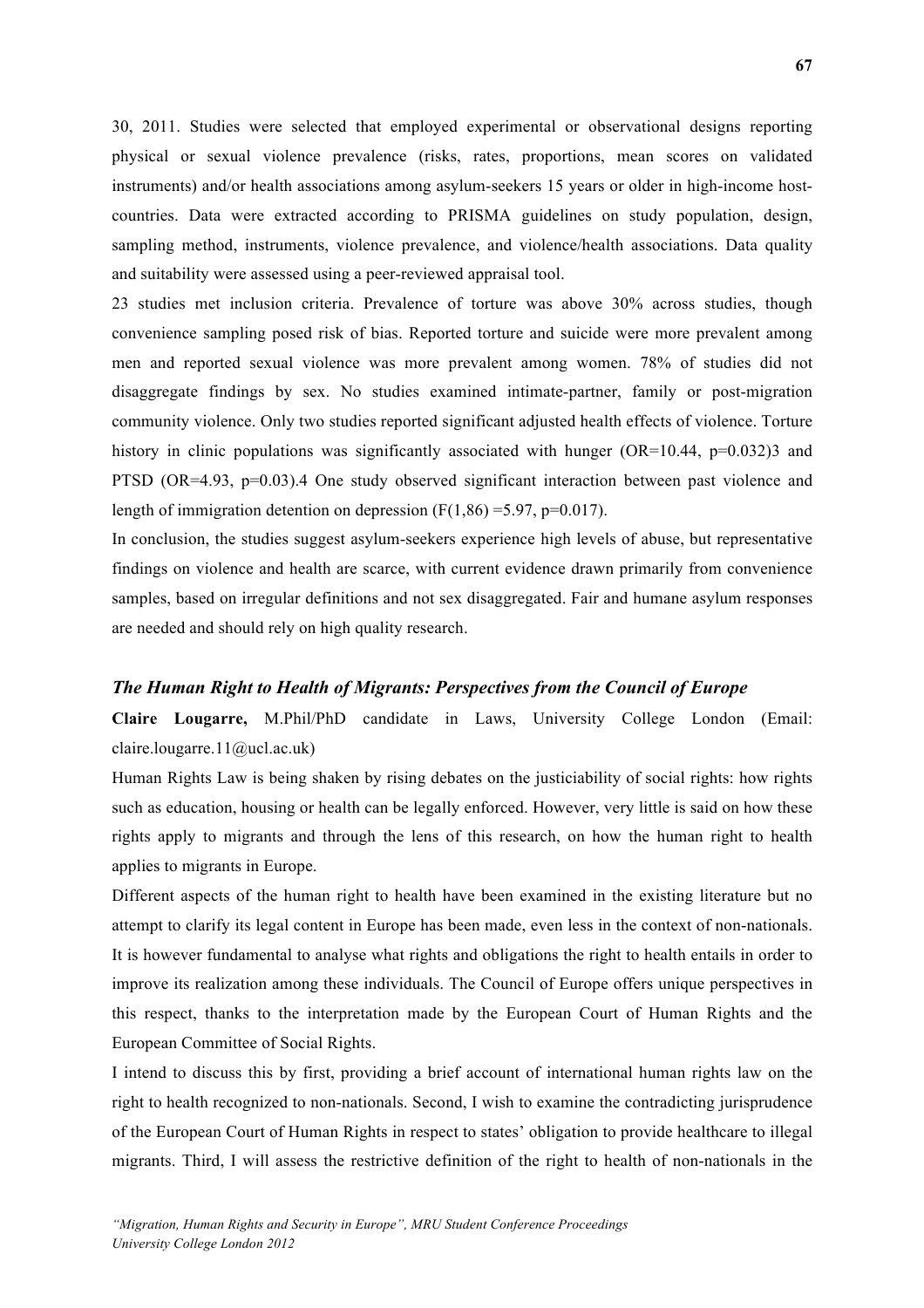European Social Charter. And fourth, I will analyse the extensive interpretation of this definition made by the European Committee of Social Rights (in its procedures of states' reporting and collective complaints).

## *An Interpretive Analysis of the Health Rights of Undocumented Migrants in Italy – a Case Study of Naga in Milan*

**Roberta Bova,** PhD candidate in International Cooperation, University of Bergamo; visiting student at the Department of Anthropology, UCL **(**Email: roberta.bova@unibg.it)

*Full paper included in these proceedings.*

## **Immigration detention and temporary accommodation**

#### *From Blankenburg to Fliegerhorst: An Exploration into Strategies of Social Control*

**Bani Gill and Ina Jahn,** European Master in Migration and Intercultural Relations, University of Stavanger (Email: bani.gill@gmail.com or ina\_jahn@gmx.de); Co-authored with Emilie Blackburn, Thea Grydeland Ersvik and Nadzeya Husakouskaya

This paper attempts to analyze the common European Asylum policy with a specific lens on human rights of the asylum seeker through the prism of 'social control'. The authors attempt to elucidate if and how strategies of social control are enacted on the body of the asylum seeker taking the social housing centres at Blankenburg and Fliegerhorst, in Germany, as case studies. The official function of these pre-admission 'communal housing centres' is ostensibly to provide for 'safe' accommodation and basic needs of asylum seekers who are presumably unfamiliar with Germany. On the contrary, this paper argues that although a non-punitive measure, the banal bureaucratic logic underlining these institutions enables the enactment of border control by ensuring that 'unwanted' migrants can be located and identified and cannot abscond while their application, and potential expulsion, is prepared. Through a series of semi structured interviews- with social workers, government representatives, activists and NGOs themselves- as well as regular field visits combined with media and discourse analysis, conducted over a period of 6 weeks in November- December 2011, this paper seeks to analyze the strategies of social control enacted over the personal and political figure of the asylum seeker. This is explored through the prism of space, management of daily life and discourse of protection, and through representation in media. Simultaneously, the paper explores strategies of resistance to this hegemonic discourse, by investigating how alternate representations beyond a narrative of victimhood are realized. The theme of immigration detention and human rights is thus explored through systems of surveillance as well as resistance.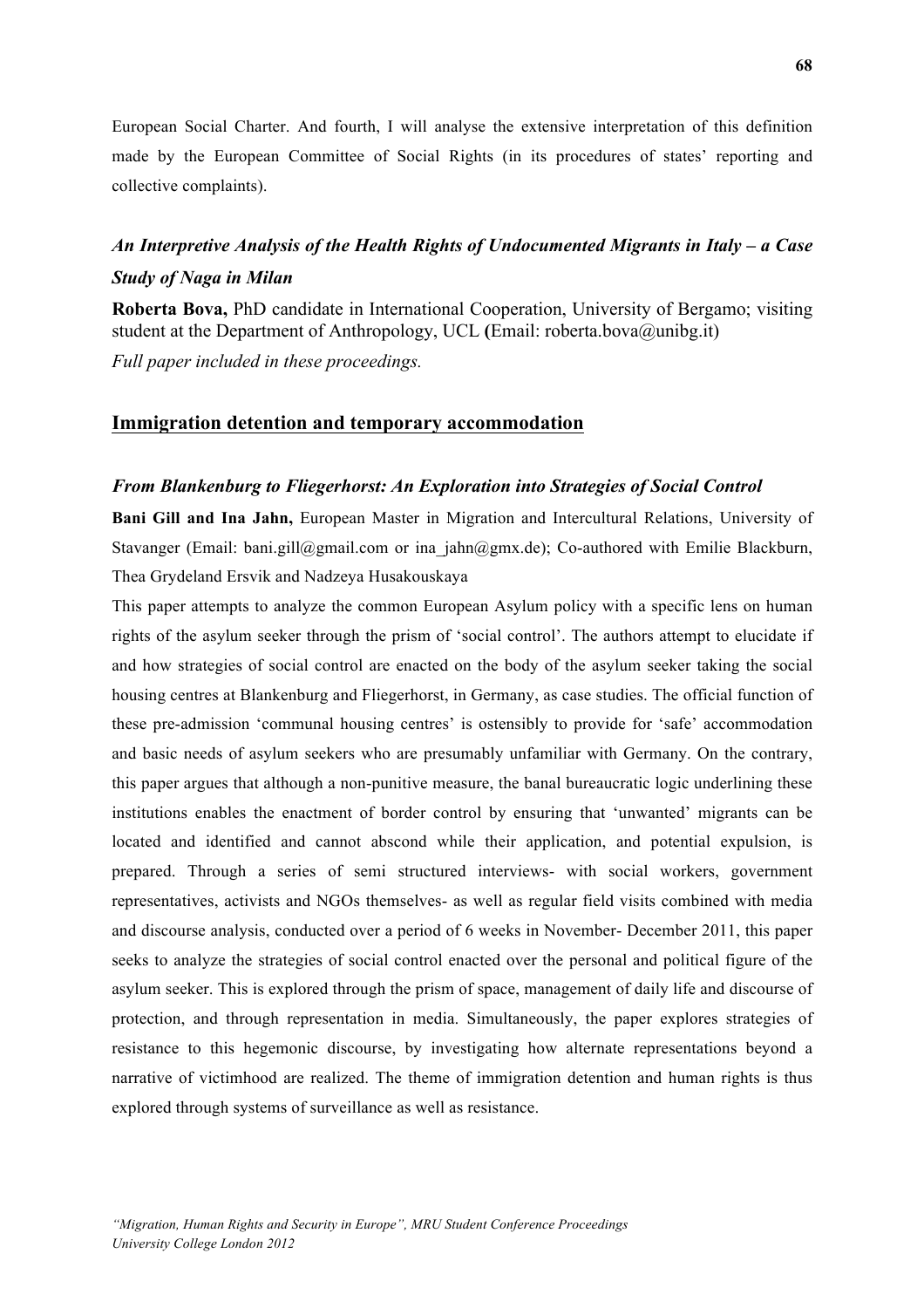## *Immigration detention, security and human rights*

**Mairead De Faoite,** LLM in Human Rights Law, Nottingham University (Email: llxmd12@nottingham.ac.uk)

The attacks of September 11 led many states to introduce new administrative detention powers. Under international law such legislation is permitted but is subject to certain safeguards. Essentially, administrative detention exists as a supposed solution to a problem Governments have in relation to international terrorism. It is forbidden under international law to return an individual to a country where they might be tortured. However, States are also unwilling to allow an individual, which they believe to be a risk to National Security, to remain free within the Country.

The first part of this presentation will briefly outline the development of national legislation surrounding administrative detention since 9/11. The second section will analyse whether there is a need for administrative detention. The third part will examine two case-studies the UK and the US. The UK is examined as its legislation has evolved from physical detention to a system whereby the individual is submitted to restrictions and surveillance. The US is examined because it provides an example of a system without the influence of the ECHR and because there is a certain confusion as to which system of law to apply. (The Government have given mixed signals as to whether the detainees are considered "enemy combatants" or not.) Thus, the American system can provide a contrast to European countries. Lastly, this article will examine what approach International and Regional Treaty Bodies should take in relation to detention.

## *Immigration detention in Switzerland: Toward a new management of 'unwanted' foreigners?*

**Clément de Senarclens,** PhD Candidate, Centre for Migration Law, University of Neuchâtel (Email: clement.desenarclens@unine.ch)

The administrative detention of irregular migrants aiming at enforcing removal orders has been introduced within the Swiss Federal Act on Foreign Nationals (FNA) in 1986. At that time, detention was allowed for a maximal period of 30 days for foreigners when a final decision regarding their removal had been made by the authorities. In 1995 and 2008, the so-called coercive measures were introduced and further developed in the FNA. The measures extended the maximal length of detention to 12 and subsequently 24 months, and the scope of foreigners which may be detained – including foreigners whose removal had not yet been ordered. While the debate regarding the introduction of coercive measure departed from public concerns regarding the criminality of asylum seekers, the measures were finally legitimated by the Parliament and in front of the Swiss population as means to protect 'real refugees' and the Swiss 'humanitarian tradition of asylum'. Despite such positive justifications, the evolution of the legislation regarding the administrative detention of foreigners in Switzerland demonstrates a clear mix between criminal and immigration law, which has been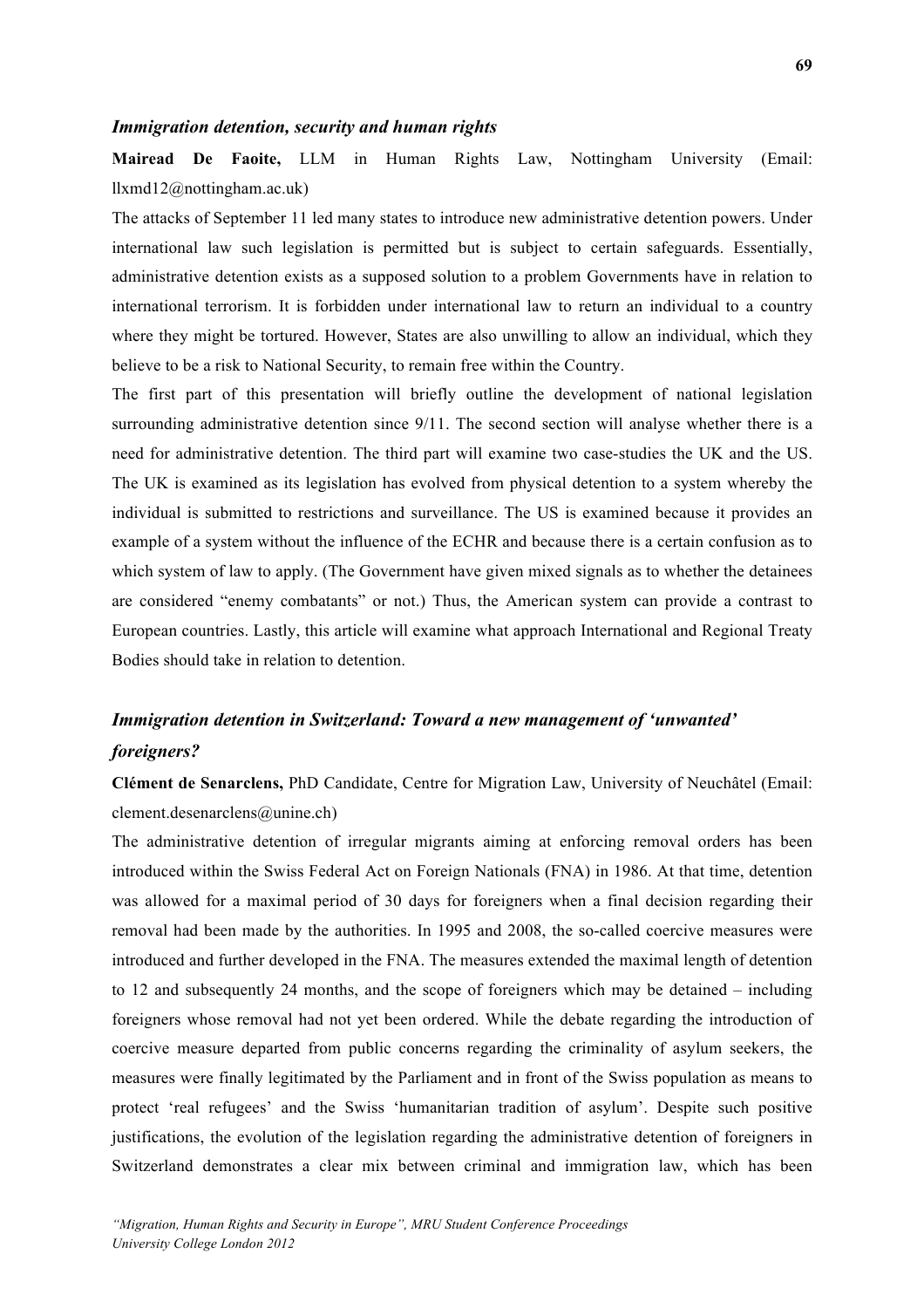documented in the case of other countries as the emergence of a 'crimmigration law' system (Stumpf 2006). This paper will be divided in three sections. Section I presents a detailed analysis of the evolution of the administrative detention of foreigners in Switzerland. Section II analyses the arguments used by the Swiss Parliament to justify the implementation of such measures. Section III highlights convergences between criminal and immigration law in the Swiss context. To conclude, I will argue that the evolution described in the case of Switzerland should be understood as a more general trend of implementation of new 'techniques of control of unwanted foreigners' within liberal democracies.